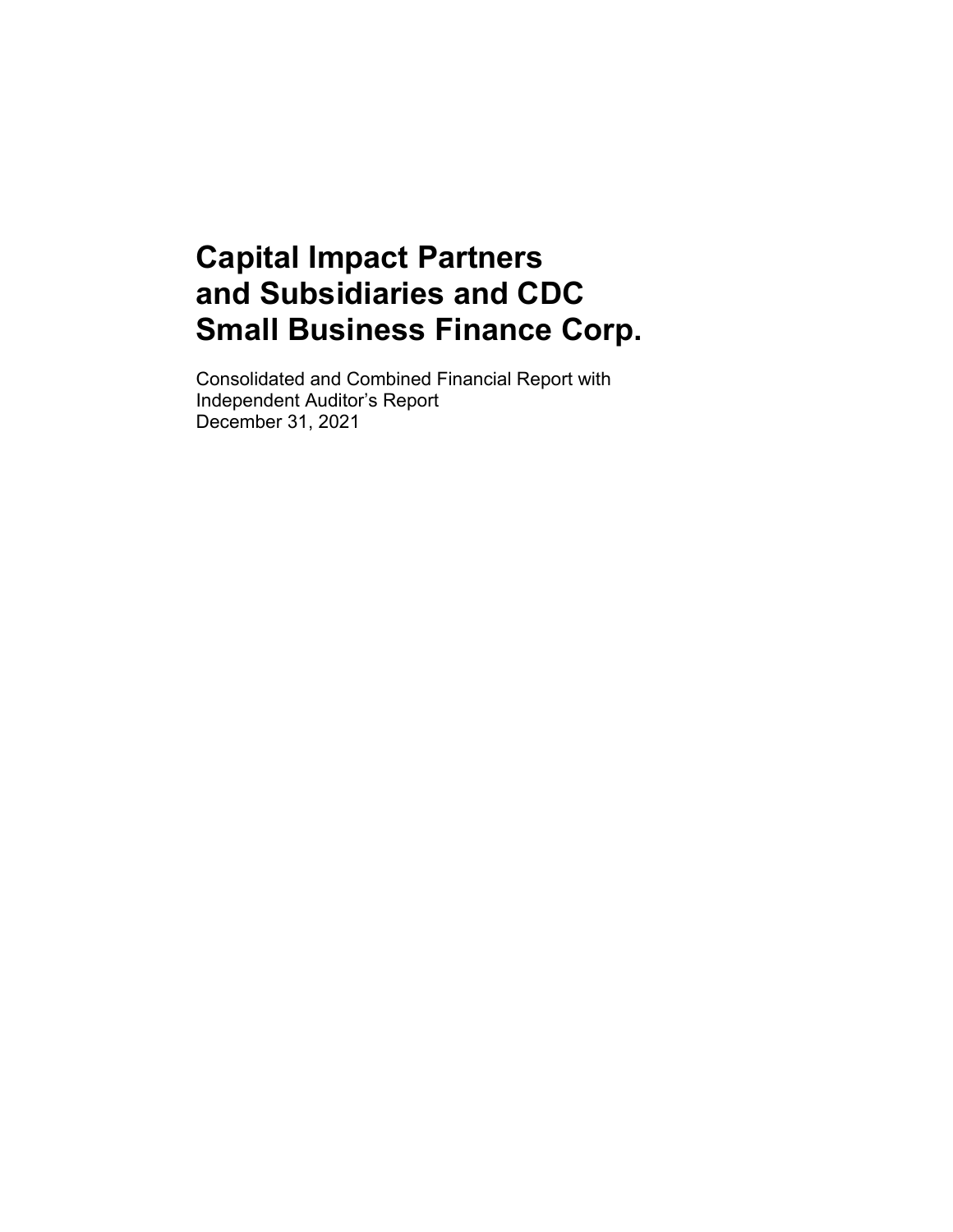## **Contents**

| Independent auditor's report                                                | $1 - 3$ |
|-----------------------------------------------------------------------------|---------|
| <b>Financial statements</b>                                                 |         |
| Consolidated and combined statement of financial position                   | 4       |
| Consolidated and combined statement of activities and changes in net assets | 5       |
| Consolidated and combined statement of cash flows                           | $6 - 7$ |
| Notes to consolidated and combined financial statements                     | 8-44    |
| Supplementary information:                                                  |         |
| Combining statement of financial position                                   | 45      |
| Combining statement of activities and changes in net assets                 | 46      |
| <b>Community Advantage Loan Loss Reserve</b>                                | 47      |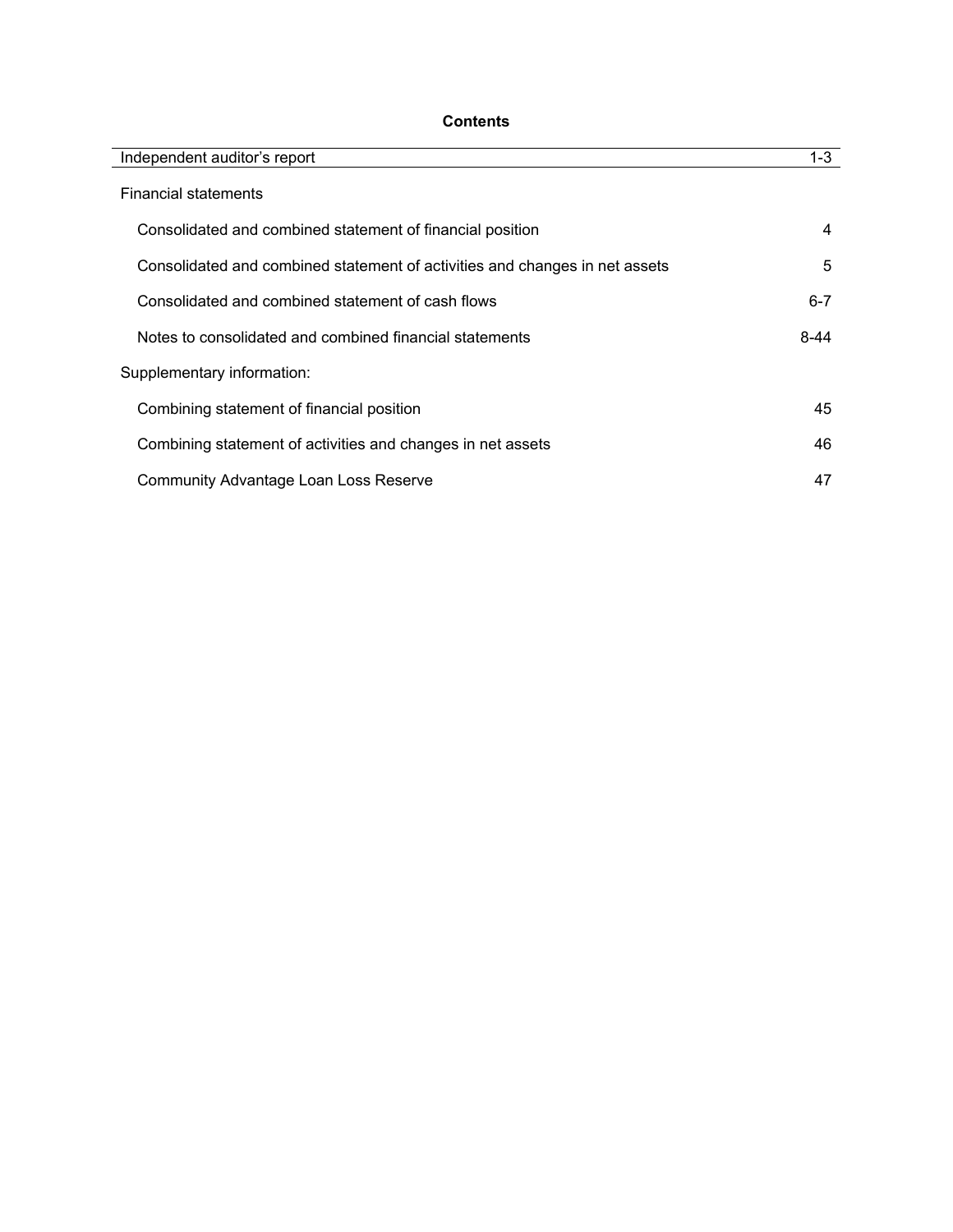**CohnReznick LLP** cohnreznick.com



## Independent Auditor's Report

## To the Board of Directors

Capital Impact Partners and Subsidiaries and CDC Small Business Finance Corp.

## *Opinion*

We have audited the consolidated and combined financial statements of Capital Impact Partners and Subsidiaries and CDC Small Business Finance Corp., which comprise the consolidated and combined statement of financial position as of December 31, 2021, and the related consolidated and combined statements of activities and changes in net assets and cash flows for the year then ended, and the related notes to the consolidated and combined financial statements.

In our opinion, the accompanying consolidated and combined financial statements present fairly, in all material respects, the financial position of Capital Impact Partners and Subsidiaries and CDC Small Business Finance Corp. as of December 31, 2021, and the changes in its net assets and its cash flows for the year then ended in accordance with accounting principles generally accepted in the United States of America.

## *Basis for Opinion*

We conducted our audit in accordance with auditing standards generally accepted in the United States of America ("GAAS"). Our responsibilities under those standards are further described in the Auditor's Responsibilities for the Audit of the Financial Statements section of our report. We are required to be independent of Capital Impact Partners and Subsidiaries and CDC Small Business Finance Corp. to meet our other ethical responsibilities, in accordance with the relevant ethical requirements relating to our audit. We believe that the audit evidence we have obtained is sufficient and appropriate to provide a basis for our audit opinion.

## *Responsibilities of Management for the Financial Statements*

Management is responsible for the preparation and fair presentation of the consolidated and combined financial statements in accordance with accounting principles generally accepted in the United States of America, and for the design, implementation, and maintenance of internal control relevant to the preparation and fair presentation of consolidated and combined financial statements that are free from material misstatement, whether due to fraud or error.

In preparing the consolidated and combined financial statements, management is required to evaluate whether there are conditions or events, considered in the aggregate, that raise substantial doubt about Capital Impact Partners and Subsidiaries' and CDC Small Business Finance Corp. ability to continue as a going concern for one year after the date that the consolidated and combined financial statements are issued.

## *Auditor's Responsibilities for the Audit of the Financial Statements*

Our objectives are to obtain reasonable assurance about whether the consolidated and combined financial statements as a whole are free from material misstatement, whether due to fraud or error, and to issue an auditor's report that includes our opinion. Reasonable assurance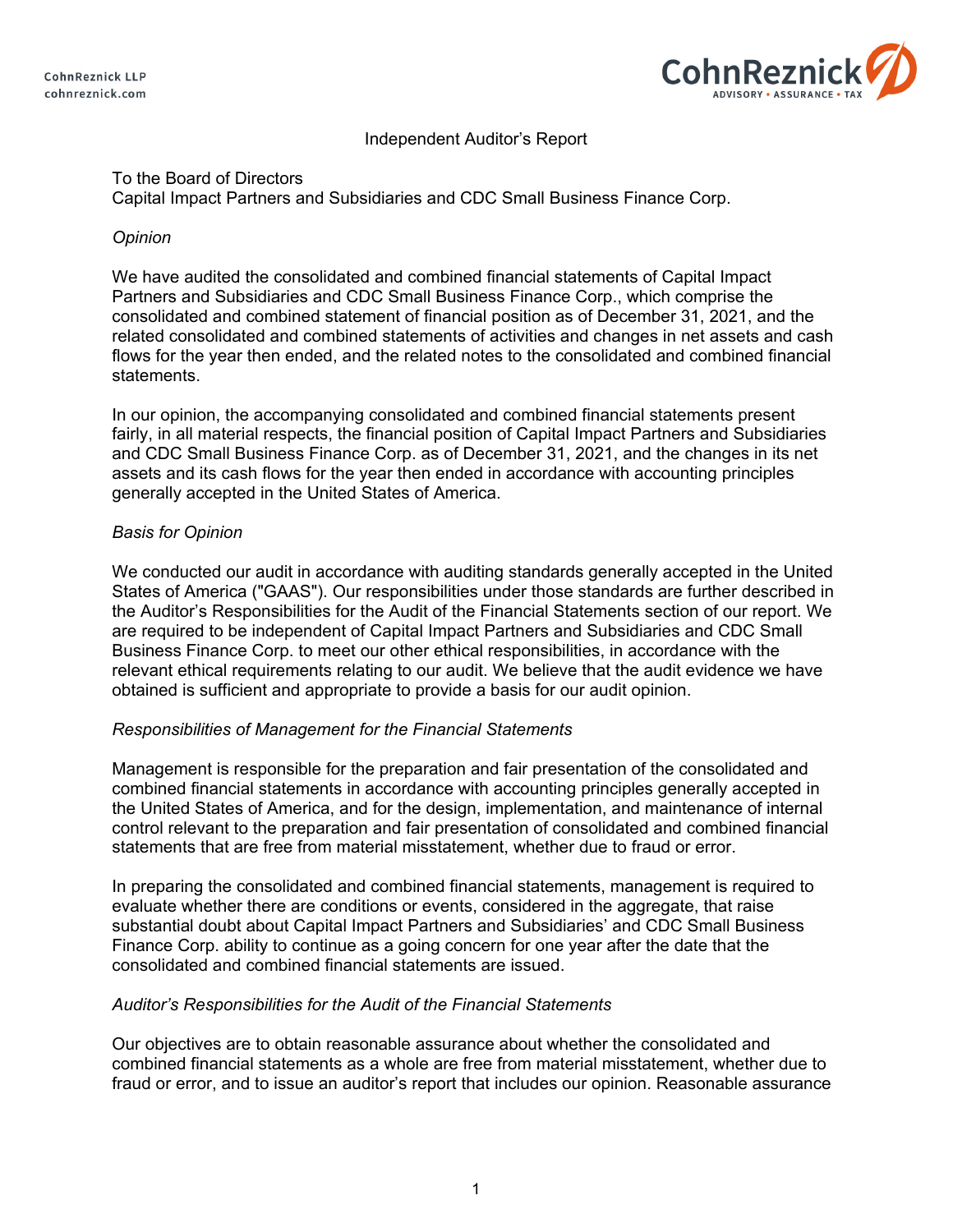

is a high level of assurance but is not absolute assurance and therefore is not a guarantee that an audit conducted in accordance with GAAS will always detect a material misstatement when it exists. The risk of not detecting a material misstatement resulting from fraud is higher than for one resulting from error, as fraud may involve collusion, forgery, intentional omissions, misrepresentations, or the override of internal control. Misstatements are considered material if there is a substantial likelihood that, individually or in the aggregate, they would influence the judgment made by a reasonable user based on the consolidated financial statements.

In performing an audit in accordance with GAAS, we:

- Exercise professional judgment and maintain professional skepticism throughout the audit.
- Identify and assess the risks of material misstatement of the consolidated financial statements, whether due to fraud or error, and design and perform audit procedures responsive to those risks. Such procedures include examining, on a test basis, evidence regarding the amounts and disclosures in the consolidated financial statements.
- Obtain an understanding of internal control relevant to the audit in order to design audit procedures that are appropriate in the circumstances, but not for the purpose of expressing an opinion on the effectiveness of Capital Impact Partners and Subsidiaries and CDC Small Business Finance Corp.'s internal control. Accordingly, no such opinion is expressed.
- Evaluate the appropriateness of accounting policies used and the reasonableness of significant accounting estimates made by management, as well as evaluate the overall presentation of the consolidated and combined financial statements.
- Conclude whether, in our judgment, there are conditions or events, considered in the aggregate, that raise substantial doubt about Capital Impact Partners and Subsidiaries and CDC Small Business Finance Corp.'s ability to continue as a going concern for a reasonable period of time.

We are required to communicate with those charged with governance regarding, among other matters, the planned scope and timing of the audit, significant audit findings, and certain internal control–related matters that we identified during the audit.

#### Supplementary Information

Our audit was conducted for the purpose of forming an opinion on the consolidated and combined financial statements as a whole. The supplementary information is presented for purposes of additional analysis and is not a required part of the consolidated and combined financial statements. Such information is the responsibility of management and was derived from and relates directly to the underlying accounting and other records used to prepare the consolidated and combined financial statements. The information has been subjected to the auditing procedures applied in the audit of the consolidated and combined financial statements and certain additional procedures, including comparing and reconciling such information directly to the underlying accounting and other records used to prepare the consolidated and combined financial statements or to the consolidated and combined financial statements themselves, and other additional procedures in accordance with auditing standards generally accepted in the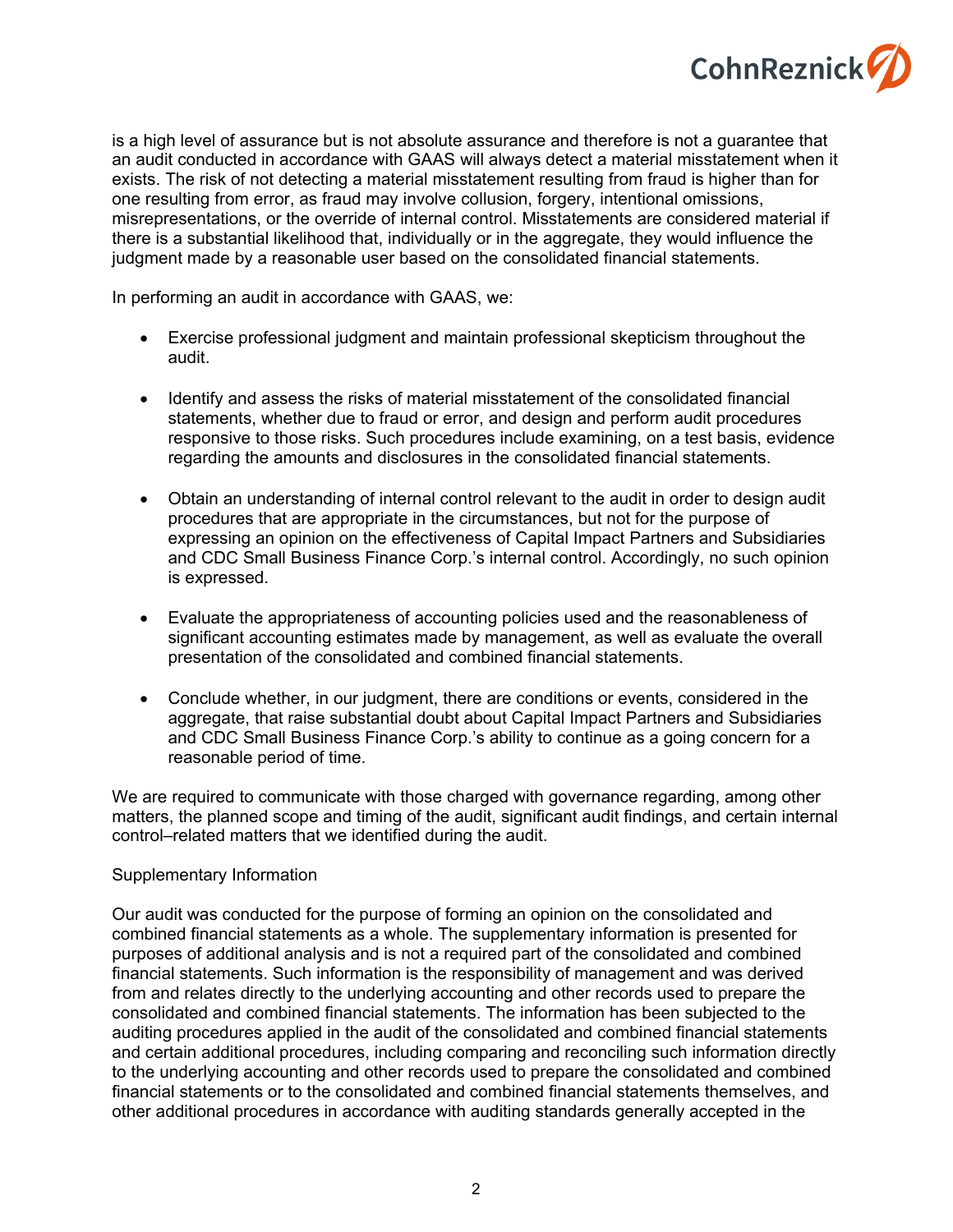

United States of America. In our opinion, the information is fairly stated in all material respects in relation to the consolidated and combined financial statements as a whole.

CohnReznick LLP

Bethesda, Maryland

March 23, 2022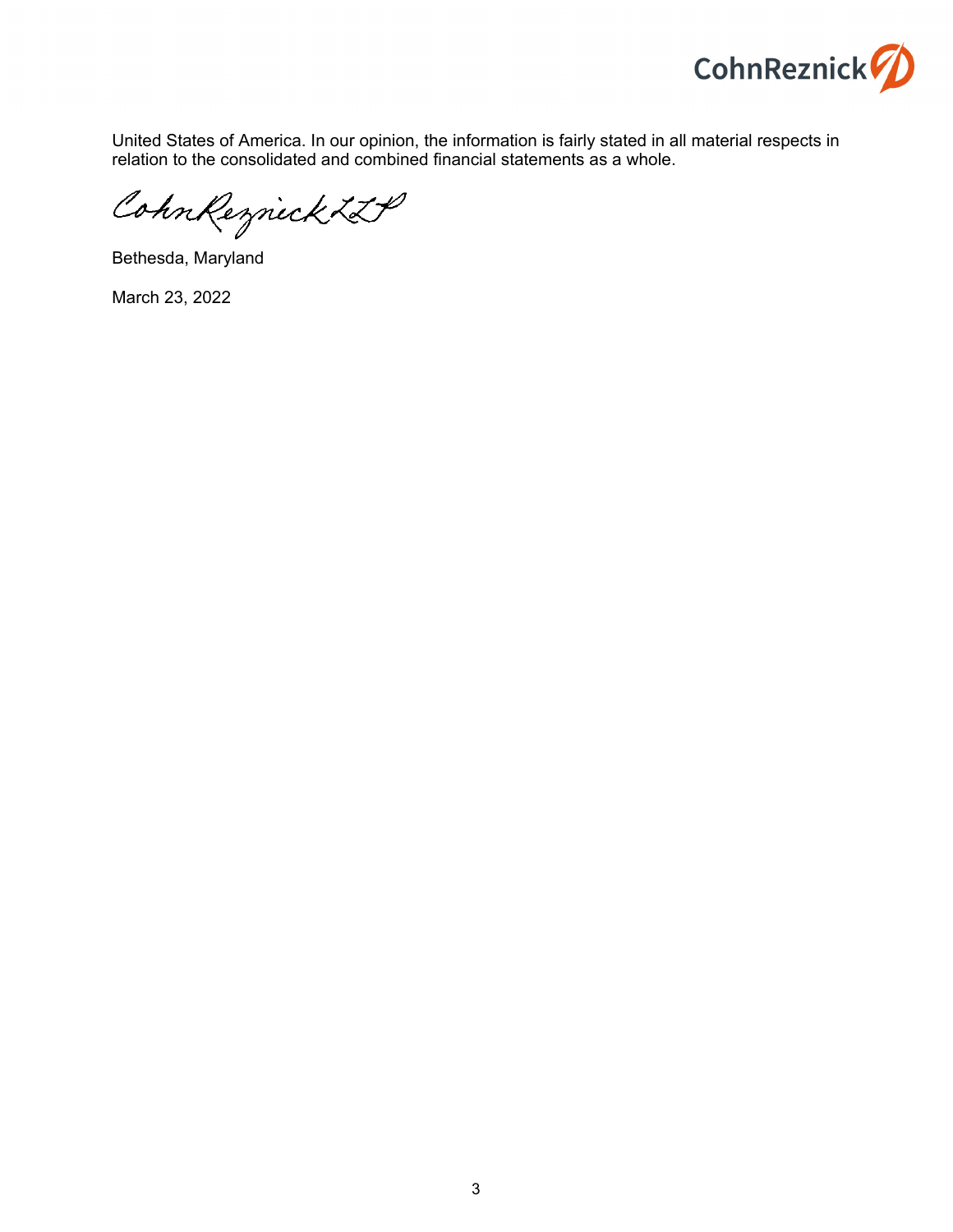| <b>Assets</b>                                        |    |                |
|------------------------------------------------------|----|----------------|
| Cash and cash equivalents - unrestricted             | \$ | 104,740,742    |
| Cash and cash equivalents - restricted               |    | 32,600,771     |
| Accounts and interest receivable                     |    | 8,398,611      |
| Contributions receivable                             |    | 250,000        |
| Investments                                          |    | 34,388,838     |
| Mortgage Backed Securities                           |    | 59,429,070     |
| Loans receivable                                     |    | 437,643,649    |
| Less: allowance for loan losses                      |    | (17, 211, 649) |
| Loans receivable, net                                |    | 420,432,000    |
| Loans receivable – subsidiaries                      |    | 27,105,392     |
| Loans available for sale                             |    | 2,533,980      |
| Other assets                                         |    | 11,678,968     |
| Right of use assets                                  |    | 9,732,531      |
| <b>Total assets</b>                                  | æ. | 711,290,903    |
| <b>Liabilities and Net Assets</b>                    |    |                |
| Liabilities:                                         |    |                |
| Accounts payable and accrued expenses                | \$ | 12,415,011     |
| Refundable advance liability                         |    | 6,694,569      |
| Loan loss reserve for PCLP program                   |    | 961,822        |
| Due to Small Business Administration                 |    | 129,182        |
| Deposits                                             |    | 1,456,549      |
| Notes payable                                        |    | 103,321,940    |
| Investor Notes, net                                  |    | 183, 197, 579  |
| Subordinated debt                                    |    | 2,500,000      |
| Federal Home Loan Bank borrowing                     |    | 47,271,304     |
| Bond loan payable                                    |    | 58,849,113     |
| Notes payable - subsidiaries                         |    | 27,384,895     |
| Other borrowings                                     |    | 917,610        |
| Lease liabilities<br><b>Total liabilities</b>        |    | 12,603,602     |
|                                                      |    | 457,703,176    |
| Net assets:                                          |    |                |
| Without donor restrictions                           |    | 179,522,038    |
| Noncontrolling interest in consolidated subsidiaries |    | 20,572,345     |
| Total without donor restrictions                     |    | 200,094,383    |
| With donor restrictions                              |    | 53,493,344     |
| <b>Total net assets</b>                              |    | 253,587,727    |
| <b>Total liabilities and net assets</b>              | S. | 711,290,903    |

**Consolidated and Combined Statement of Financial Position December 31, 2021**

See notes to consolidated and combined financial statements.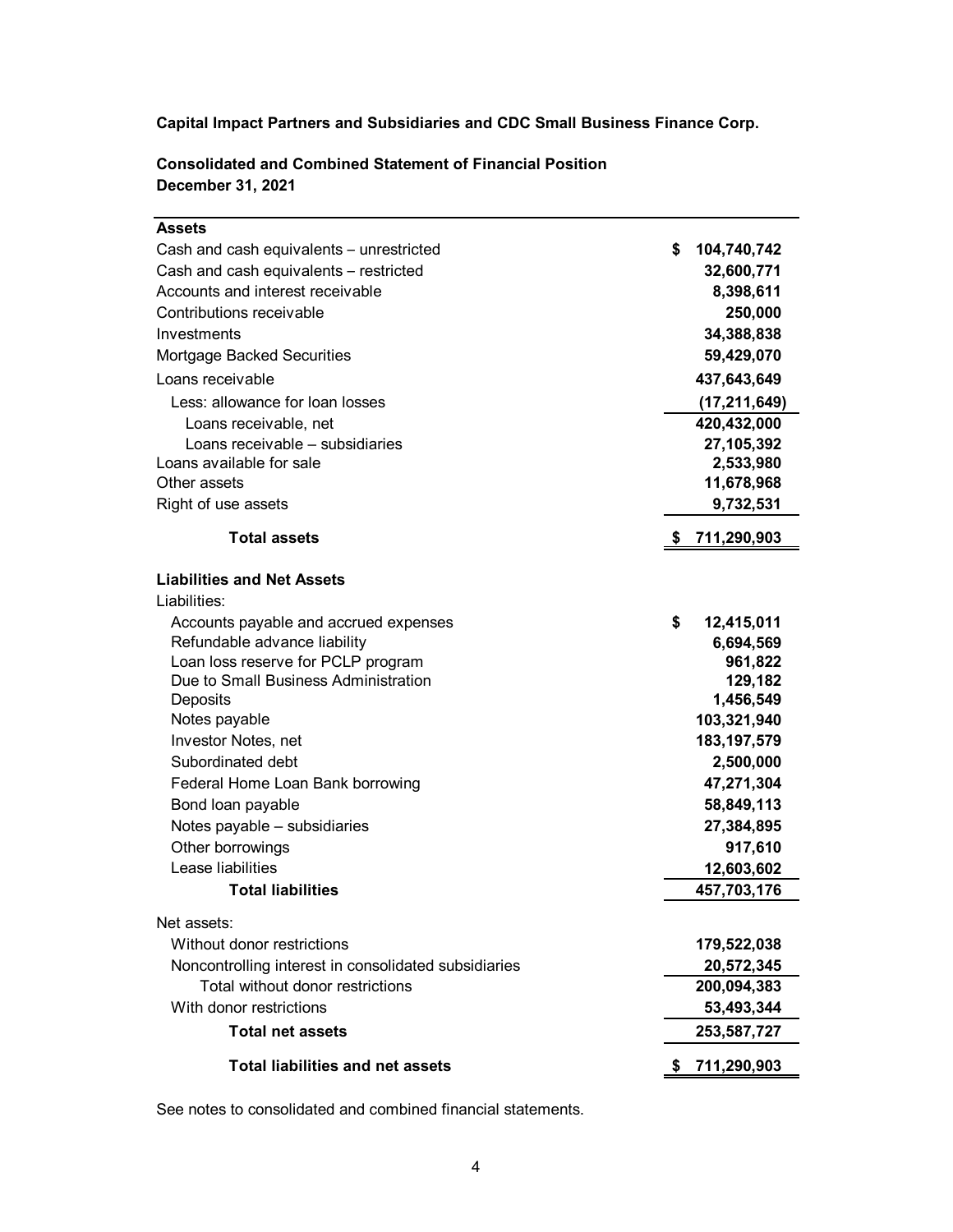| Changes in net assets without donor restrictions: |                  |
|---------------------------------------------------|------------------|
| Financial activity:                               |                  |
| Financial income:                                 |                  |
| Interest income on loans                          | \$<br>26,685,255 |
| Loan fees                                         | 751,999          |
| Investment income, net                            | (387, 014)       |
| Gain (loss) on equity method investments          | 110,112          |
| Loss on NMTC unwind                               | 23,600           |
| <b>Total financial income</b>                     | 27,183,952       |
| Financial expense:                                |                  |
| Interest expense                                  | 11,602,812       |
| Provision for loan losses                         | (168,503)        |
| <b>Total financial expense</b>                    | 11,434,309       |
| Net financial income                              | 15,749,643       |
| Revenue and support:                              |                  |
| Loan servicing fees                               | 27,271,660       |
| Fees                                              | 1,030,142        |
| Contract revenue                                  | 57,648           |
| Contribution                                      | 2,833,333        |
| Gain on sale of 7a loans                          | 1,639,593        |
| Software licensing and support                    | 2,893,805        |
| Other income                                      | 1,646,915        |
| Net assets released from donor restrictions       | 16,557,724       |
| <b>Total revenue and support</b>                  | 53,930,820       |
| Expenses:                                         |                  |
| Innovative community lending program              | 39,836,412       |
| Total non-financial program expenses              | 39,836,412       |
| Support expenses:                                 |                  |
| Management and general                            | 17,377,339       |
| Fundraising                                       | 1,604,226        |
| <b>Total non-financial expenses</b>               | 58,817,977       |
| Change in net assets without donor restrictions   |                  |
| before noncontrolling interest activities         | 10,862,486       |
| Noncontrolling interest - return of investment    | (980, 200)       |
| Increase in net assets without donor restrictions | 9,882,286        |
| Changes in net assets with donor restrictions:    |                  |
| Investment income, net                            | 30,639           |
| Grant revenue                                     | 29,884,485       |
| Net assets released from donor restrictions       | (16, 557, 724)   |
| Change in net assets with donor restrictions      | 13,357,400       |
| Change in net assets                              | 23,239,686       |
| Net assets, beginning                             | 230,348,041      |
| Net assets, ending                                | 253,587,727      |

**Consolidated and Combined Statement of Activities and Changes in Net Assets Year Ended December 31, 2021**

See notes to consolidated and combined financial statements.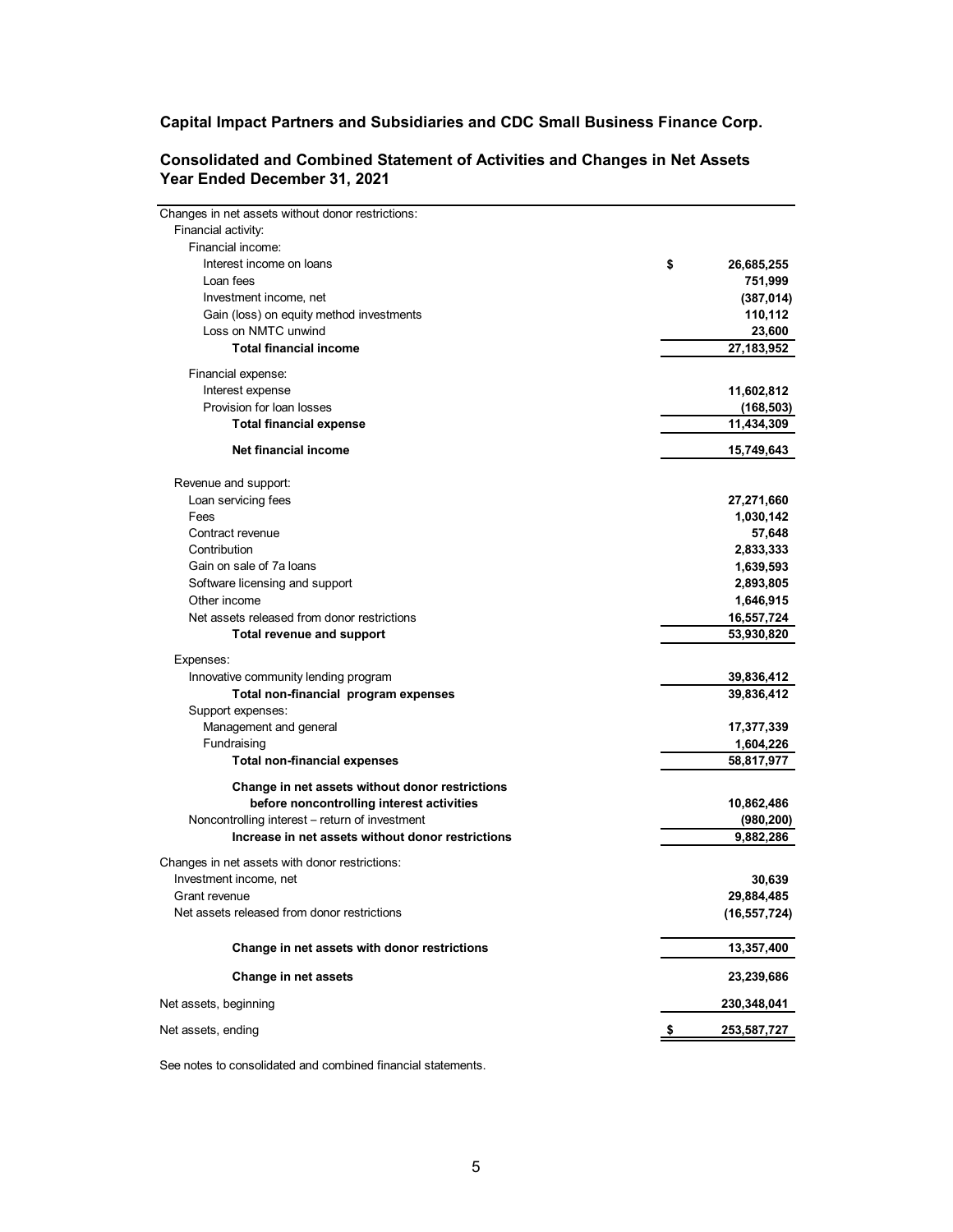## **Consolidated and Combined Statement of Cash Flows Year Ended December 31, 2021**

| Cash flows from operating activities:                               |                   |
|---------------------------------------------------------------------|-------------------|
| Change in net assets                                                | \$<br>23,239,686  |
| Noncontrolling interest activities                                  | (980, 200)        |
| Change in net assets before noncontrolling interest activities      | 24,219,886        |
| Adjustments to reconcile change in net assets to                    |                   |
| net cash provided by operating activities:                          |                   |
| Recovery of loan losses                                             | (168, 503)        |
| Gain on sale of 7a loans                                            | 1,639,591         |
| Depreciation                                                        | 728,310           |
| Amortization of notes issuance costs                                | 282,172           |
| Straight-line rent expense                                          | 1,203,038         |
| Gain on investments                                                 | 1,492,524         |
| (Gain) loss on equity method investments<br>Loss on NMTC unwind     | (110, 112)        |
| Distribution on earnings from equity method investments             | (23,600)<br>4,930 |
| Accretion of interest on loans                                      | 52,111            |
| Decrease (increase) in:                                             |                   |
| Accounts and interest receivable                                    | 285,579           |
| Contributions receivable                                            | (250,000)         |
| Originations of loans available for sale                            | (16, 715, 863)    |
| Sales of loans available for sale                                   | 14,367,430        |
| Change in loan origination costs                                    | 15,176            |
| Change in loan reserves                                             | (19, 508)         |
| Other assets                                                        | (594, 137)        |
| (Decrease) increase in:                                             |                   |
| Accounts payable and accrued expenses                               | 4,953,538         |
| Due to small business administration                                | (19, 976)         |
| Decreases in deposits                                               | 1,268,214         |
| Refundable advance liability                                        | (2, 159, 023)     |
| Lease liabilities                                                   | (1,323,028)       |
| Net cash provided by operating activities                           | 29,128,749        |
| Cash flows from investing activities:                               |                   |
| Loan originations and advances                                      | (179, 136, 283)   |
| Loan purchases                                                      | (916, 103)        |
| Loan repayments                                                     | 312,934,762       |
| Loan sales                                                          | 9,385,182         |
| Loan repayments - subsidiaries                                      | 3,625,379         |
| Proceeds received from returns of investment from equity investment | 2,225,446         |
| Proceeds from sale and distributions of investments                 | 552,000           |
| Purchase of investments                                             | (37, 279)         |
| Proceeds from sale of Mortgage Backed Securities                    | 31,801,193        |
| Purchase of Mortgage Backed Securities                              | (26, 589, 768)    |
| Capital lease payments                                              | (4,031)           |
| Purchase of furnishings and equipment                               | (510, 932)        |
| Net cash provided by investing activities                           | 153,329,566       |
| Cash flows provided by financing activities:                        |                   |
| Proceeds from notes payable                                         | 172,093,396       |
| Repayment of notes payable                                          | (324, 985, 785)   |
| Repayment of bond loan payable                                      | (2, 228, 048)     |
| Payments on other borrowings                                        | (479, 456)        |
| Proceeds from issuance of Investor Notes, net                       | 33,865,044        |
| Repayment of Investor Notes                                         | (10, 302, 000)    |
| Payment of issuance cost of Investor Notes                          | (185, 964)        |
| Capital distributions paid - noncontrolling interest                | (1,029,728)       |
| Repayment of notes payable - subsidiaries                           | (3,311,245)       |
| Proceeds from lines of credit                                       | 5,000,000         |
| Repayment of lines of credit                                        | (34,500,000)      |
| Net cash used in financing activities                               | (166,063,786)     |
| Net increase in cash and cash equivalents                           | 16,394,529        |
| Cash and cash equivalents - beginning                               | 120,946,984       |
| Cash and cash equivalents - ending                                  | \$<br>137,341,513 |

(Continued)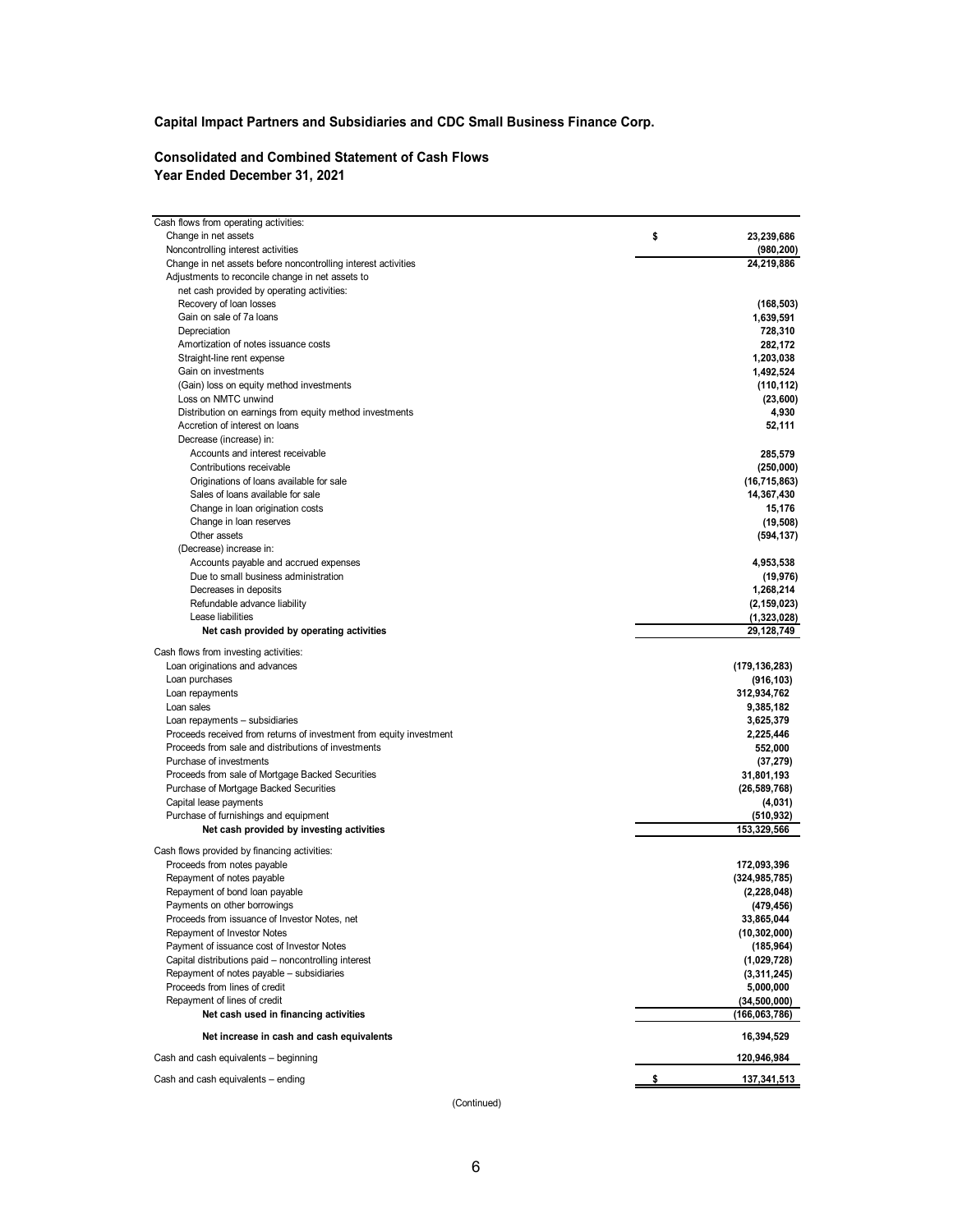#### **Consolida ted a nd Combined State me nt of Ca sh Flows (Continue d)** Year Ended December 31, 2021

| Cash and cash equivalents consist of:                                         |                   |
|-------------------------------------------------------------------------------|-------------------|
| Cash and cash equivalents - unrestricted                                      | \$<br>104,740,742 |
| Cash and cash equivalents-restricted                                          | 32,600,771        |
|                                                                               | 137,341,513       |
| Supplemental disclosure of cash flow information:                             |                   |
| Cash paid during the year for interest                                        | 11,680,972        |
|                                                                               |                   |
| Supplemental schedules of noncash investing and financing activities:         |                   |
| Distributions payable to noncontrolling interest included in accounts payable | 239,436           |
| Supplemental schedule of noncash operating activities:                        |                   |
| Loan forgiveness                                                              | 141,250           |
|                                                                               |                   |

See notes to consolidated and combined financial statements.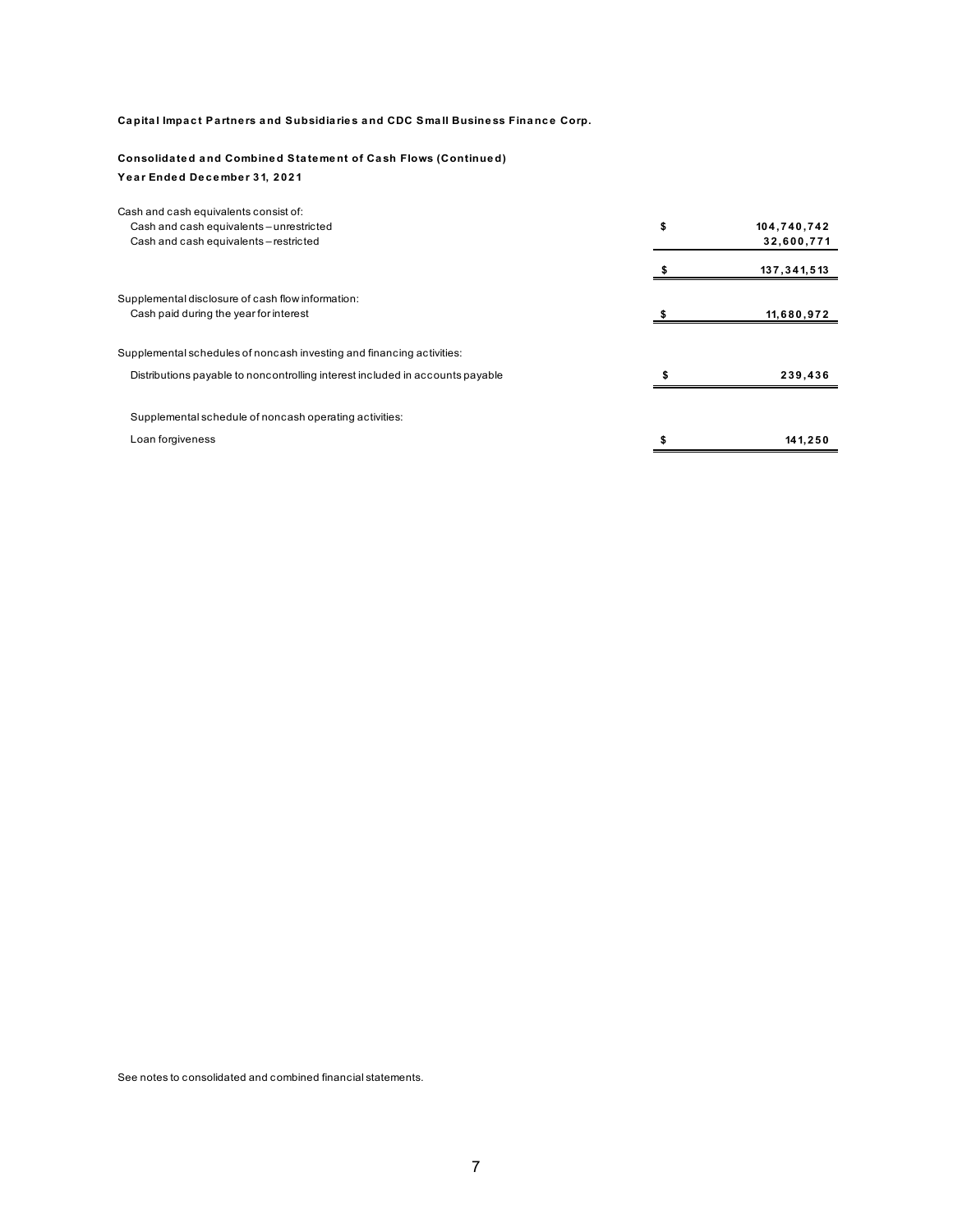#### **Notes to Consolidated and Combined Financial Statements**

## **Note 1. Description of Activities and Significant Accounting Policies**

**Description of activities:** Capital Impact Partners ("CIP") is a nonprofit organization without capital stock organized under the laws of the District of Columbia at the direction of the U.S. Congress in 12 U.S. Code 3051(b). The purpose of Capital Impact Partners is to provide industry altering financial services and technical assistance programs designed to spark systemic change for lasting economic progress. Capital Impact Partners empowers communities to create more affordable cooperative homeownership, access to healthy foods, housing and services for the elderly, and facilities for health care centers and charter schools. The Community Development Financial Institutions Fund of the U.S. Treasury Department has designated Capital Impact Partners as a certified Community Development Financial Institution ("CDFI").

CDC Small Business Finance Corp. ("CDC") is a California nonprofit organization committed to serving the capital needs of small businesses in California, Nevada, and Arizona. CDC is a Certified Development Company certified by the U.S. Small Business Administration. Its mission is to champion the growth of diverse small companies in its communities through advocacy and lending services. CDC arranges industrial and commercial real estate, and business development loans for small business.

Related to the agreement between CIP and CDC, effective February 8, 2021, Capital Impact Partners amended its organizational documents. The amendments were primarily to convert from a membership to a non-membership organization and to revise the board makeup and size requirements in relation to the membership conversion.

Effective April 1, 2021, CIP and CDC aligned their operations under one chief executive officer and a joint board of directors (the "Alliance"). The Alliance innovates how capital and investments flow into historically disinvested communities to advance economic empowerment and equitable wealth creation. Capital Impact Partners and CDC remain as separate legal and tax entities with no control over the other.

CIP and CDC cross guarantee most of the other party's debt, and are co-borrowers on other obligations to enable each organization to benefit from the combined financial strength of both organizations.

CIP and CDC have substantially overlapping executive management teams with Ellis Carr, Capital Impact's President and Chief Executive Officer, serving as President and Chief Executive Officer of both organizations.

The transaction closed on July 15, 2021.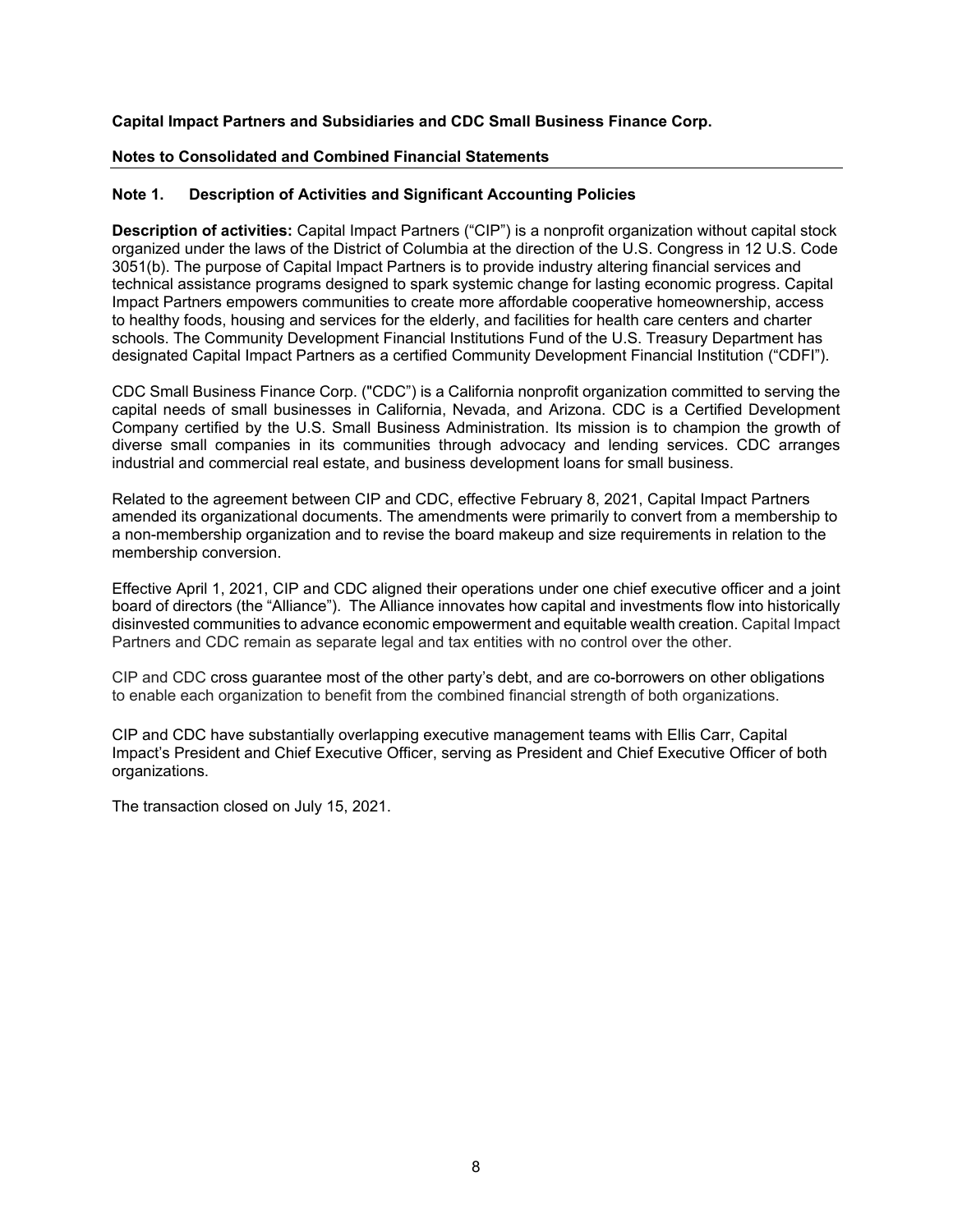## **Notes to Consolidated and Combined Financial Statements**

#### **Note 1. Description of Activities and Significant Accounting Policies (Continued)**

The following table provides information on Capital Impact Partners' and CDC's various subsidiaries:

| <b>Subsidiary Name</b>             | Ownership % | Purpose of Subsidiary                                                                                                       | Included in Consolidated<br><b>Financials</b> |
|------------------------------------|-------------|-----------------------------------------------------------------------------------------------------------------------------|-----------------------------------------------|
| Community Solutions Group, LLC     | 100%        | Subsidiary of Capital Impact Partners formed to foster development                                                          | Yes                                           |
|                                    |             | and provide technical assistance to cooperative organizations and                                                           |                                               |
|                                    |             | similar non-profit organizations and provide capital in support of                                                          |                                               |
|                                    |             | development projects by making strategic grants and business                                                                |                                               |
|                                    |             | planning advances.                                                                                                          |                                               |
| NCBCI Education Conduit, LLC       | 100%        | Subsidiary of Capital Impact Partners formed to facilitate, encourage                                                       | Yes                                           |
|                                    |             | and assist in financing charter schools. This entity holds Capital                                                          |                                               |
|                                    |             | Impact Partner's interest in the Charter School Financing Partnership<br>(CSFP), LLC.                                       |                                               |
| Impact NMTC Holdings II, LLC       | 100%        | Subsidiary of Capital Impact Partners formed to act as a non-                                                               | Yes                                           |
|                                    |             | managing member for NMTC Community Development Entities                                                                     |                                               |
|                                    |             | (CDEs) with Capital Impact Partners acting as managing member.                                                              |                                               |
| Detroit Neighborhoods Fund, LLC    | 100%        | Subsidiary of Capital Impact Partners formed to provide financing for                                                       | Yes                                           |
| (DNF, LLC)                         |             | mixed-use and multi-family rental housing and healthy foods retail in                                                       |                                               |
|                                    |             | underserved areas in Detroit, Michigan.                                                                                     |                                               |
|                                    |             |                                                                                                                             |                                               |
| FPIF, LLC                          | 100%        | Subsidiary of Capital Impact Partners formed to channel funds to a                                                          | Yes                                           |
|                                    |             | predominately low income population aged 50+.                                                                               |                                               |
|                                    |             |                                                                                                                             |                                               |
| Community Investment Impact Fund,  | 30%         | On January 1, 2020, CIIF II, LLC merged into CIIF, LLC. Subsidiary of                                                       | Yes                                           |
| <b>LLC</b>                         |             | Capital Impact Partners formed to engage solely in the business of,                                                         |                                               |
|                                    |             | directly or indirectly, o wning, holding for investment, exchanging,                                                        |                                               |
|                                    |             | selling and disposing of investments in loans and other related                                                             |                                               |
|                                    |             | activities. Capital Impact Partners is the managing member of this                                                          |                                               |
|                                    |             | entity. Community Investment Impact Fund II, LLC merged with and                                                            |                                               |
|                                    |             | into this entity, the surviving entity, on January 1, 2020. Effective                                                       |                                               |
|                                    |             | January 1, 2020, Capital Impact Partners increased its managing                                                             |                                               |
| Alliance Securities M anager LLC   | 100%        | member ownership from 20% to 30%                                                                                            | Yes                                           |
|                                    |             | This LLC is a holding company created for the purpose of holding<br>interests in potential future investment business lines |                                               |
| San Diego Region Small Business    | 100%        | Subsidiary of CDC formed to support business in the San Diego area                                                          | Yes                                           |
| Development Corporation (SDR)      |             | as well as to operate Bankers Small Business CDC.                                                                           |                                               |
| <b>Bankers Small Business CDC</b>  | 100%        | Subsidiary of SDR formed to support business development in San                                                             | Yes                                           |
| (Bankers)                          |             | Diego county by operating several loan programs including California                                                        |                                               |
|                                    |             | Rebuilding Fund and AA Latino Fund. In addition, Bankers is set up to                                                       |                                               |
|                                    |             | lend funds from a multi-bank consortium to borrowers in San Diego                                                           |                                               |
|                                    |             | County unable to qualify for SBA or conventional financing.                                                                 |                                               |
|                                    |             |                                                                                                                             |                                               |
| <b>CDC Direct Capital</b>          | 100%        | Subsidiary of CDC formed to manage the asset servicing agreement                                                            | Yes                                           |
|                                    |             | with M organ Stanley.                                                                                                       |                                               |
| Small Business Finance NMTC, LLC   | 100%        | Small Business Finance NMTC, LLC is a "single-member" LLC. The<br>single member is CDC Small Business Finance.              | Yes                                           |
| Small Business Finance NMTC 1, LLC | 100%        | Subsidiary of Small Business Finance NMTC, LLC formed to act as a                                                           | Yes                                           |
|                                    |             | non-managing member of NMTC Community Development Entities                                                                  |                                               |
|                                    |             | (CDEs) with Small Business Finance NMTC, LLC acting as managing                                                             |                                               |
|                                    |             | member.                                                                                                                     |                                               |
| <b>CDC Ventures (Ventures)</b>     | 100%        | Subsidiary of CDC formed to assist borrowers and provide technical                                                          | Yes                                           |
|                                    |             | support to users of the CDC Ventures software package.                                                                      |                                               |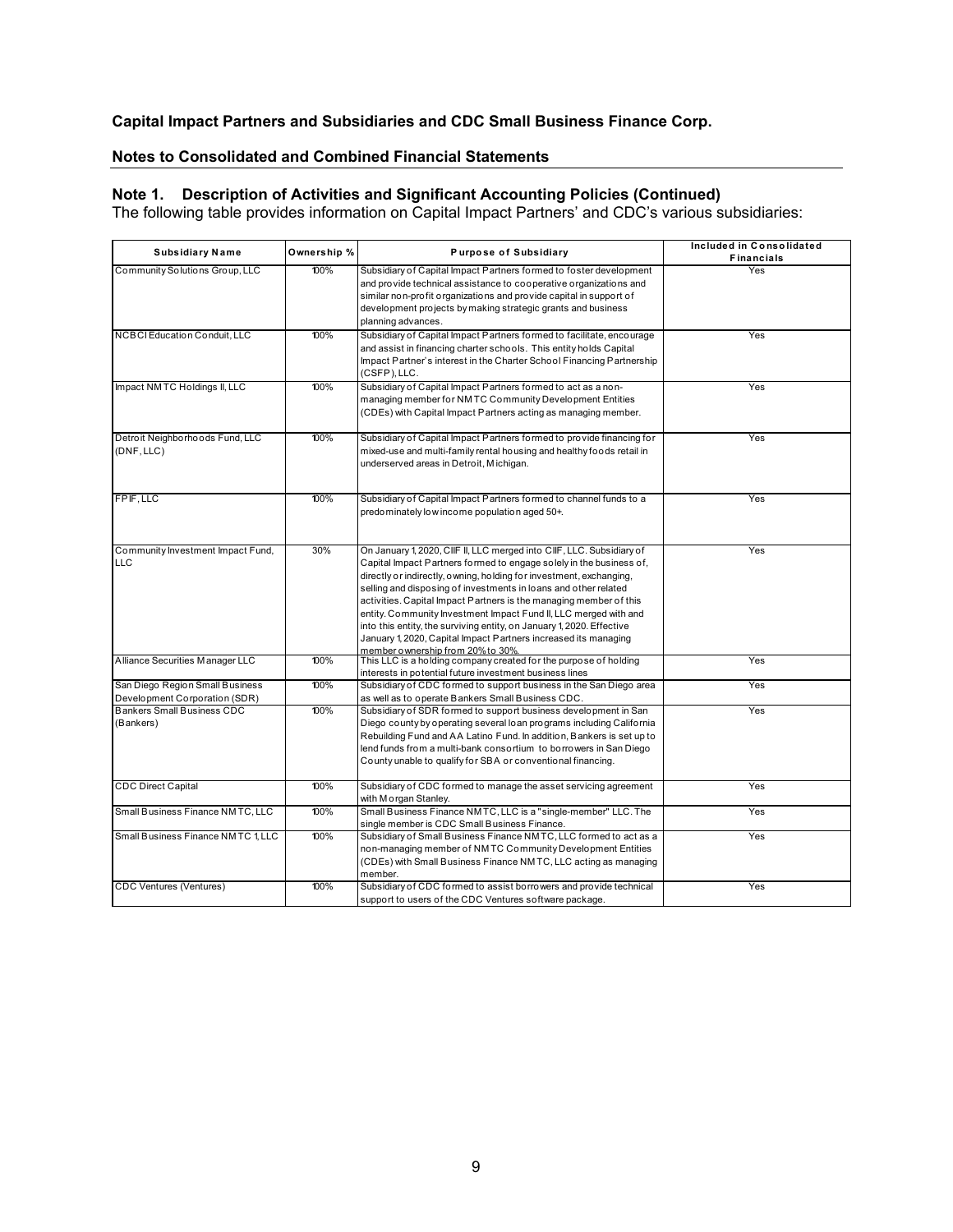#### **Notes to Consolidated and Combined Financial Statements**

#### **Note 1. Description of Activities and Significant Accounting Policies (Continued)**

Capital Impact Partners, was established under the National Consumer Cooperative Bank Act, provides comprehensive financial services to cooperatives and other member-owned organizations throughout the United States.

As an inherent part of its charter and mission, Capital Impact Partners makes loans to established cooperatives and cooperative-like businesses and, in some markets, makes special loans in the form of predevelopment loans to newer, less established organizations focused on multifamily housing development. As a development finance entity, Capital Impact Partners originates higher risk acquisition, construction and term loans to housing, community facility, food retail, education and worker cooperatives and cooperative-like entities. Consequently, repayment estimates for these higher risk loans are less predictable than those to mature, established organizations. Loans originated by Capital Impact Partners are both secured and unsecured, and many are to borrowers that may be unable to obtain conventional credit.

Capital Impact Partners' principal sources of revenue and support are interest income and fees earned from its lending activities, grants and contributions.

CDC's primary source of revenue is the servicing and processing of the Small Business Administration's ("SBA") 504 loan programs. In addition, CDC originates, services, and sells loans guaranteed by the Small Business Administration under its Community Advantage 7a Program. These loans are used by the borrowers for a variety of purposes and are capped at \$250,000 per loan. CDC also administers several lending programs including the SBA microloan program, a state sponsored community adjustment and investment loan program, California Rebuilding Fund, Activate Detroit, Instant Boost Capital ("IBC"), LA Direct and Fast to Fund, all of which are designed to provide loans to small businesses.

#### **Significant accounting policies:**

**Basis of presentation:** The consolidated and combined financial statements (collectively, the financial statements) are in conformity with accounting principles generally accepted in the United States of America ("U.S. GAAP"), which have been applied on a consistent basis and follow general practices within the not-for-profit industry.

**Principles of consolidation and combination:** The financial statements include the accounts of Capital Impact Partners, CDC and their consolidated subsidiaries which include: CSG,LLC, NCBCI Education Conduit, LLC, DNF, LLC, FPIF, LLC, CIIF, LLC, Alliance Security Manager LLC, SDR, Bankers, CDC Direct Capital, Small Business Finance NMTC, LLC, Small Business Finance NMTC 1, LLC, and CDC Ventures. All significant intraorganizational accounts and transactions have been eliminated in consolidation and combination.

**Use of estimates:** The preparation of financial statements in conformity with U.S. GAAP requires management to make estimates and assumptions that affect the reported amounts of assets and liabilities and disclosures of contingent assets and liabilities at the date of the financial statements and the reported amounts of revenues and expenses during the reporting period. Actual results could differ from those estimates.

**Unrestricted cash and cash equivalents:** Unrestricted cash and cash equivalents consist of cash and investment securities with original maturities at the date of purchase of less than 90 days.

**Restricted cash and cash equivalents:** Both members of the Alliance have certain restricted cash and cash equivalents that are held per terms of grant and loan agreements.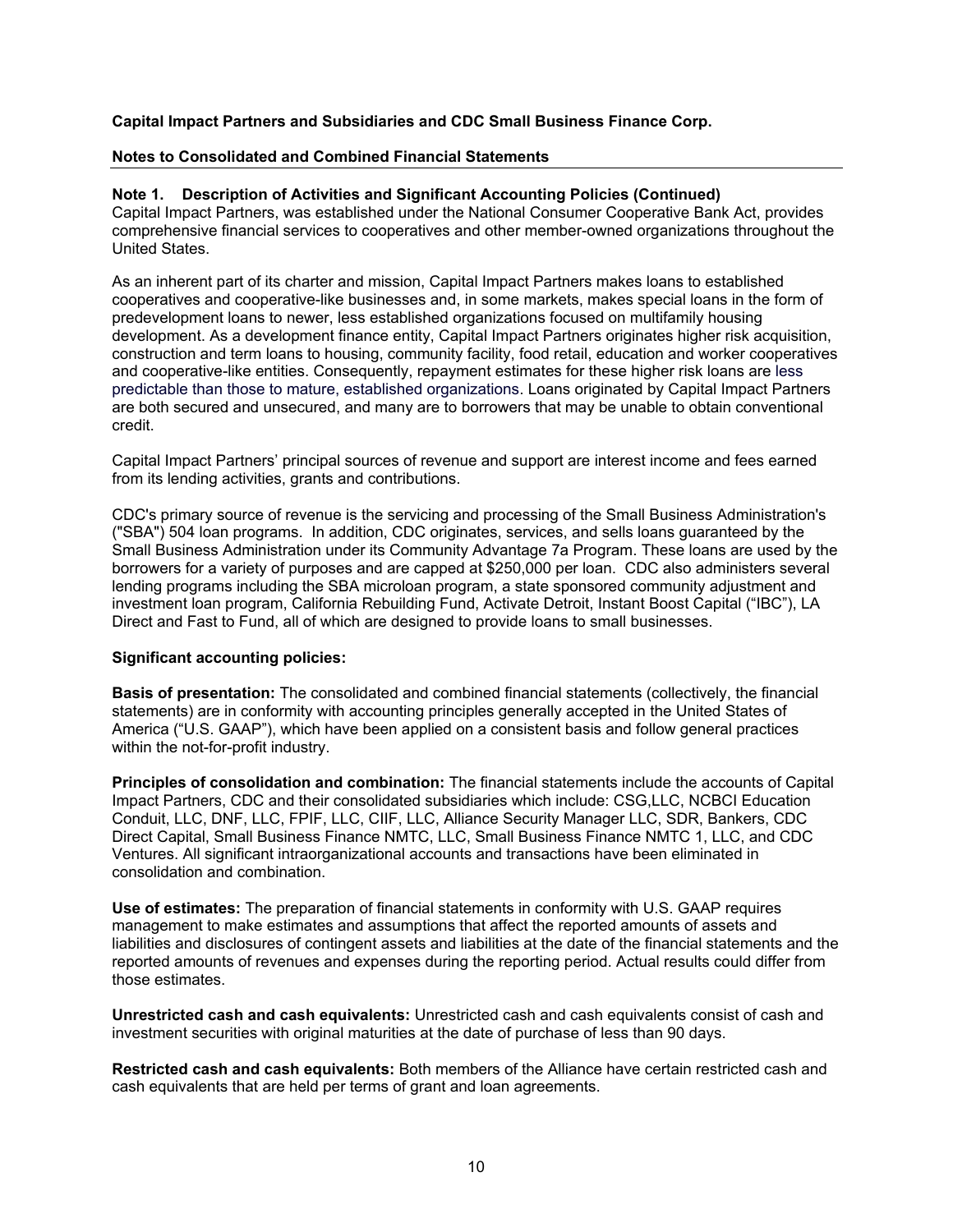#### **Notes to Consolidated and Combined Financial Statements**

#### **Note 1. Description of Activities and Significant Accounting Policies (Continued)**

**Accounts Receivable:** Accounts receivable consist of SBA loan processing fees receivable and SBA 504 servicing fees receivable. Processing fees are recognized at the time of loan approval and are received at the time the loan is funded. An allowance is recorded based on the company's experience with loans that are approved but do not fund. Servicing fees are recognized in the month they are earned and are received a month in arrears.

**Contributions receivable:** Both members of the Alliance account for unconditional contributions received as without donor restriction, or with donor restrictions depending on the existence or nature of any donor restrictions. All donor-restricted support is reported as an increase in net assets with donor restrictions as to time or purpose depending on the nature of the restriction.

**Investments:** Investments in equity securities, money market funds, Mortgage Backed Securities with readily determinable fair values are stated at fair value measured, as more fully described in Note 24. Capital Impact Partners' investment in Real Estate Investment Trust ("REIT"), and other investments are stated at estimated fair value as more fully described in Note 24. Interest and dividend income are recognized when earned. Any unrealized or realized gains or losses are reported in the consolidated and combined statement of activities and changes in net assets as a change in assets without donor restrictions, unless explicit donor intent or law restricts their use, in which case unrealized or realized gains or losses are reported in the consolidated and combined statement of activities and changes in net assets as a change in assets with donor restrictions. Investment return is reported net of investment expenses.

Investments in other entities are accounted for under the equity or the cost method depending on the entities' voting interest and the degree of control or influence either entity may have over the operations of these entities.

Management evaluates its investments for impairment on a periodic basis. If management determines the investment to be impaired, they consider the extent and duration of the loss and whether they intend to sell the investment and if it is more likely than not that they will be required to sell the investment before recovery of the loss occurs. If it is determined that the extent and duration of the loss is severe, and that the organization will need to sell the investment before recovery is expected, or that recovery is not expected, the entire amount of the estimated impairment would be recognized through earnings.

**Noncontrolling interest in consolidated subsidiaries:** The noncontrolling interest represents the equity interest in Community Investment Impact Fund, LLC exclusive of Capital Impact Partners' interest. Community Investment Impact Fund, LLC ("CIIF") is a for-profit entity, which is jointly owned by Capital Impact Partners (managing member with 30% ownership) and Annaly Social Impact LLC ("Annaly") (nonmanaging member with 70% ownership). The non-managing member does not have substantive kick-out rights or substantive participating rights and therefore cannot consolidate. CIIF shall engage solely in the business of, owning, holding for investment, exchanging, selling and disposing of investments in loans and other activities related or incidental to the foregoing business. The Operating agreements outline the "waterfall" of funds for CIIF to distribute to its investors. Distributions include: 1) preferred return of funds to Annaly, and 2) remaining portion of interest payments allocated to Annaly and Capital Impact Partners. Finally, in year 2024, principal payments to Annaly and Capital Impact Partners will commence as loans in the Fund pay off.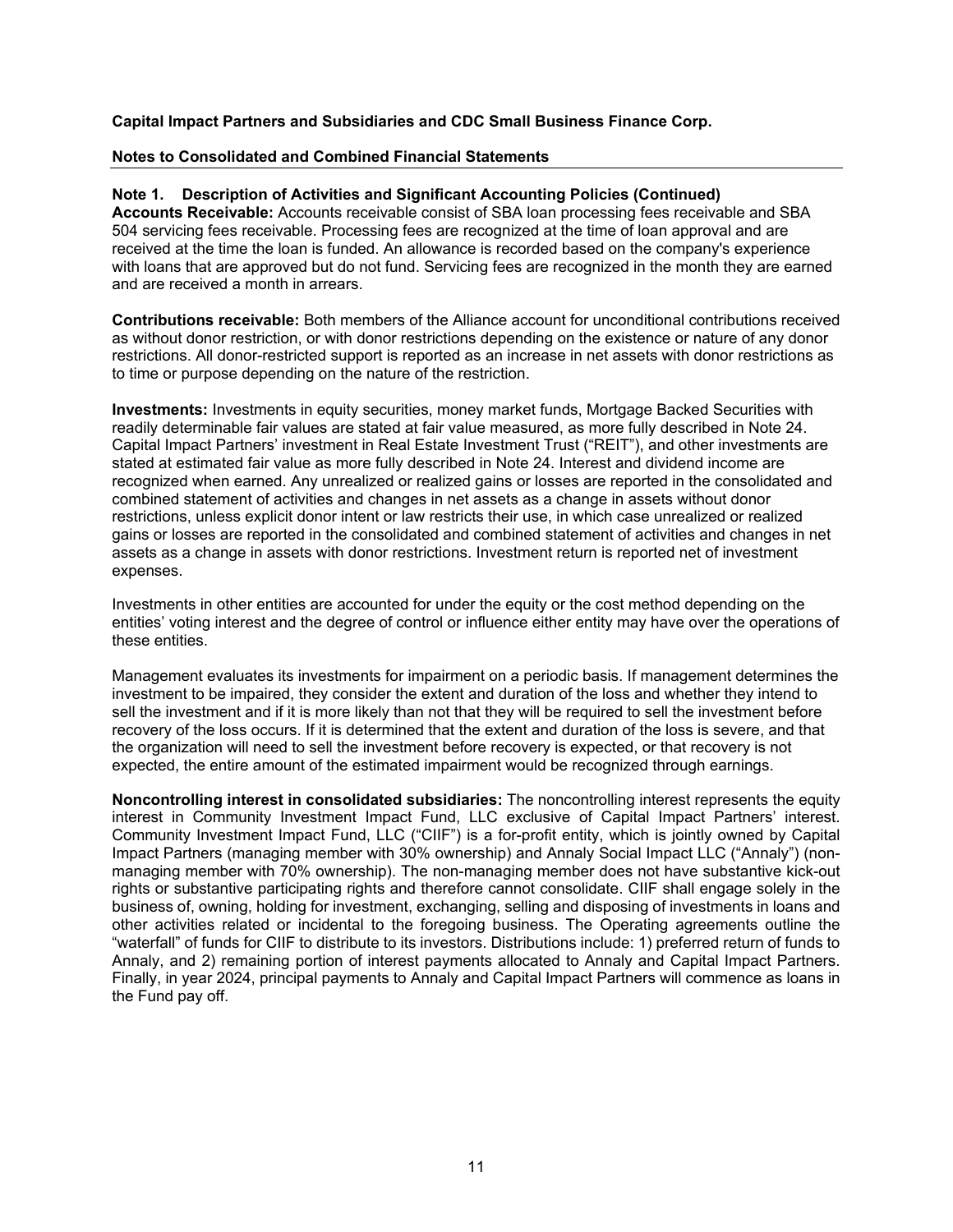#### **Notes to Consolidated and Combined Financial Statements**

#### **Note 1. Description of Activities and Significant Accounting Policies (Continued) Loans receivable:**

**Loans:** Loans are stated at their principal amounts outstanding, net of deferred loan fees. Interest income is accrued daily at the loans' respective interest rates. Related direct loan origination fees and costs are deferred and amortized over the life of the loans. Fees relating to expired commitments are recognized as non-interest income. If a commitment is exercised during the commitment period, the fee at the time of exercise is recognized over the life of the loan as an adjustment of yield.

*Impaired loans:* A loan is considered impaired when, based on current information and events, it is probable that the Alliance will be unable to collect the scheduled payments of principal or interest when due according to the contractual terms of the loan agreement. Factors considered by management in determining impairment include payment status, collateral value and the probability of collecting scheduled principal and interest payments when due. Management determines the significance of payment delays and payment shortfalls on a case-by-case basis, taking into consideration all of the circumstances surrounding the loan and the borrower, including the length of the delay, the reasons for the delay, the borrower's prior payment record, and the amount of the shortfall in relation to the principal and interest owed. Impairment is generally measured on a loan-by-loan basis using the present value of estimated future cash flows or the fair value of collateral, if repayment of the loan is expected solely from the collateral.

Impaired loans also include troubled debt restructurings ("TDRs"), if any, where management has modified loan terms and made concessions to borrowers in financial difficulty. Consequently, the allowance for loan losses related to TDRs is based on discounted cash flows using the loan's initial effective interest rate or the fair value of the collateral for certain collateral-dependent loans.

Under the Coronavirus Aid, Relief, and Economic Security Act (the "CARES Act"), financial institutions generally do not need to categorize COVID-19-related modifications as TDRs. As a result, loans that have been restructured for short term COVID-19 related hardships are not categorized as TDRs.

*Non-accrual loans:* The accrual of interest on outstanding loans is discontinued at the time the loan is 90 days delinquent unless the credit is well secured and in process of collection. When the accrual of interest ceases, any unpaid interest previously recorded as income is deducted from income. Any future payments received are applied to reduce principal. At such time as full collection of the remaining recorded balance is expected in the ordinary course of business, interest payments are recorded as interest income on a cash basis. Loans may be reinstated to accrual status when all payments are brought current and, in the opinion of management, collection of the remaining principal and interest can reasonably be expected. If at any time collection of principal or interest is considered doubtful, all or some portion of the loan is charged off for financial reporting purposes, although collection efforts may still continue.

**Allowance for loan losses:** The allowance for losses is a valuation reserve that management believes will be adequate to absorb possible losses on existing loans that may become uncollectible. It is established through a provision for loan losses charged to expense. Loans deemed to be uncollectible, such as debt discharged in bankruptcy or with collateral deterioration, are charged against the allowance. CIP's subsequent recoveries, if any, are credited to the allowance account while CDC's recoveries are booked against Revenue - Bad Debt Recovery. The allowance is maintained at a level believed adequate by management to absorb estimated potential losses after considering changes, past loss experience, the nature of the portfolio and current economic conditions. However, the allowance is an estimate that could change if there are significant changes in the portfolio and/or economic conditions.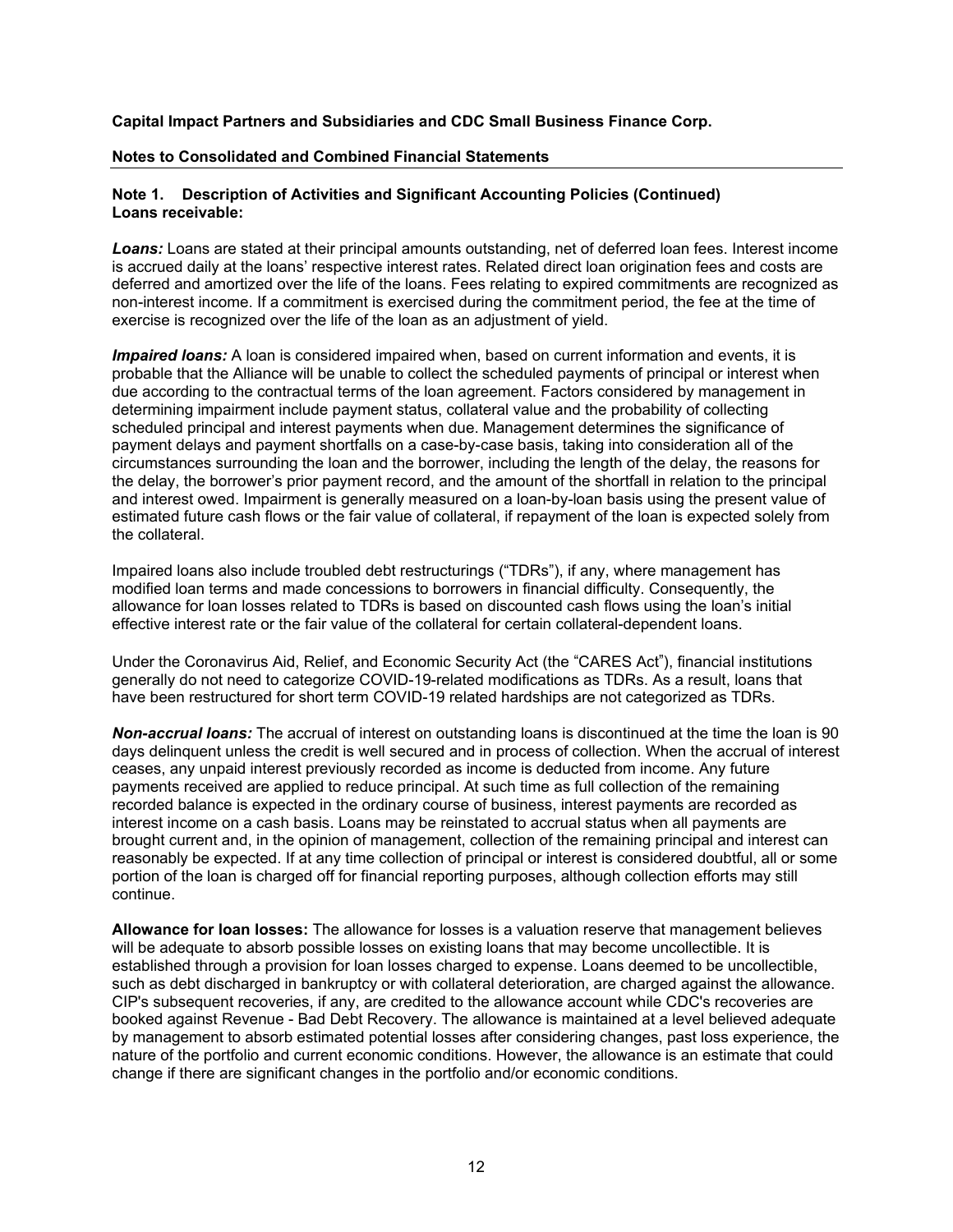#### **Notes to Consolidated and Combined Financial Statements**

#### **Note 1. Description of Activities and Significant Accounting Policies (Continued)**

The allowance consists of allocated and general components. The allocated component relates to loans that are classified as impaired. For those loans that are classified as impaired, an allowance is established when the discounted cash flows (or collateral value for collateral dependent loans or observable market price) of the impaired loan is lower than the carrying value of that loan. The general component covers non-classified loans and is based on historical charge-off experience and expected losses given the Alliance's internal risk rating process. Other adjustments are made to the allowance for pools of loans after an assessment of internal or external influences on credit quality that are not reflected in the historical loss or risk rating data.

**Reserve for PCLP loan losses and PCLP loan guarantees:** Participation in the PCLP requires CDC to guarantee an amount equal to ten percent of the net debenture of loans made, in the event a loss occurs if a loan under the program is charged off. The loan loss estimate is based on the entire PCLP portfolio and is an estimate of potential losses for loans that have not yet been charged off by the SBA using the methodology as described above. CDC has accrued loan loss reserves of \$961,822 that has been recorded as a liability at December 31, 2021 to address the residual risk associated with these types of loans. This is not a requirement of the program.

Due to the level of risk associated with the loans and the PCLP, it is reasonably possible that changes in the values of loans and losses could occur in the PCLP in the near term and that such change could materially affect amounts reported on the consolidated financial statements.

#### **PCLP contractual cash reserves:**

CDC is required to maintain cash reserves equal to one percent of the loan balance amount. CDC may fund the reserve over a two year period. One half of one percent must be reserved upon funding of the debenture and an additional one quarter of one percent must be funded at the end of the first and second year. CDC's cash reserves were \$1,967,305 as of December 31, 2021, and were in excess of contractual amounts required in each year.

**Loans Available for Sale:** Management designates loans as available for sale based on intent. Generally, all the guaranteed portion of SBA 7(a) loans meeting salability requirements, or expected to become saleable within the near term, are designated as available for sale. The unguaranteed portion is retained with a discounted carrying value to account for the higher credit risk associated with it.

These loans are carried at the lower of cost or estimated market value in the aggregate. No loans were written down to fair value at year end. Net unrealized losses, if any, are recognized through a valuation allowance by charges to net income. Gains or losses realized on the sale of loans are recognized at the time of sale and are determined by the difference between the net sales proceeds and the carrying value of the loans sold, adjusted for any servicing asset or liability. Gains and losses on the sale of loans are included in noninterest income.

**Transfers of financial assets:** Transfers of financial assets are accounted for as sales when control over the assets has been surrendered. Control over transferred assets is deemed to be surrendered when: (1) the assets have been isolated from the Organization, (2) the transferee obtains the right to pledge or exchange the transferred assets and no condition both constrains the transferee from taking advantage of that right and provides more than a trivial benefit for the transferor, and (3) the transferor does not maintain effective control over the transferred assets through either (a) an agreement that both entitles and obligates the transferor to repurchase or redeem the assets before maturity or (b) the ability to unilaterally cause the holder to return specific assets, other than through a cleanup call. Those not eligible for sales accounting treatment were treated as secured borrowings as more fully described in Note 17.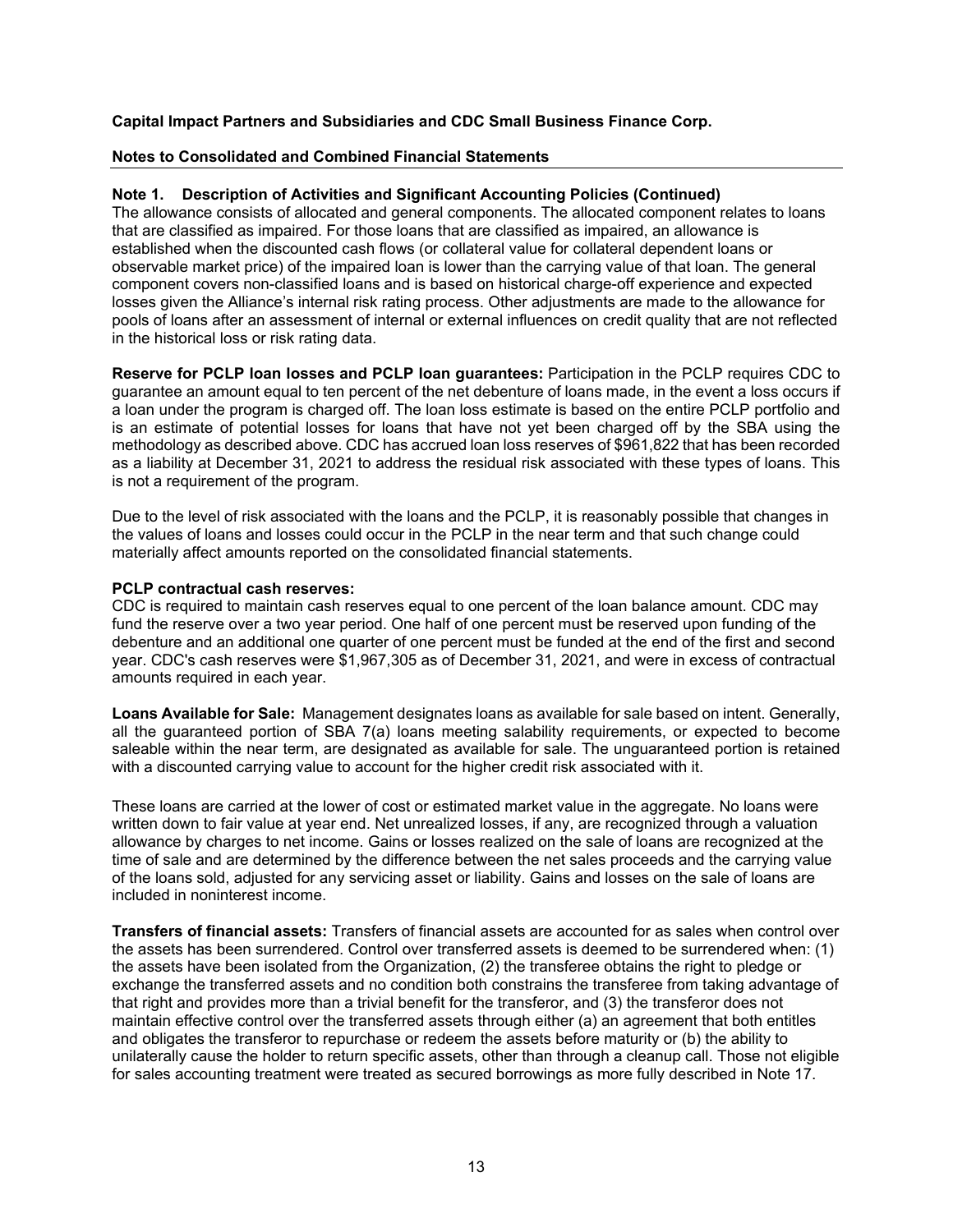## **Notes to Consolidated and Combined Financial Statements**

## **Note 1. Description of Activities and Significant Accounting Policies (Continued)**

CDC is exposed to risks related to loan losses under the Premier Certified Lender Program ("PCLP"). Participation in the PCLP requires CDC to guarantee an amount equal to ten percent of the net debenture of loans made, in the event a loss occurs if a loan under the program is charged off. The loan loss estimate is based on the entire PCLP portfolio and is an estimate of potential losses for loans that have not yet been charged off by the SBA. CDC employs a risk-based analysis of the PCLP loan portfolio to estimate the potential liability under its guarantee. Each loan in the PCLP Portfolio is risk rated and given a loan grade. Each loan grade is assigned a range of anticipated default rates. CDC uses this analysis along with its understanding of past loan loss experience, the nature, and volume of the portfolio, borrower specific information, estimated collateral values, general economic conditions and other factors to determine the estimate for its guarantee liability. The evaluation of the allowance is continuous and subjective as estimates are modified with changing conditions. The results are then used to support management's estimate for loan loss guarantee and the loan loss reserve is adjusted.

**SBA Servicing Assets:** Servicing assets are included in other assets and are initially recorded at fair value and amortized over the life of the related loans as a reduction of the servicing income recognized from the servicing spread. The amortized basis in the asset is compared against the fair value of the asset on a regular basis. If the carrying amount exceeds the fair value, the asset is considered impaired and is written down to fair value through a valuation allowance on the asset and a charge against earnings. Management does not believe the asset is impaired at December 31, 2021.

**Other assets:** Other assets include SBA Servicing assets, certificates of deposit, other deposits, a program advance, prepaid expenses and furniture, equipment and leasehold improvements (see Note 12).

**Paycheck Protection Program loans:** CDC is participating in the Paycheck Protection Program ("PPP"), which is a loan program that originated from the CARES Act and was subsequently expanded by the Paycheck Protection Program and Health Care Enhancement Act. The PPP is designed to provide U.S. small businesses with cash-flow assistance through loans fully guaranteed by the Small Business Administration ("SBA"). If the borrower meets certain criteria and uses the proceeds towards certain eligible expenses, the borrower's obligation to repay the loan can be forgiven up to the full principal amount of the loan and any accrued interest. Upon borrower forgiveness, the SBA pays CDC for the principal and accrued interest owed on the loan. If the full principal of the loan is not forgiven, the loan will operate according to the original loan terms with the 100 percent SBA guaranty remaining. As of December 31, 2021, CDC had PPP loans with a carrying value of approximately \$28 million. As compensation for originating the loans, the Organization received lender processing fees from the SBA. Processing fees are received when authorization for funding is received from the SBA.

**Right of use assets / lease liabilities:** Both members of the Alliance recognize right of use assets and lease liabilities on the statements of financial position for all leases with terms longer than 12 months. Right of use assets and lease liabilities are recognized at the lease commencement date based on the present value of the remaining lease payments over the lease term, using the incremental borrowing rate. Leases are classified as either finance or operating, with classification affecting the pattern of expense recognition in the consolidated and combined statement of activities and changes in net assets. Lease expense is recognized on a straight-line basis over the term of the lease. The options to extend the lease term are not included in the right of use assets and lease liabilities recorded, when applicable. The Alliance has elected the practical expedient of not separating lease components from non-lease components.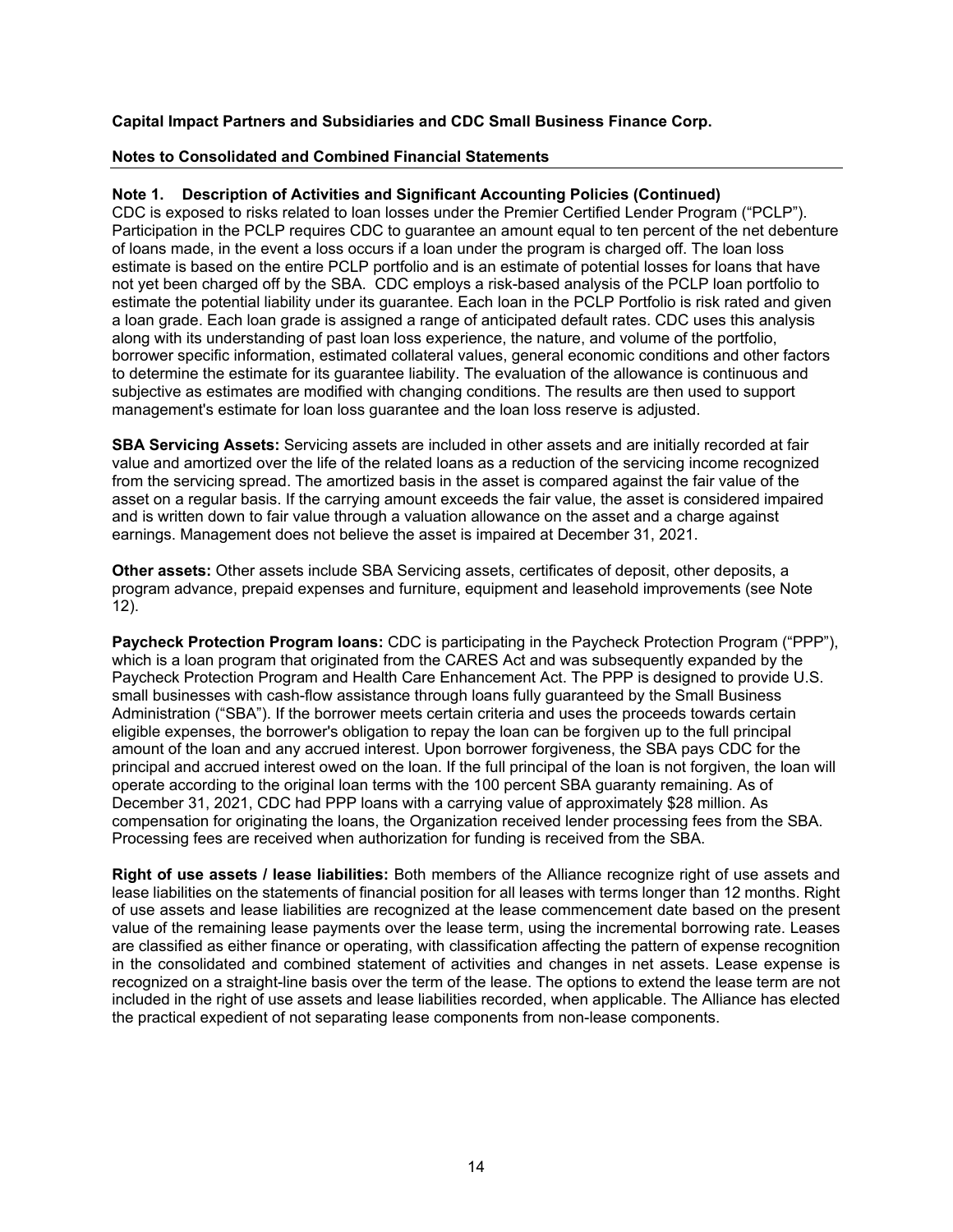#### **Notes to Consolidated and Combined Financial Statements**

#### **Note 1. Description of Activities and Significant Accounting Policies (Continued)**

**Investor Notes:** Capital Impact Partners launched an Investor Notes ("Notes") program in 2017. The proceeds of the offerings are used primarily to fund initiatives that meet critical needs in low income communities across the United States, including through Capital Impact Partners' subsidiaries and third party intermediaries. The proceeds of the offerings may also be used to purchase securities or other assets that will be leveraged to support Capital Impact Partners' lending activities and general operations. The Notes are sold through the Depository Trust Company ("DTC"). The Lead Selling Agent agrees to sell these notes to other agents on Capital Impact Partners behalf.

Capital Impact Partners incurs agent and other fees to issue the Notes program. The fees include legal, accounting, and underwriting fees which are capitalized in accordance with U.S. GAAP and amortized using the effective-yield method over the term of the Notes and are presented net of the Investor Notes on the statements of financial position.

US Bank has been designated as the indenture trustee to the indenture agreement and in this capacity US Bank serves as paying agent for the Notes. The Notes constitute unsecured debt obligations of Capital Impact Partners.

**Net assets:** Both members of the Alliance classify net asset into two categories: Without Donor Restrictions and With Donor Restrictions. All contributions are considered to be available for unrestricted use unless specifically restricted by the donor. Donor restricted net assets are contributions with temporary, donor-imposed time or purpose restrictions. Donor restricted net assets can be released from restriction when the time restrictions expire or the contributions are used for their intended purpose at which time they are reported in the consolidated and combined statement of activities and changes in net assets as net assets released from restrictions. Donor restricted funds also include donor contributions to be held in perpetuity totaling \$8,124,438 at December 31, 2021.

**Revenue recognition***:* The Alliance generally measures revenue based on the amount of consideration each expects to receive for the transfer of services to a customer, then recognizes this revenue when or as each satisfies its performance obligations under the contract, except in transactions where U.S. GAAP provides other applicable guidance. Material revenue streams are reported separately on the consolidated and combined statement of activities and changes in net assets.

Revenue recognized at a point in time includes NMTC Suballocation Fees, fund underwriting fees, and unused fee income:

NMTC suballocation fees are paid to Capital Impact Partners from the community development entity ("CDE") for Capital Impact Partners' allocation of its NMTC award to the CDE. The fees are a percentage of the qualified equity investment ("QEI") made from the investor member to the CDE. The performance obligation by Capital Impact Partners is to assist in the transfer of its NMTC allocation to a CDE; therefore, the performance obligation is satisfied and revenue recognized when the deal closes.

In December 2020, the California Primary Care Association ("CPCA") established the CPCA COVID Response Loan Fund ("Fund") to finance loans to California community healthcare centers. Capital Impact Partners serves as both the Program Administrator of these off-balance sheet loans and Servicer of loans originated by this fund. As Program Administrator, Capital Impact Partners reviews and manages the loan application process. This role entitles Capital Impact Partners to earn a Fund Underwriting fee of 1% per loan which is recognized upon receipt in the consolidated and combined statement of activities and changes in net assets. In addition, Capital Impact Partners has committed to guarantee payments on defaulted loans for up to 5% of the total amount disbursed, not to exceed \$1.5 million. As loans are originated, the guarantee fees are recorded as a contingent liability and offset to underwriting fee income.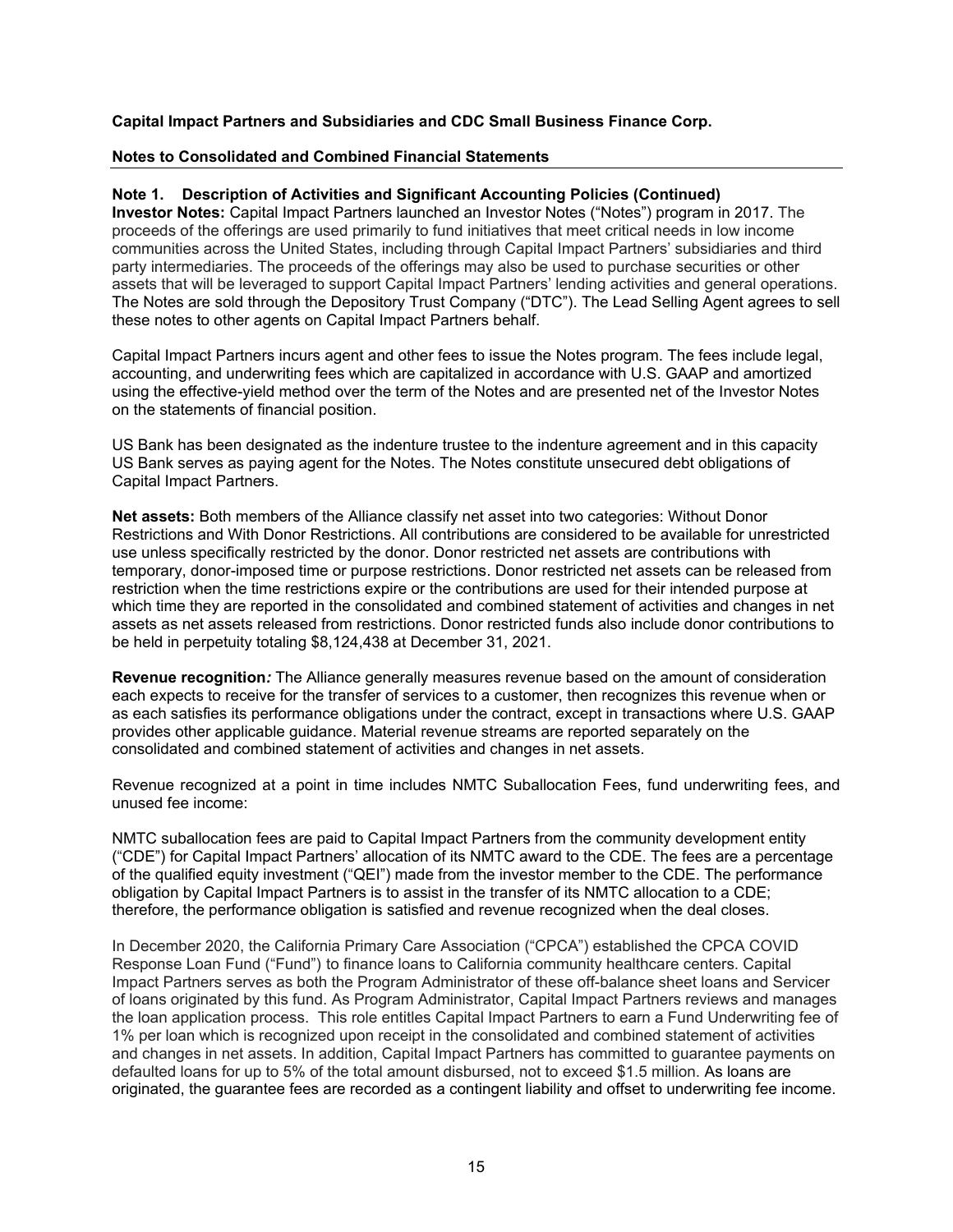#### **Notes to Consolidated and Combined Financial Statements**

#### **Note 1. Description of Activities and Significant Accounting Policies (Continued)**

Unused fees are paid to Capital Impact Partners from borrowers with revolving line of credit loans; equal to 15 basis points of the difference between the maximum available loan amount and average aggregate amount outstanding during the immediate preceding year. The unused fees are recognized upon receipt.

Revenue recognized over a period of time includes Asset Management Fees, Fund Management Fees, Credit Enhancement Fees and Guarantee Fees:

Asset management fees are earned by Capital Impact Partners for management services for NMTC programs and includes assisting with NMTC program requirements. These performance obligations are estimated to be satisfied evenly over the life of each loan. The fee is either based on basis points of the outstanding balance of a loan or a flat fee. The fee is accrued monthly and paid quarterly. Asset management fees earned from subsidiaries are eliminated upon consolidation.

Fund management fees are earned by Capital Impact Partners for management of investment funds that it manages for the NMTC program. The performance obligations are estimated to be satisfied evenly over the year and as such are recognized over time in one calendar year. The fund management fees are a flat annual amount that ranges from \$10,000 to \$25,000. They are accrued monthly and paid either monthly or quarterly. Fund management fees earned from subsidiaries are eliminated upon consolidation.

Credit enhancement fees are collected from investment funds or from borrowers by Capital Impact Partners for the credit enhancement facility arrangement with the California Charter Schools Association. The performance obligation is to provide credit enhancement, which is estimated to occur evenly over the life of the facilities. The fee is 0.10% of the average daily outstanding principal balance of the credit enhancement facilities and is paid annually to the California Charter Schools Association.

**Gain on Sale of 7a Loans:** All sales of SBA guaranteed loans are executed on a servicing retained basis, and CDC retains the rights and obligations to service the loans. The standard sales structure under the SBA Secondary Participation Guaranty Agreement (1086 agreement) provide for CDC to retain a portion of cash flow from the interest payment received on each loan. This cash flow is commonly known as a "servicing spread". The servicing spread is recognized as a "servicing asset" to the extent the spread exceeds "adequate compensation" for the servicing function. Industry practice recognizes adequate compensation as 40 basis points. The fair value of the servicing asset is measured at the discounted present value of the excess servicing spread over the life of the related loan using appropriate discount rates and assumptions based on industry statistics for prepayment speeds.

When a loan sale involves the transfer of an interest in less than the entire loan, the controlling accounting method under current accounting guidance requires the seller to reallocate the carrying basis between the assets transferred and the assets retained based on the relative fair value of the respective assets as of the date of sale. The maximum gain on the sale that can be recognized is the difference between the fair value of the assets sold and the reallocated basis of assets sold. CDC measures the fair value of the guaranteed portion sold by the cash premium paid by the broker/dealer. The fair value of the servicing asset and the unguaranteed portion retained are based on discounted cash flow calculations explained above.

The gain on sale is immediately recognized in income and is made up of the sum of the cash premium on the guaranteed loan, the fair value of the servicing asset recognized less the discount recorded on the unguaranteed portion retained. CDC's portfolio of unguaranteed loans retained from sales transaction is significantly discounted.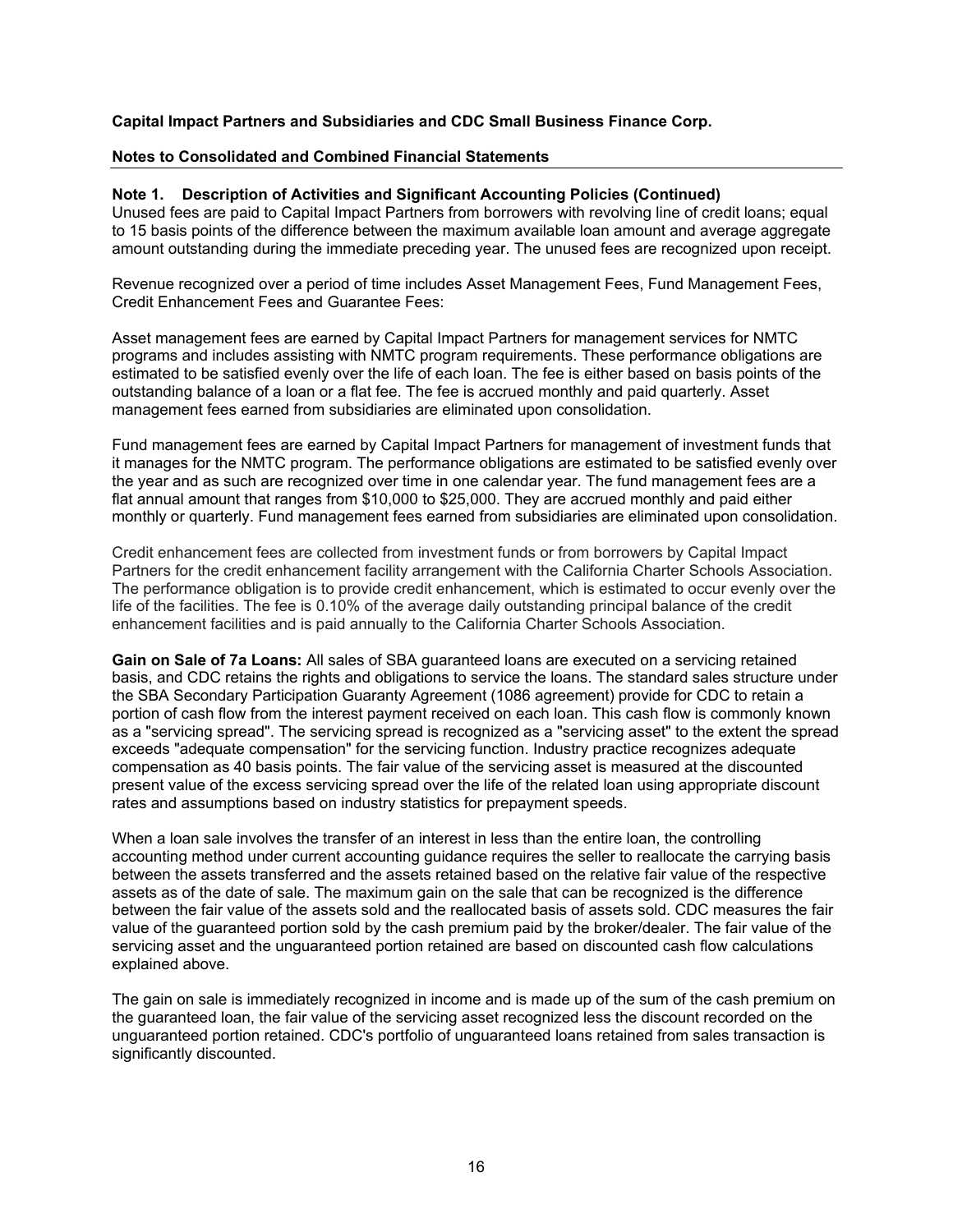#### **Notes to Consolidated and Combined Financial Statements**

**Note 1. Description of Activities and Significant Accounting Policies (Continued) Loan servicing fees:** The Alliance recognizes loan servicing fees on the loans that it services for third parties. These fees are earned over the life of the loan.

**Functional expense allocation:** The financial statements report certain categories of expenses that are attributed to more than one program or supporting function. Therefore, expenses require allocation on a reasonable basis that is consistently applied. The expenses that are allocated include salaries and wages, benefits, payroll taxes, technology, marketing, lending costs, occupancy, professional services, interest and other, which are allocated based on estimates of time and effort. Refer to Note 23 for functional allocation of expenses.

**Income taxes:** Capital Impact Partners and CDC are generally exempt from federal income taxes under the provisions of Section 501(c)(3) of the Internal Revenue Code. CDC has a wholly owned interest in San Diego Region Small Business Development Organization ("SDR"), an organization exempt from income taxes under section 501(c)(3) of the Internal Revenue Code and Section 23701(f) of the California Revenue and Taxation Code. In addition, the Capital Impact Partners and CDC qualify for charitable contribution deductions and have been classified as organizations that are not private foundations. Income which is not related to exempt purposes, less applicable deductions, is subject to federal corporate income taxes. Management evaluated the Capital Impact Partners' and CDC's tax positions and concluded that Capital Impact Partners and CDC had taken no uncertain tax positions that require adjustment to the financial statements. Consequently, no accrual for federal or state tax liability for interest and penalties was deemed necessary for the year ended December 31, 2021. Capital Impact Partners and CDC file tax returns in the U.S. federal jurisdiction and California. Generally, Capital Impact Partners and CDC are no longer subject to income tax examination by the U.S. federal or state tax authorities for years before 2018.

Consolidated subsidiaries of the Alliance file annual tax returns to report the income, deductions, gains, losses, etc., from its operations, but does not pay income tax. Instead, any profits or losses pass through to its members. Each member includes its share of the entity's income/loss on its tax return.

#### **Upcoming accounting pronouncements not yet adopted:**

In June 2016, the FASB issued ASU No. 2016-13, Financial Instruments - Credit Losses (Subtopic 326); in November 2018, the FASB issued ASU 2018-19, Codification Improvements to Topic 326, Financial Instruments – Credit Losses; in May 2019, the FASB issued ASU 2019-05, Credit Losses (Topic 326): Targeted Transition Relief.; and in November 2019, the FASB issued ASU 2019-10, Financial Instruments – Credit Losses (Topic 326), Derivatives and Hedging (Topic 815), and Leases (Topic 842) Effective Dates. The existing incurred loss model will be replaced with a current expected credit loss ("CECL") model for both originated and acquired financial instruments carried at amortized cost and offbalance sheet credit exposures, including loans, loan commitments, held-to-maturity debt securities, financial guarantees, net investment in leases, and most receivables. Recognized amortized cost financial assets will be presented at the net amount expected to be collected through an allowance for credit losses. Expected credit losses on off-balance sheet credit exposures will be recognized through a liability. Unlike current guidance, which requires certain favorable changes in expected cash flows to be accreted into interest income, both favorable and unfavorable changes in expected credit losses (and therefore the allowance) will be recognized through credit loss expense as they occur. With the exception of purchased financial assets with a more than insignificant amount of credit deterioration since origination, for which the initial allowance will be added to the purchase price of the assets, the initial allowance on financial assets subject to the scope (whether originated or acquired) will be recognized through credit loss expense. Expanded disclosures will also be required. The ASU is effective for fiscal years beginning after December 15, 2022. The Alliance is currently evaluating the impact of adopting this new guidance on its financial statements.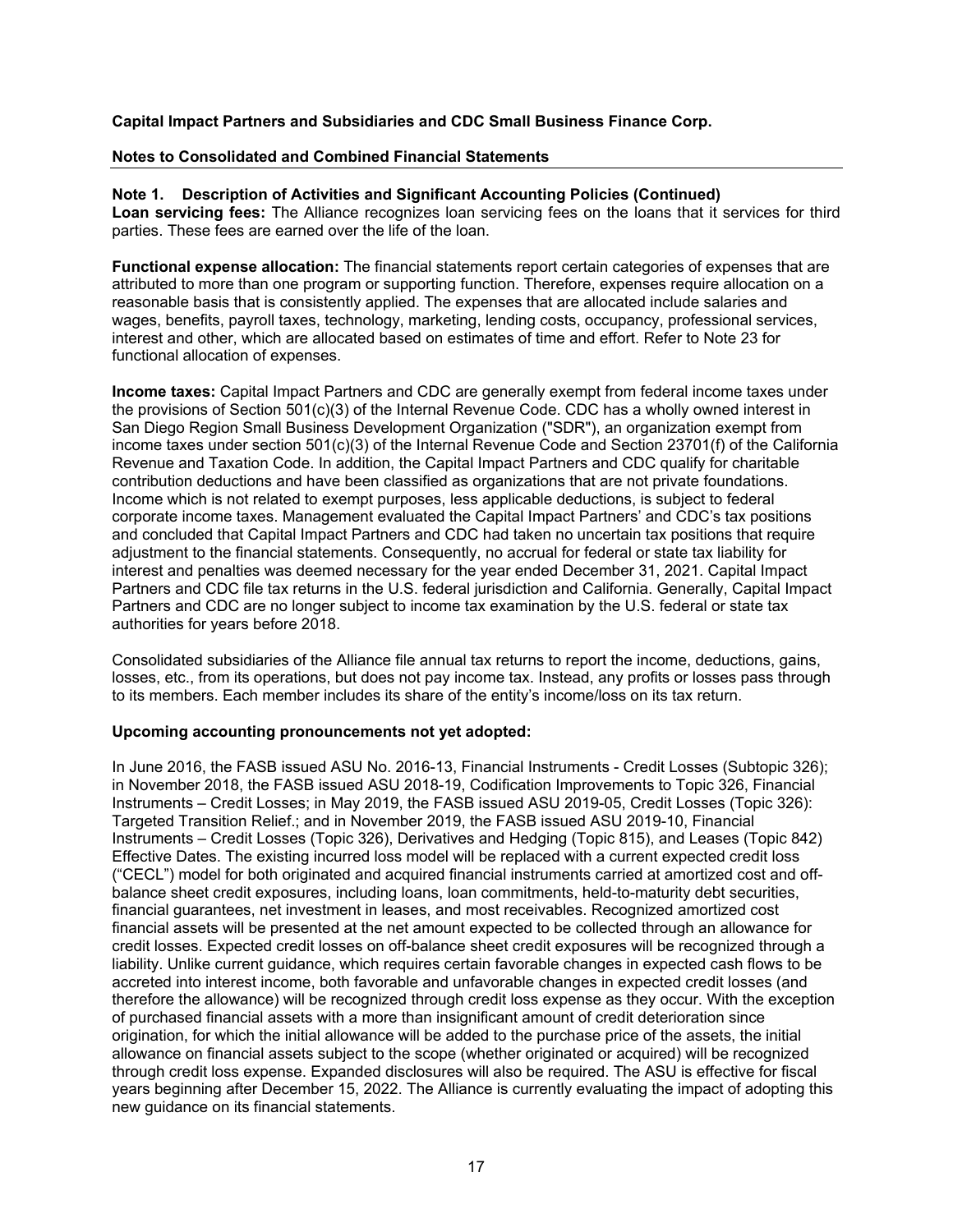#### **Notes to Consolidated and Combined Financial Statements**

#### **Note 1. Description of Activities and Significant Accounting Policies (Continued)**

In March 2020, the FASB issued ASU 2020-03, Codification Improvements to Financial Instruments. This ASU addresses various financial instruments topics. The amendments related to Issues 1, 2, 3, 4 and 5 within the ASU are conforming amendments and effective for annual reporting periods beginning after December 15, 2019 for the Alliance and have no significant impact to the Alliance's financial statements. For entities that have not yet adopted ASU 2016-13, the effective dates for the amendments related to Issues 6 and 7 within ASU 2020-03 are the same as the effective dates in ASU 2016-13. As such, the amendments related to Issues 6 and 7 are effective for annual reporting periods beginning after December 15, 2022 for the Alliance. The Alliance is currently evaluating the impact of adopting this new guidance.

#### **Note 2. Cash and Cash Equivalents**

Cash and cash equivalents, including restricted balances, consist of the following at December 31, 2021:

|                              | Capital Impact   |            |            |                     |
|------------------------------|------------------|------------|------------|---------------------|
|                              | Partners         | <b>CDC</b> |            | Total               |
| Cash in bank                 | \$<br>79,940,681 | \$         | 39,075,270 | \$<br>119,015,951   |
| Overnight Investments        | 3,231,483        |            |            | 3,231,483           |
| Other short-term investments | 15,094,079       |            |            | 15,094,079          |
|                              | \$<br>98,266,243 | \$         | 39,075,270 | \$<br>137, 341, 513 |
|                              |                  |            |            |                     |
| Unrestricted                 | \$<br>73,212,984 | \$         | 31,527,758 | \$<br>104,740,742   |
| Restricted                   | 25,053,259       |            | 7,547,512  | 32,600,771          |
|                              | \$<br>98,266,243 | \$         | 39,075,270 | \$<br>137.341.513   |

Restricted cash and cash equivalents are held, per respective agreements, for the following purposes; a) lending for the affordable housing in low income community, b) to cover loan losses under a charter school loan program from the United States Department of Education ("USED") and c) other programs.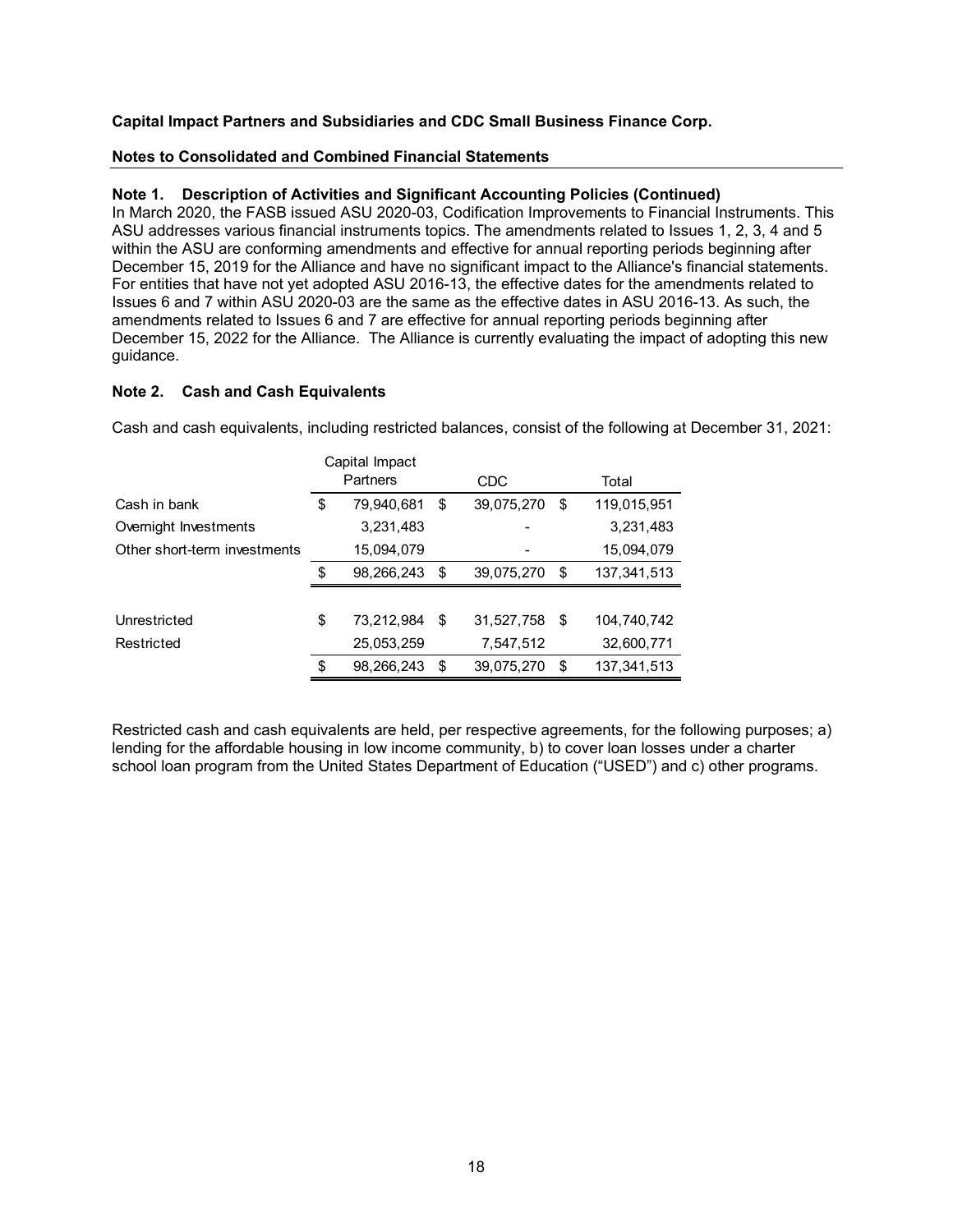#### **Notes to Consolidated and Combined Financial Statements**

## **Note 3. Liquidity**

The Alliance regularly monitors liquidity required to meet its annual operating needs and other contractual commitments, while also striving to maximize the return on investment of its funds not required for annual operations. As of December 31, 2021, the following financial assets are available to meet annual operating needs of the 2022 fiscal year:

|                                                           |   | Capital Impact |   |            |   |                |
|-----------------------------------------------------------|---|----------------|---|------------|---|----------------|
|                                                           |   | Partners       |   | CDC        |   | Total          |
| Cash and cash equivalents - available to be used in 2022  | S | 69,241,056     | S | 31,527,758 | S | 100,768,814    |
| Accounts and interest receivable                          |   | 2,831,834      |   | 5,791,733  |   | 8,623,567      |
| Loans receivable, net                                     |   | 37,468,369     |   |            |   | 37,468,369     |
| Investment - available to be used in 2022                 |   |                |   | 466,577    |   | 466,577        |
| Mortgage Backed Securities - available to be used in 2022 |   | 7,362,125      |   |            |   | 7,362,125      |
| Loans Available for sale                                  |   |                |   | 2,533,980  |   | 2,533,980      |
| Unfunded loan commitments                                 |   | (59, 197, 655) |   |            |   | (59, 197, 655) |
| Diversity in Development Detroit Loan Fund                |   | (7,500,000)    |   |            |   | (7,500,000)    |
| Diversity in Development DMV Loan Fund                    |   | (7,875,500)    |   |            |   | (7,875,500)    |
|                                                           |   | 42.330.229     |   | 40.320.048 |   | 82,650,277     |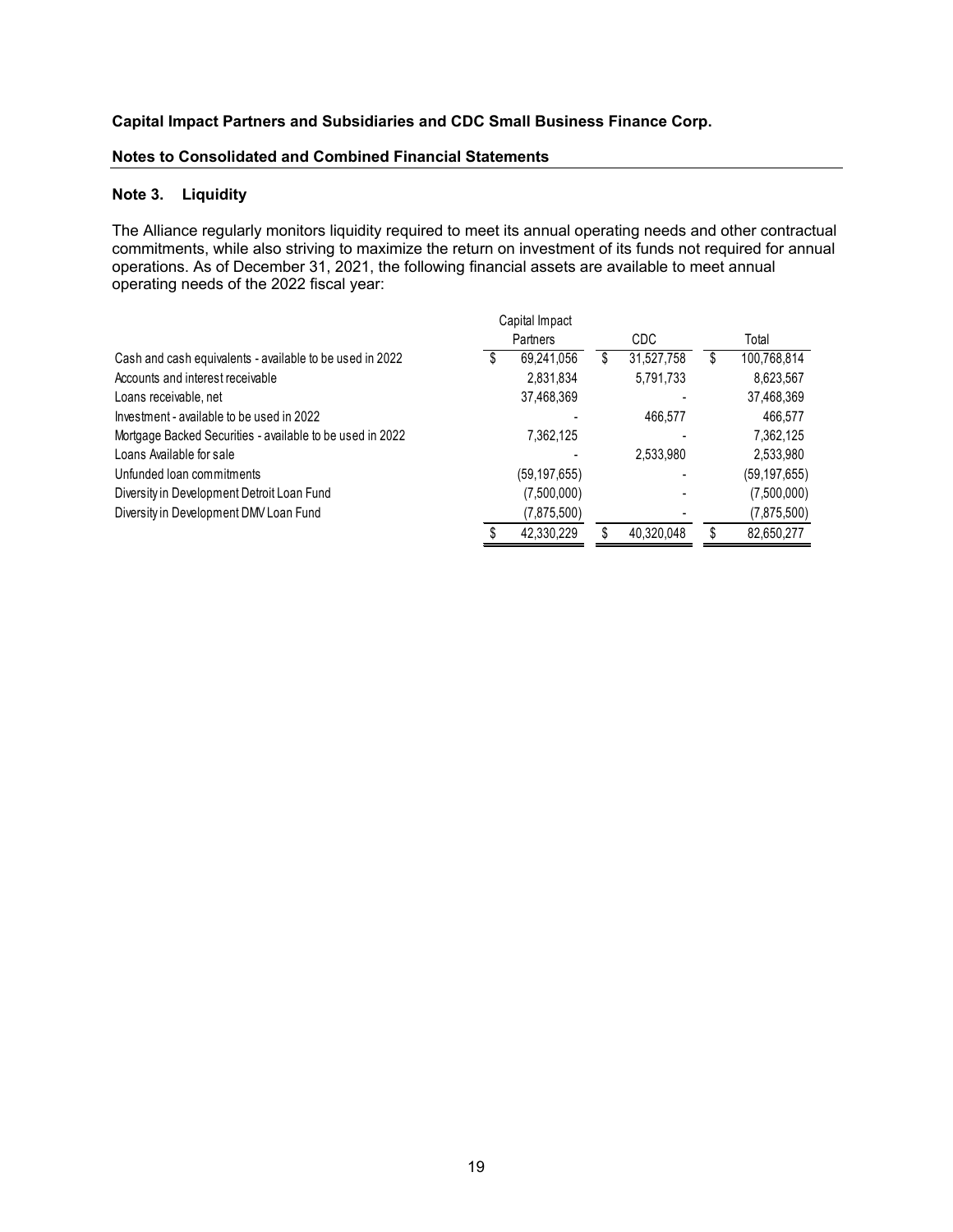#### **Notes to Consolidated and Combined Financial Statements**

#### **Note 4. Investments**

Investments consist of the following as of December 31, 2021:

|                                                                        | Ownership<br>interest |                  |
|------------------------------------------------------------------------|-----------------------|------------------|
| Marketable equity securities                                           | N/A                   | \$<br>428,882    |
| Real estate investment trust                                           | N/A                   | 1,602,086        |
| Other investments                                                      | N/A                   | 286,673          |
| Total investments at fair value (Note 24)                              |                       | 2,317,641        |
| Equity method investments:                                             |                       |                  |
| ROC USA, LLC                                                           | 23.81%                | 3,697,232        |
| Charter School Financing Partnership, LLC                              | 20%                   | 294,264          |
| Workforce Affordable Housing Fund I, LLC                               | 96%                   | 24,611,526       |
| Other equity method investment                                         |                       | 392,518          |
| Equity method investments in New Markets Tax Credit entities (Note 20) |                       | 39,680           |
| Total equity method investments                                        |                       | 29,035,220       |
| Investments at cost                                                    | N/A                   | 2,535,977        |
| Debt investment                                                        | N/A                   | 500.000          |
|                                                                        |                       | \$<br>34,388,838 |

Summarized financial information for Capital Impact Partners' equity method investments, with the exception of equity method investments in New Markets Tax Credit entities (see Note 20) as of and for the year ended December 31, 2021 are as follows:

| Total assets                                    | \$149,631,481   |
|-------------------------------------------------|-----------------|
| <b>Total liabilities</b>                        | 106.560.935     |
| Net assets                                      | 43.070.547      |
| Total revenue                                   | 5.766.995       |
| Total expenses                                  | 4.479.638       |
| Change in net assets without donor restrictions | \$<br>1.287.357 |

#### **Note 5. Mortgage Backed Securities**

Capital Impact Partners purchases Mortgage Backed Securities in order to serve as collateral/pledge base for FHLBank Atlanta borrowings and earn a return on idle cash. Total FHLBank Atlanta borrowings are \$47,271,304 as of December 31, 2021. The balance of pledged Mortgage Backed Securities are \$52,066,945 as of December 31, 2021. The remaining unpledged balance, net of discount, which is available to secure future advances is \$7,362,125 as of December 31, 2021.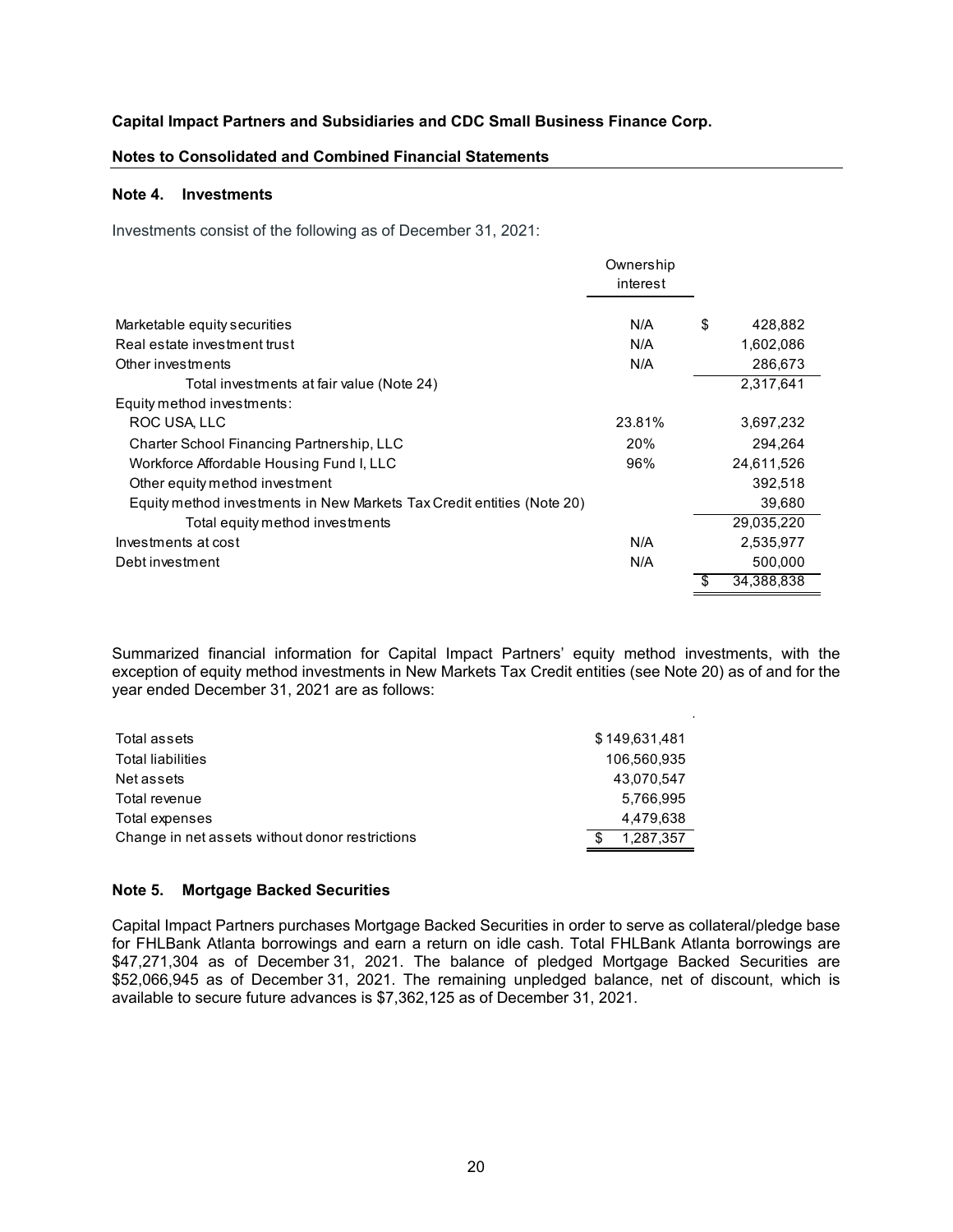#### **Notes to Consolidated and Combined Financial Statements**

#### **Note 5. Mortgage Backed Securities (Continued)**

The Mortgage Backed Securities by category as of December 31, 2021 is as follows:

| Mortgage Backed Securities:                     |     |            |
|-------------------------------------------------|-----|------------|
| Federal Home Loan Mortgage Company (FHLMC)      | S   | 4.891.690  |
| Federal National Mortgage Association (FNMA)    |     | 556.807    |
| Government National Mortgage Association (GNMA) |     | 5.761.981  |
| Uniform Mortgage Backed Securities (UMBS)       |     | 48,218,592 |
|                                                 | \$. | 59,429,070 |

#### **Note 6. Contributions Receivable**

As of December 31, 2021, contributions receivable are \$250,000 all due in one year.

As of December 31, 2021, total conditional contributions receivable not recorded is \$20,725,000. The conditional unrecorded receivables include a right of release dependent on available funding or satisfactory progress.

### **Note 7. Loans Receivable**

The Alliance's loan portfolios are diversified in terms of sector and loan type. The following is the distribution of loans outstanding at December 31, 2021:

| Capital Impact Partners:                |                   |
|-----------------------------------------|-------------------|
| Education                               | \$<br>104,492,605 |
| Health care                             | 78,550,676        |
| Affordable housing                      | 137,464,356       |
| Community development                   | 43,568,888        |
|                                         | 364,076,525       |
| Detroit Neighborhoods Fund, LLC         | 19,414,419        |
| FPIF, LLC                               | 7,690,973         |
| Total - Capital Impact Partners         | \$<br>391,181,917 |
|                                         |                   |
| <b>CDC Small Business Finance Corp:</b> |                   |
| SBA microloan program                   | \$<br>2,778,943   |
| SBA7a loans                             | 25,708,938        |
| CAIP                                    | 31,588            |
| <b>Bankers</b>                          | 13,322,693        |
| <b>PPP</b>                              | 28,229,432        |
| Other loan programs                     | 1,780,390         |
| Discount on 7a loans                    | (815, 801)        |
| Deferred costs                          | 2,530,941         |
| Total – CDC                             | \$<br>73,567,124  |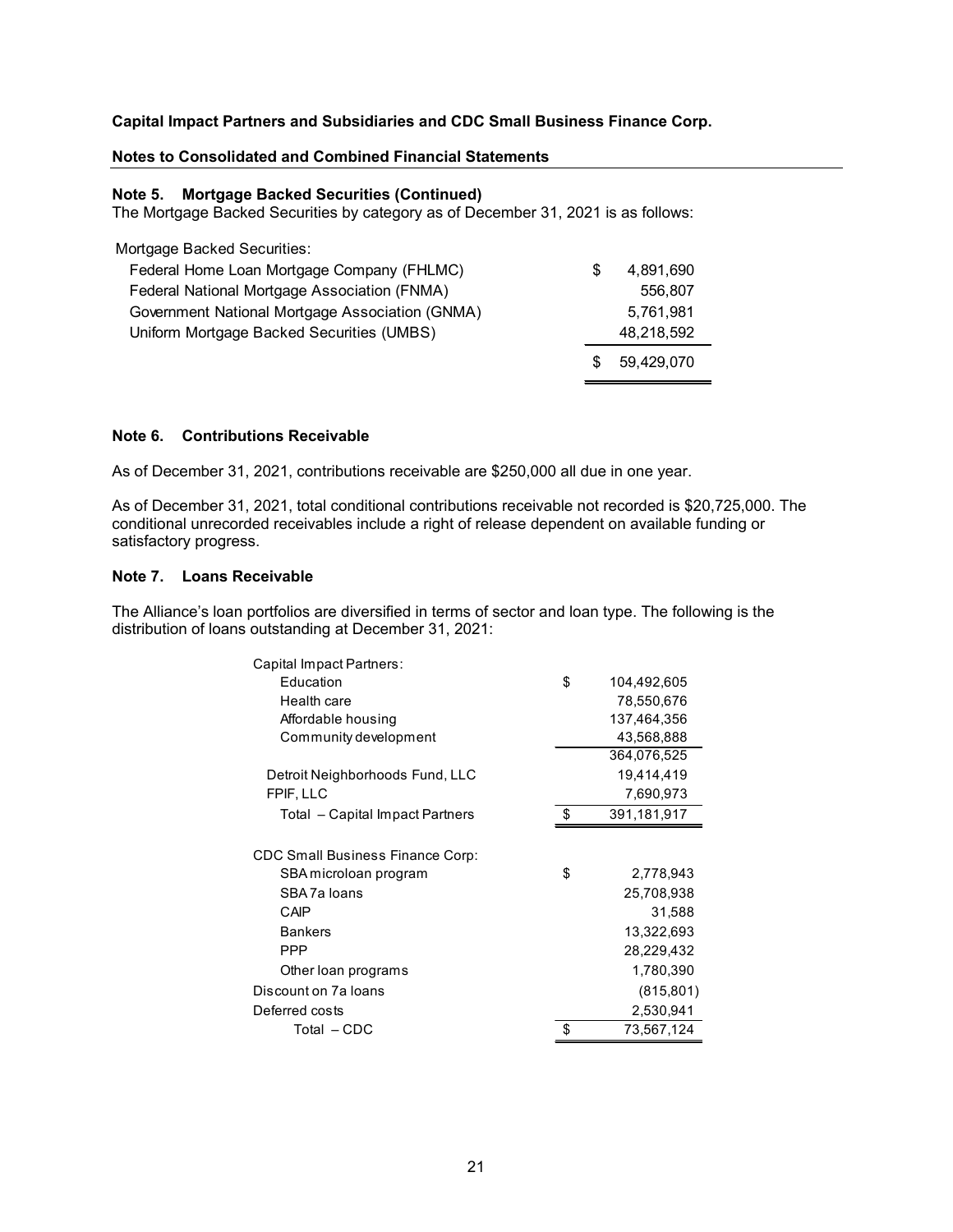## **Notes to Consolidated and Combined Financial Statements**

## **Note 7. Loans Receivable (Continued)**

Real estate loans are used to finance the development of affordable housing projects and to provide term financing to the operation of affordable housing projects once they have been completed. Loans that are made to finance development are usually short-term and are repaid from either a construction or permanent loan. Term loans take the form of mortgages and are repaid from the operations of the real estate cooperative. Interest rates range from 0.00% to 7.57% and maturities from December 1, 2021 to July 1, 2053.

The commercial lending portfolio is diverse. Loans range from lines of credit to term loans. Loans are typically secured by general business assets (e.g., real estate, inventory, receivables, fixed assets and leasehold interests). Loan underwriting decisions are made on the basis of the analysis of markets, management, and cash flow potential; and not primarily on the basis of collateral coverage. These loans are expected to be repaid from cash flows generated by the borrower's operating activities. Interest rates range from 0.00% to 8.85% and maturities from September 1, 2021 to December 1, 2045.

**COVID Relief Program**: In response to the COVID-19 economic crisis, Capital Impact Partners established a \$1.5 million fund to assist high-need borrowers with debt payments for up to four months. In the event borrowers have exhausted reserves and are unable to operationally support debt payments, a Debt Service Relief Fund loan would be sized to support up to four months of principal and interest payments of the borrowers. As of December 31, 2021, the designated fund for the COVID Relief Program fund had an available balance of \$0.

## **Subsidiaries:**

*Detroit Neighborhoods Fund, LLC ("DNF, LLC"):* DNF, LLC was formed during 2014 under the laws of the state of Delaware. Capital Impact Partners is the sole member and manager of this LLC. DNF, LLC was formed specifically for the purpose of providing financing for mixed-use and multi-family rental housing and healthy foods retail in underserved areas in Detroit, Michigan. Capital Impact Partners' role is managing the DNF, LLC and identifying, originating, closing and servicing the loans. For this role, Capital Impact Partners receives an annual loan servicing fee of 200 basis points of the average daily outstanding principal balance of each end borrower loan. The lenders have committed to lend an aggregate of \$30 million to the fund. The lenders in the fund are Capital Impact Partners, with a \$10 million commitment and J.P. Morgan Chase Community Development Corporation, with a \$20 million commitment. All loans from each investor are evidenced by individual promissory notes from each lender to DNF, LLC. The loans are with sole recourse to the DNF, LLC and include no obligation for repayment on the part of Capital Impact Partners. Interest rates range from 5.0% to 5.25% and maturities from March 1, 2025 to June 27, 2029.

*FPIF, LLC:* FPIF, LLC was formed during 2014 under the laws of the state of Delaware. Capital Impact Partners is the sole member and manager of this LLC. FPIF, LLC is organized as a special purpose entity to channel funds to a predominately low income population aged 50+. The lenders had committed to lend an aggregate of \$72,666,667 to FPIF, LLC. FPIF, LLC is capitalized with \$7,266,667 or 10% subordinated debt from Capital Impact Partners, funded partly by a program related investment from AARP Foundation. The commitment expired on December 31, 2018. AARP Foundation's Program Related Investment is included in the notes payable section of the accompanying statements of financial position. The senior debt constitutes \$65,400,000 or 90% of the borrowings from a special purpose entity between Calvert Foundation and AARP Foundation. The loans are with sole recourse to the FPIF, LLC and include no obligation for repayment on the part of Capital Impact Partners. Interest rates range from 5.50% to 6.25% and maturities from May 29, 2022 to December 20, 2024.

**Refer to Note 16, Notes Payable - Subsidiaries, for further details on subsidiary loans receivables.**  CDC originates loans for sale to governmental agencies and institutional investors. At December 31, 2021, the CDC was servicing approximately \$51,535,000 in total SBA loans previously sold. The carrying value of the servicing rights associated with these loans was approximately \$665,000 as of December 31,

2021. The carrying value approximated the fair value as of December 31, 2021.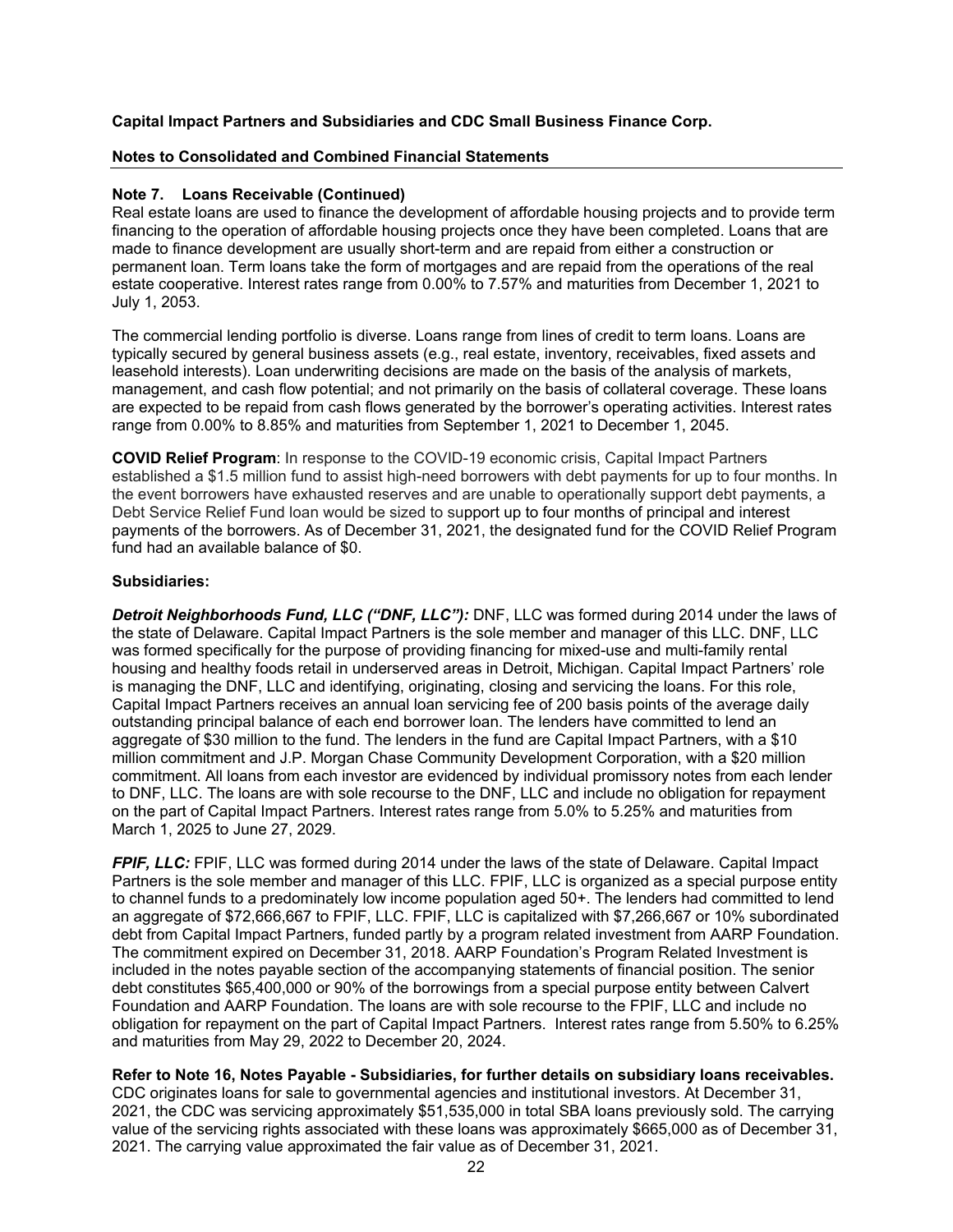#### **Notes to Consolidated and Combined Financial Statements**

#### **Note 8. Credit Quality**

#### **Loan origination and risk management**

#### Capital Impact Partners

Capital Impact Partners has certain lending policies and procedures in place that are designed to maximize loan income within an acceptable level of risk. Management reviews and approves these policies and procedures on a regular basis. A reporting system supplements the review process by providing management with frequent reports related to loan production, loan quality, concentration of credit, loan delinquencies and non-performing and potential problem loans. Diversification in the loan portfolio is a means of managing risk associated with fluctuations in economic conditions.

Capital Impact Partners' lending is focused on owner-occupied commercial real estate in its primary sectors, which include:

- Education
- Health care
- Affordable housing
- Community development

Commercial real estate loans are viewed primarily as cash flow loans and secondarily as loans secured by real estate. Commercial real estate lending typically involves higher loan principal amounts and the repayment of these loans is generally largely dependent on the successful operation of the property securing the loan or the business conducted on the property securing the loan. Commercial real estate loans may be more adversely affected by conditions in the real estate markets or in the general economy. Capital Impact Partners mitigates this risk by focusing on owner-occupied commercial real estate transactions in its sectors of education and health care. Management monitors and evaluates commercial real estate loans based on collateral, geography and risk grade criteria.

Once it is determined that the borrower's management possesses sound ethics and solid business acumen, Capital Impact Partners' management examines current and projected cash flows to determine the ability of the borrower to repay their obligations as agreed. Loans are primarily made based on the identified cash flows of the borrower and secondarily on the underlying collateral provided by the borrower. The cash flows of borrowers, however, may not be as expected and the collateral securing these loans may fluctuate in value. Most loans are secured by the assets being financed or other business assets such as accounts receivable or inventory and may incorporate a personal guarantee to attempt to reduce the risk of loss. Some short-term loans may be made on an unsecured basis.

#### CDC Small Business Finance Corp.

Portfolio segments identified by CDC include SBA Microloans, SBA 7(a) loans, Community Adjustment and Investment Program ("CAIP"), Bankers, PPP, Other and PCLP 504 loans. Relevant risk characteristics for these portfolio segments generally include debt service coverage, loan-to-value ratios, collateral type and financial performance.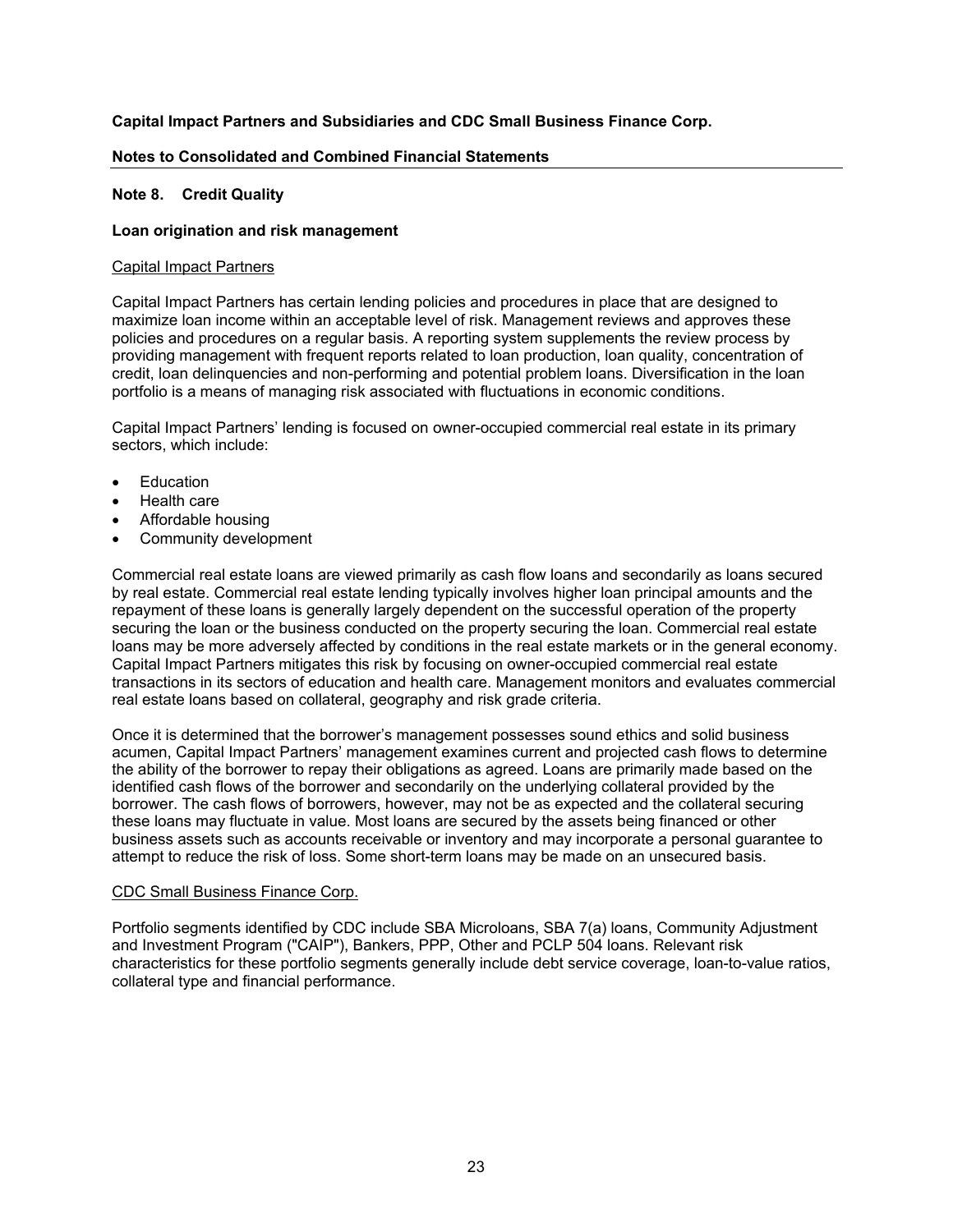#### **Notes to Consolidated and Combined Financial Statements**

#### **Note 8. Credit Quality (Continued)**

**Age analysis of past due loans:** The following tables represent an aging of loans by sector as of December 31, 2021. The tables present the principal amount outstanding on the loans that may be past due for principal and/or interest payments contractually due:

|                                  | 30 - 59 Days    |      | 60 - 89 Days |      | 90 days and    | <b>Total Past</b> |             |    |            |    |              |    |                    |
|----------------------------------|-----------------|------|--------------|------|----------------|-------------------|-------------|----|------------|----|--------------|----|--------------------|
|                                  | Past Due        |      | Past Due     |      | Still Accruing |                   | Non-accrual |    | Due        |    | Current      |    | <b>Total Loans</b> |
| Capital Impact Partners          |                 |      |              |      |                |                   |             |    |            |    |              |    |                    |
| Education                        | \$              | \$   |              | \$   |                | \$                | 190,904     | Ŝ  | 190,904    | S  | 104,301,701  | \$ | 104,492,605        |
| Health care                      |                 |      |              |      |                |                   |             |    |            |    | 78,550,676   |    | 78,550,676         |
| Affordable housing               | 87,450          |      |              |      |                |                   | 6,755,034   |    | 6,842,484  |    | 130,621,872  |    | 137,464,356        |
| Community development and other  |                 |      | ٠            |      |                |                   | 227,500     |    | 227,500    |    | 43,341,388   |    | 43,568,888         |
|                                  | 87,450          |      | ٠            |      |                |                   | 7,173,438   |    | 7,260,888  |    | 356,815,637  |    | 364,076,525        |
| CDC Small Business Finance Corp. |                 |      |              |      |                |                   |             |    |            |    |              |    |                    |
| SBA microloan program            | \$              | - \$ | 13,497       | - \$ | ÷.             | \$                |             | -S | 13,497 \$  |    | 2,765,446 \$ |    | 2,778,943          |
| SBA 7a loans                     | 1,351,214       |      | 399,665      |      |                |                   | 334,904     |    | 2,085,783  |    | 23,623,155   |    | 25,708,938         |
| CAIP                             |                 |      |              |      |                |                   |             |    |            |    | 31,588       |    | 31,588             |
| <b>Bankers</b>                   | 456,514         |      |              |      |                |                   | 1,514,143   |    | 1,970,657  |    | 11,352,036   |    | 13,322,693         |
| <b>PPP</b>                       | 5,285,490       |      | 20,177       |      | 606,513        |                   |             |    | 5,912,180  |    | 22,317,252   |    | 28,229,432         |
| Other                            | 63,578          |      |              |      |                |                   | 197,305     |    | 260,883    |    | 1,519,507    |    | 1,780,390          |
|                                  | 7,156,796       |      | 433,339      |      | 606,513        |                   | 2,046,352   |    | 10,243,000 |    | 61,608,984   |    | 71,851,984         |
| Discount on 7a loans             |                 |      |              |      |                |                   |             |    |            |    | (815, 801)   |    | (815, 801)         |
| Deferred costs                   |                 |      |              |      |                |                   |             |    |            |    | 2,530,941    |    | 2,530,941          |
|                                  | 7,156,796       |      | 433,339      |      | 606,513        |                   | 2,046,352   |    | 10,243,000 |    | 63,324,124   |    | 73,567,124         |
|                                  | \$<br>7,244,246 | S    | 433,339      | \$   | 606,513        | \$                | 9,219,790   | S  | 17,503,888 | \$ | 420,139,761  | \$ | 437,643,649        |

#### **Credit quality indicators**

#### Capital Impact Partners

Capital Impact Partners assigns internal credit classifications at the inception of each loan. These ratings are reviewed by an independent third party on a semi-annual basis as well as periodic internal reviews based on Capital Impact Partners' credit guidelines and when loans are renewed. Quarterly reviews are required if the borrower fails to meet contractual expectations or other performance degradation that would warrant increased monitoring. If a loan is in default for a period of 90 days or more or when the contractual collection of principal or interest is in doubt, the loan is placed on nonaccrual status and the credit quality would be downgraded to substandard or doubtful. The following definitions summarize the basis for each classification.

*Above Average:* These borrowers have a clear ability to service debt from the primary repayment source, strong working capital position, acceptable leverage ratios, and stable operating trends. These borrowers must have current and regularly received financial information in the file, be in compliance with all financial covenants with no material delays in meeting reporting covenants, and be properly documented. Additionally, they have stable and experienced management, profitable operations for the past three years, sufficient cash flow to service debt, and if there is reliance on fund raising, it is minimal and history has proven it is a reliable source of income.

**Pass:** These borrowers have a clear ability to service debt from the primary repayment source and a history of strong financial performance. These loans may have a short-term or situational weakness that is expected to resolve within 24 months; examples include major construction or rehabilitation, business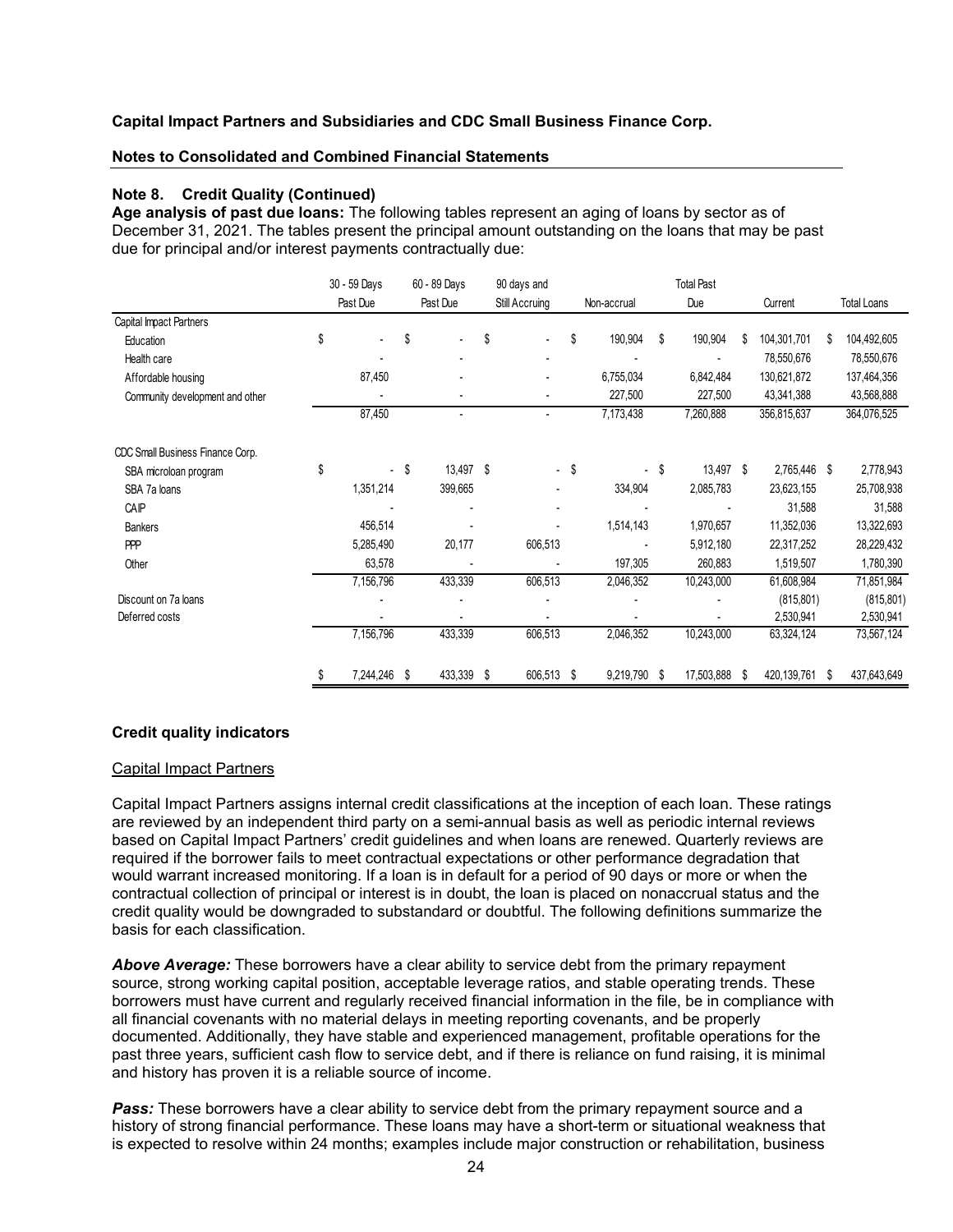#### **Notes to Consolidated and Combined Financial Statements**

#### **Note 8. Credit Quality (Continued)**

expansion to additional sites or services, large loan for borrower or lender and change in a key member of management. These borrowers must have current and regularly received financial information in the file, be in compliance with loan covenants, and be properly documented.

*Watch:* These borrowers are generally acceptable risks but show some signs of weakness in cash flow or financial strength or have short or unstable earnings history. The borrower may be unable to achieve projected operations and/or may have covenant violations. These loans are performing as agreed and may be characterized by uncertain industry outlook, cyclical or highly competitive, greater sensitivity to market forces and business cycles, full collateral coverage, insufficient current financial information or outdated loan officer review to determine repayment ability, or weak management.

*Special Mention:* These loans are currently protected but are potentially weak. These loans constitute an undue and unwarranted credit risk but not to the point of justifying a classification of substandard. The credit risk may be relatively minor yet constitute an unwarranted risk in light of the circumstances surrounding a specific loan. These loans may be characterized by a downward trend in sales profit levels and margins, cash flow strained in order to meet debt repayment schedule, non-compliance with covenants, high leverage and weak liquidity, weak industry conditions or collateral impairment.

*Substandard:* These loans are inadequately protected by the current net worth and repayment capacity of the obligor or of the collateral pledged, if any. Loans so classified must have a well-defined weakness or weaknesses that will jeopardize the liquidation of the debt. They are characterized by the distinct possibility that Capital Impact Partners will sustain some loss if the deficiencies are not corrected.

**Doubtful:** These loans have all the weaknesses of substandard loans with the added characteristic that the weaknesses make collection or liquidation in full, on the basis of currently existing facts, conditions, and values, highly questionable and improbable. The possibility of loss is extremely high, but because of certain important, and reasonably specific, pending factors which may work to the advantage and strengthening of the loan, a charge-off is deferred until its more exact status may be determined. Pending factors include proposed merger, acquisition, or liquidation procedures, capital injection, perfecting liens on additional collateral and refinancing plans.

The following table summarize the loan portfolio by sector and the internally assigned credit quality ratings for those categories at December 31, 2021:

|                         |               |            |             | Special    |             |          |             |
|-------------------------|---------------|------------|-------------|------------|-------------|----------|-------------|
| Capital Impact Partners | Above Average | Pass       | Watch       | Mention    | Substandard | Doubtful | Total       |
|                         |               |            |             |            |             |          |             |
| Education               | 2.207.104     | 49.233.882 | 52.119.461  | 391.990    | 294.354     | 246.109  | 104,492,900 |
| <b>Health Care</b>      |               | 8.072.636  | 60,020,876  | 10,457,385 |             |          | 78,550,897  |
| Affordable housing      | 670,092       | 13.188.941 | 101,396,948 | 12,923,854 | 8,640,560   | 644,350  | 137,464,745 |
| Community development   |               | 14.261.344 | 18.294.845  | 10.666.314 |             | 345.480  | 43,567,983  |
|                         | 2.877.196     | 84.756.803 | 231.832.130 | 34,439,543 | 8,934,914   | .235,939 | 364,076,525 |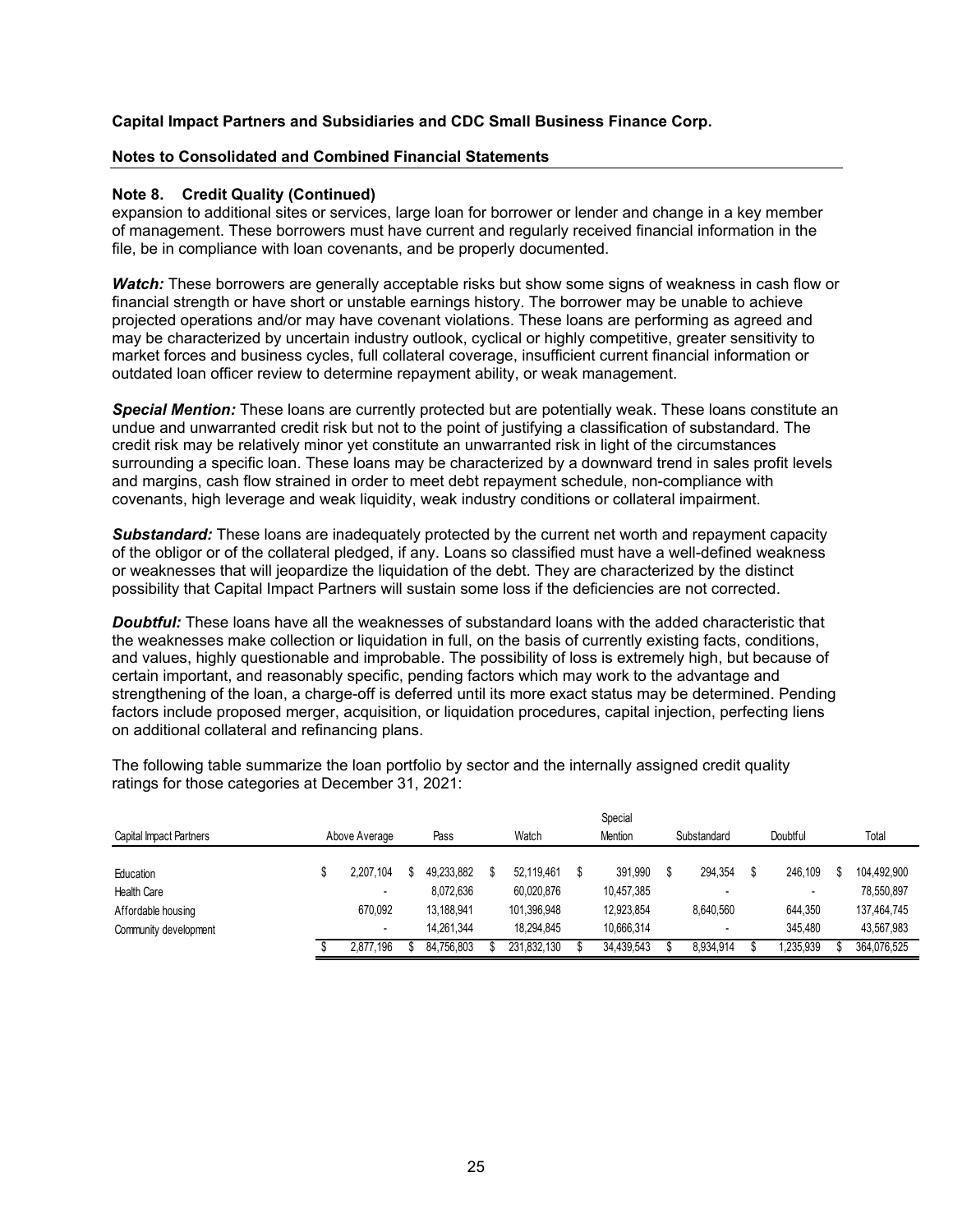#### **Notes to Consolidated and Combined Financial Statements**

#### **Note 8. Credit Quality (Continued)**

CDC Small Business Finance Corp.

CDC categorizes its loans receivable into risk categories based on relevant information about the ability of borrowers to service their debt such as: current financial information, historical payment experience, credit documentation, public information, and current economic trends, among other factors. CDC analyzes loans individually by classifying the loans as to credit risk. This analysis is performed on a quarterly basis. CDC uses the following definitions for its risk ratings:

**Pass:** Loans that are current in payments and in general compliance with all debt covenants. Management considers the likelihood of loss on these credits to be low.

*Special Mention*: Loans classified as special mention have a potential weakness that deserves management's close attention. If left uncorrected, these potential weaknesses may result in deterioration of the repayment prospects for the loan or of the institution's credit position at some future date.

*Substandard*: Loans classified as substandard are inadequately protected by the current net worth and paying capacity of the obligor or of the collateral pledged, if any. Loans so classified have a well-defined weakness or weaknesses that jeopardize the liquidation of the debt. They are characterized by the distinct possibility that the institution will sustain some loss if the deficiencies are not corrected.

*Liquidation*: Loans classified as liquidation have all the weaknesses inherent in those classified as substandard with the added characteristic that the weaknesses make collection or liquidation in full, on the basis currently existing facts, conditions, and value, highly questionable and improbable.

The following tables summarize the loan portfolio by sector and the internally assigned credit quality ratings for those categories at December 31, 2021:

| CDC Small Business Finance Corp. | Pass               | <b>Special Mention</b>   | Substandard | Liguidation            | Total           |
|----------------------------------|--------------------|--------------------------|-------------|------------------------|-----------------|
|                                  |                    |                          |             |                        |                 |
| SBA microloan program            | \$<br>2,081,092 \$ | 470.956 \$               | 151.487 \$  | 75,408                 | \$<br>2,778,943 |
| SBA 7(a) loans                   | 16,681,666         | 4,951,362                | 3,140,302   | 935,608                | 25,708,938      |
| CAIP                             | 31.588             | $\overline{\phantom{0}}$ | ۰           |                        | 31,588          |
| <b>Bankers</b>                   | 6,307,751          | 999,033                  | 4,422,864   | 1,593,045              | 13,322,693      |
| PPP                              | 28,229,432         | $\blacksquare$           |             |                        | 28,229,432      |
| Other loan programs              | 1,355,704          | $\blacksquare$           | 288.331     | 136,355                | 1,780,390       |
|                                  | 54,687,233         | 6,421,351                | 8,002,984   | 2.740.416              | 71,851,984      |
|                                  |                    |                          |             | Discount on 7(a) loans | (815, 801)      |
|                                  |                    |                          |             | Deferred costs         | 2,530,941       |
|                                  |                    |                          |             |                        | 73,567,124      |
|                                  |                    |                          |             |                        |                 |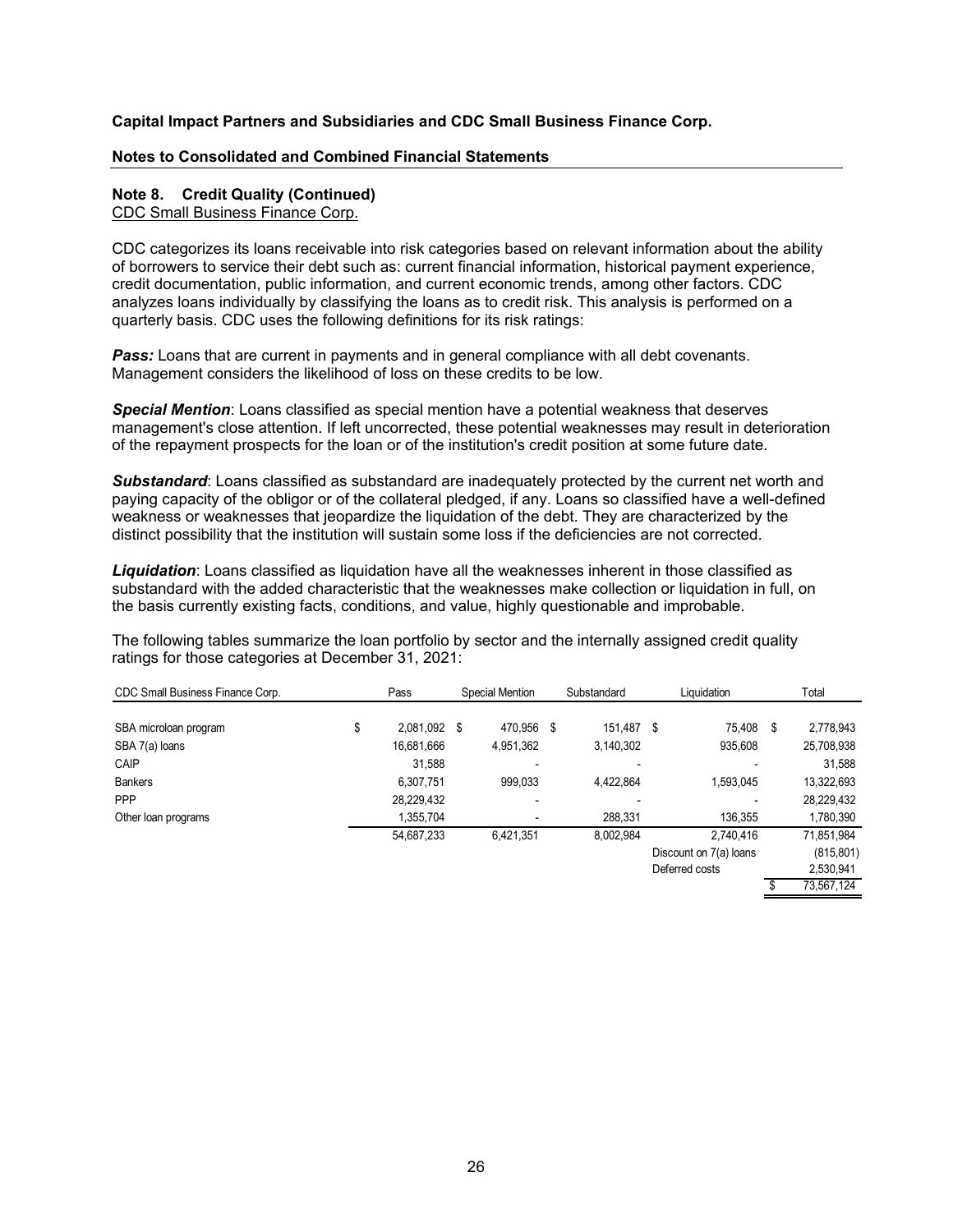## **Notes to Consolidated and Combined Financial Statements**

## **Note 8. Credit Quality (Continued)**

**Allowance for loan losses:** The following tables summarize the allowance for loan losses as of and for the year ended December 31, 2021, by sector and the amount of loans evaluated individually or collectively for impairment by sector.

|                                       |                      |                    |                    | Affordable        |           |            | Community       |                   |
|---------------------------------------|----------------------|--------------------|--------------------|-------------------|-----------|------------|-----------------|-------------------|
| <b>Capital Impact Partners</b>        |                      | Education          | <b>Health Care</b> | Housing           |           |            | Development     | Total             |
|                                       |                      |                    |                    |                   |           |            |                 |                   |
| Allow ance for loan losses:           |                      |                    |                    |                   |           |            |                 |                   |
| Beginning balance                     | \$                   | 3,109,513          | \$<br>2,689,136    | \$                | 5,955,366 | \$         | 1,728,625       | \$<br>13,482,640  |
| Charge-offs                           |                      |                    |                    |                   |           |            | (141, 250)      | (141, 250)        |
| <b>Recoveries</b>                     |                      |                    |                    |                   |           |            |                 |                   |
| Provisions                            |                      | (491, 989)         | (244, 430)         |                   | 529,126   |            | 221,168         | 13,875            |
|                                       | \$                   | 2,617,524          | \$<br>2,444,706    | \$                | 6,484,492 | \$         | 1,808,543       | \$<br>13,355,265  |
| Ending balance of allow ance          |                      |                    |                    |                   |           |            |                 |                   |
| for loan losses:                      |                      |                    |                    |                   |           |            |                 |                   |
| Individually evaluated for impairment | \$                   | 73,904             | \$                 | \$                | 201,199   | \$         | 105,000         | \$<br>380,103     |
| Collectively evaluated for impairment |                      | 2,543,620          | 2,444,706          |                   | 6,283,293 |            | 1,703,543       | 12,975,162        |
|                                       | \$                   | 2,617,524          | \$<br>2,444,706    | \$                | 6,484,492 | \$         | 1,808,543       | \$<br>13,355,265  |
|                                       |                      |                    |                    |                   |           |            |                 |                   |
| Loan ending balances:                 |                      |                    |                    |                   |           |            |                 |                   |
| Individually evaluated for impairment | \$                   | 190,904            | \$                 | \$                | 4,691,199 | \$         | 227,500         | \$<br>5,109,603   |
| Collectively evaluated for impairment |                      | 104,301,701        | 78,550,676         | 132,773,157       |           |            | 43,341,388      | 358,966,922       |
|                                       | \$                   | 104,492,605        | \$<br>78,550,676   | \$<br>137,464,356 |           | \$         | 43,568,888      | \$<br>364,076,525 |
|                                       |                      |                    |                    |                   |           |            |                 |                   |
| CDC Small Business Finance Corp.      | <b>SBA Microloan</b> | SBA 7a Loans       | CAIP               | <b>Bankers</b>    |           | Other      | PPP             | Total             |
| Allow ance for loan losses:           |                      |                    |                    |                   |           |            |                 |                   |
| Beginning balance                     | \$<br>255,986        | \$<br>2,075,718 \$ | $5,105$ \$         | 1,494,618 \$      |           | 684,095 \$ |                 | \$<br>4,515,522   |
| Charge-offs                           | (60, 495)            | (575, 918)         |                    | (116, 035)        |           |            |                 | (752, 448)        |
| Recoveries                            | 2,522                | 15,352             |                    | 279,055           |           |            |                 | 296,929           |
| Provisions                            | 79,881               | 418,326            | (1,946)            | (325, 369)        |           | (374, 511) |                 | (203, 619)        |
| Ending loan loss reserve              | \$<br>277,894        | \$<br>1,933,478    | \$<br>3,159<br>\$  | 1,332,269         | \$        | 309,584    | \$              | \$<br>3,856,384   |
| Ending balance of allow ance          |                      |                    |                    |                   |           |            |                 |                   |
| for loan losses:                      |                      |                    |                    |                   |           |            |                 |                   |
| Individually evaluated for impairment | \$                   | \$<br>89.224       | \$<br>\$           | 109,868           | \$        |            | \$              | \$<br>199,092     |
| Collectively evaluated for impairment | 277,894              | 1,844,254          | 3,159              | 1,222,401         |           | 309,584    |                 | 3,657,292         |
|                                       | \$<br>277,894        | \$<br>1,933,478    | \$<br>3,159<br>\$  | 1,332,269         | \$        | 309,584    | \$<br>÷,        | \$<br>3,856,384   |
| Loan ending balances:                 |                      |                    |                    |                   |           |            |                 |                   |
| Individually evaluated for impairment | \$                   | \$<br>463,270      | \$<br>\$           | 599,340           | \$        |            | \$              | \$<br>1,062,610   |
| Collectively evaluated for impairment | 2,778,943            | 25,245,668         | 31,588             | 12,723,353        |           | 1,780,390  | 28,229,432      | 70,789,374        |
|                                       | \$<br>2,778,943      | \$<br>25,708,938   | \$<br>31,588<br>\$ | 13,322,693        | \$        | 1,780,390  | 28,229,432<br>S | \$<br>71,851,984  |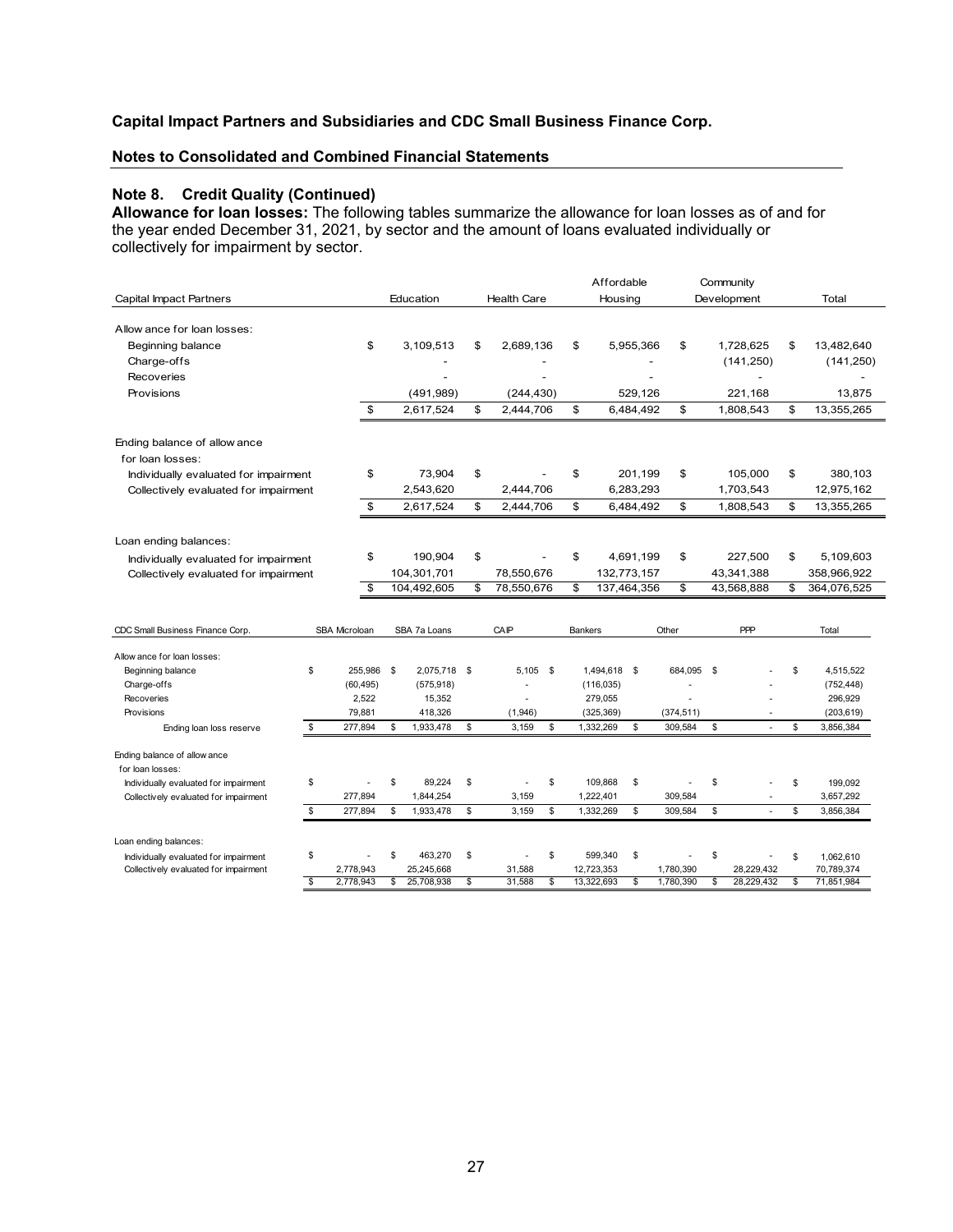#### **Notes to Consolidated and Combined Financial Statements**

#### **Note 8. Credit Quality (Continued)**

**Impaired loans:** The following tables summarize the impaired loans as of December 31, 2021. The tables segregate the loans by sector and organization for impaired loans with specific allowances for losses and impaired loans without specific allowances.

|                                      |      |                   | Unpaid          |                | Average           | <b>Interest</b> |
|--------------------------------------|------|-------------------|-----------------|----------------|-------------------|-----------------|
|                                      |      | Recorded          | Principal       | Related        | Recorded          | Income          |
| Capital Impact Partners              |      | <b>Investment</b> | Balance         | Allow ance     | <b>Investment</b> | Recognized*     |
| With no related allow ance recorded: |      |                   |                 |                |                   |                 |
| Education                            | \$   |                   | \$              | \$             |                   | \$              |
| Health care                          |      |                   |                 |                |                   |                 |
| Affordable housing                   |      |                   |                 |                |                   |                 |
| Community development                |      |                   |                 |                |                   |                 |
| Subtotal                             |      | ۰                 |                 | $\blacksquare$ |                   |                 |
| With an allow ance recorded:         |      |                   |                 |                |                   |                 |
| Education                            | \$   | 190,904           | \$<br>246,109   | \$<br>73,904   | \$<br>278,063     | \$<br>3,704     |
| Health care                          |      |                   |                 |                |                   |                 |
| Affordable housing                   |      | 4,691,199         | 4,712,630       | 201,199        | 4,712,630         | 204,245         |
| Community development                |      | 227,500           | 227,500         | 105,000        | 287,144           |                 |
| Subtotal                             | - \$ | 5,109,603         | \$<br>5,186,239 | \$<br>380,103  | \$<br>5,277,837   | \$<br>207,949   |
| Total:                               |      |                   |                 |                |                   |                 |
| Education                            | \$   | 190,904           | \$<br>246,109   | \$<br>73,904   | \$<br>278,063     | \$<br>3,704     |
| Health care                          |      |                   |                 |                |                   |                 |
| Affordable housing                   |      | 4,691,199         | 4,712,630       | 201,199        | 4,712,630         | 204,245         |
| Community development                |      | 227,500           | 227,500         | 105,000        | 287,144           |                 |
| Total                                | \$   | 5,109,603         | \$<br>5,186,239 | \$<br>380,103  | \$<br>5,277,837   | \$<br>207,949   |

\* Interest income recognized on a cash basis during 2021 was \$0.

|                                  | Unpaid Principal<br>Recorded |    | Related        |    | Average<br>Recorded |                   | <b>Interest</b><br>Income |                |             |
|----------------------------------|------------------------------|----|----------------|----|---------------------|-------------------|---------------------------|----------------|-------------|
| CDC Small Business Finance Corp. | Investment                   |    | Balance        |    | Allow ance          | <b>Investment</b> |                           |                | Recognized* |
| With no allow ance recorded:     |                              |    |                |    |                     |                   |                           |                |             |
| SBA 7a loans                     | \$<br>۰                      | \$ | ٠              | \$ |                     | \$                |                           | \$             |             |
| SBA microloan program            |                              |    |                |    |                     |                   |                           |                |             |
| CAIP                             |                              |    |                |    |                     |                   |                           |                |             |
| Other (IBC)                      |                              |    |                |    |                     |                   |                           |                |             |
| <b>Bankers CDC</b>               |                              |    |                |    |                     |                   |                           |                |             |
| Subtotal                         | \$<br>۰                      | \$ | $\blacksquare$ | \$ | ۰                   | \$                | $\sim$                    | \$             |             |
| With an allow ance recorded:     |                              |    |                |    |                     |                   |                           |                |             |
| SBA 7a loans                     | \$<br>463,270                | \$ | 463,270        | \$ | 89,224              | \$                | 589,808                   | $\mathfrak{s}$ | 29,989      |
| SBA microloan program            |                              |    |                |    |                     |                   |                           |                |             |
| CAIP                             |                              |    |                |    |                     |                   |                           |                |             |
| Other (IBC)                      |                              |    |                |    |                     |                   |                           |                |             |
| <b>Bankers CDC</b>               | 599,340                      |    | 599,340        |    | 109,868             |                   | 299,670                   |                | 38,788      |
| Subtotal                         | \$<br>1,062,610              | \$ | 1,062,610      | \$ | 199,092             | \$                | 889,478                   | - \$           | 68,777      |
| Total:                           |                              |    |                |    |                     |                   |                           |                |             |
| SBA 7a loans                     | \$<br>463,270                | \$ | 463,270        | \$ | 89,224              | \$                | 589,808                   | - \$           | 29,989      |
| SBA microloan program            |                              |    |                |    |                     |                   |                           |                |             |
| CAIP                             |                              |    |                |    |                     |                   |                           |                |             |
| Other (IBC)                      |                              |    |                |    |                     |                   |                           |                |             |
| <b>Bankers CDC</b>               | 599,340                      |    | 599,340        |    | 109,868             |                   | 299,670                   |                | 38,788      |
| Total                            | \$<br>1,062,610              | \$ | 1,062,610      | \$ | 199,092             | \$                | 889,478                   | \$             | 68,777      |

\*Interest income recognized on a cash basis during 2021 was \$0.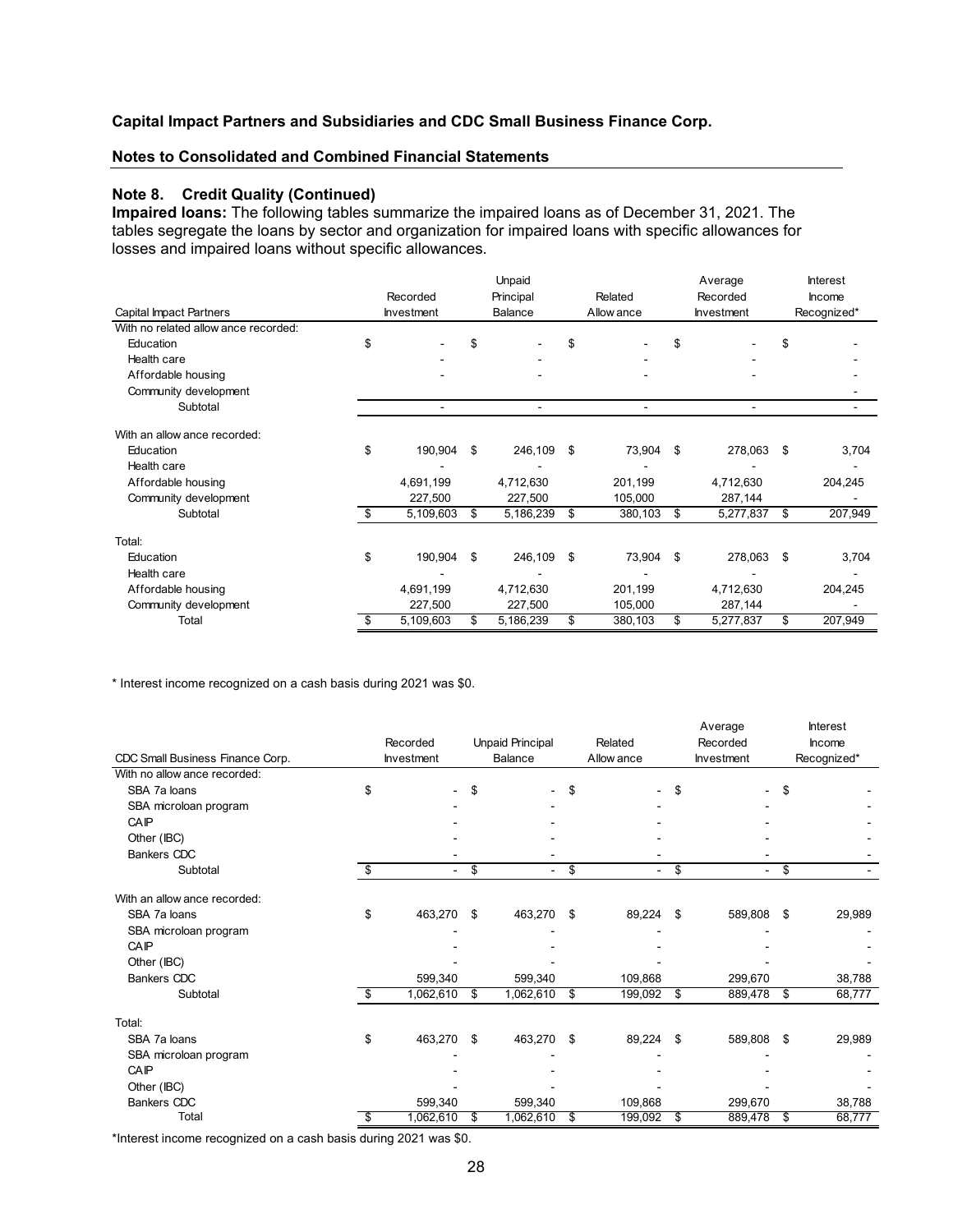## **Notes to Consolidated and Combined Financial Statements**

## **Note 8. Credit Quality (Continued)**

Impaired loans include loans modified in TDRs where concessions have been granted to borrowers experiencing financial difficulties. These concessions could include a reduction of interest rate on the loan, payment extensions, forbearance or other actions intended to maximize collection.

As of December 31, 2021, the Capital Impact Partners modified one loan with an unpaid principal balance of \$280,000 that is classified as a TDR and included in impaired loans.

There were no loans previously identified as TDRs that re-defaulted in 2021.

**Subsidiaries with loans, DNF, LLC and FPIF, LLC:** These funds are structured so that if there are losses at the fund, they pass through to each of the lenders that funded the loans in the fund, first on a junior/subordinated debt level and then at the senior debt level. Therefore, in the event of a loss that exceeds Capital Impact Partners' junior portion of the loan, the applicable senior lender will absorb the remainder of the loss. Capital Impact Partners is not required to make up any payment shortages from borrowers due to other participating lenders. Additionally, certain funds (i.e. DNF, LLC) are required to maintain certain amounts of cash in the fund (until maturity) that will serve as an additional reserve to the senior lenders' position.

The structured fund documents do not account for the establishment of an allowance in the pricing of the ultimate loans to the borrowers and fees charged. The legal documents address how losses will be absorbed through the "waterfall" language in each fund. Typically, it is the junior lenders that take the first loss if there is no cash reserve or other enhancement that can absorb some portion of non-payment or charge off. The remainder of the loss is absorbed by the senior lender(s). Capital Impact Partners underwrites, services and manages all loans funded from these structured funds and therefore performs initial and ongoing routine evaluations of the performance of each loan's borrower and its ability to repay. Capital Impact Partners will evaluate each of the loans within these funds, individually, to determine allowance for loan loss levels. No allowance was recorded as of December 31, 2021.

## **Note 9. Reserve for PCLP Loan Losses**

At December 31, 2021, CDC has approximately \$160,304,000 in its PCLP Portfolio. CDC's guarantee amount is approximately \$16,030,000. CDC has made provisions for PCLP loan loss guarantees in the amount of \$961,822 as of December 31, 2021. These reserves are management's estimates of potential losses under the PCLP loan participation program. CDC's management continually monitors this group of loans approved under the PCLP ("PCLP Portfolio"). Accruals of \$129,182 have been made for loans that have been charged off and are payable to the Small Business Administration as of December 31, 2021.

CDC employs a risk-based analysis of the PCLP loan portfolio to estimate the potential liability under its guarantee. Each loan in the PCLP Portfolio is risk rated and given a loan grade. Each loan grade is assigned a range of anticipated default rates. CDC uses this analysis along with its understanding of past loan loss experience, the nature, and volume of the portfolio, borrower specific information, estimated collateral values, general economic conditions and other factors to determine the estimate for its guarantee liability. The evaluation of the allowance is continuous and subjective as estimates are modified with changing conditions. The results are then used to support management's estimate for loan loss guarantee and the loan loss reserve is adjusted.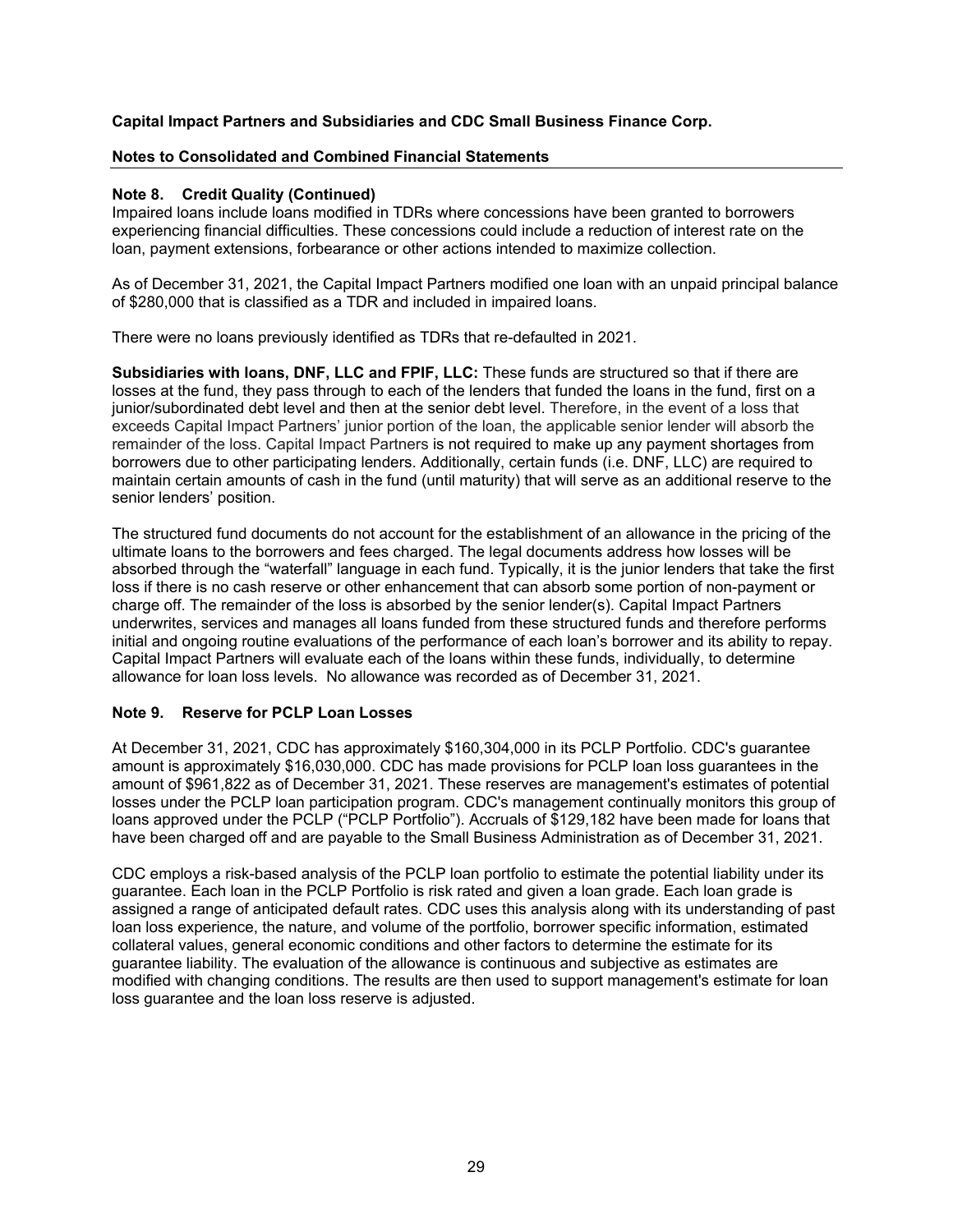#### **Notes to Consolidated and Combined Financial Statements**

#### **Note 9. Reserve for PCLP Loan Losses (Continued)**

The following table presents the activity in the PCLP loan loss reserve for the year ending December 31, 2021:

| Beginning balance               | £. | 889.682   |
|---------------------------------|----|-----------|
| Credit for loan loss            |    | 38.584    |
| Amounts paid to SBA             |    | (19, 977) |
| Recoveries on loans charged off |    | 53.533    |
|                                 | S. | 961,822   |

#### **PCLP shared loss exposure**

CDC categorizes its PCLP loans into risk categories based on relevant information about the ability of borrowers to service their debt such as: current financial information, historical payment experience, credit documentation, public information, and current economic trends, among other factors. CDC analyzes loans individually by classifying the loans as to credit risk. This analysis is performed on a quarterly basis. CDC uses the following definitions for its risk ratings:

**Pass:** Loans that are current in payments and in general compliance with all debt covenants. Management considers the likelihood of loss on these credits to be low.

**Special Mention:** Loans classified as special mention have a potential weakness that deserves management's close attention. If left uncorrected, these potential weaknesses may result in deterioration of the repayment prospects for the loan or of the institution's credit position at some future date.

**Substandard:** Loans classified as substandard are inadequately protected by the current net worth and paying capacity of the obligor or of the collateral pledged, if any. Loans so classified have a well-defined weakness or weaknesses that jeopardize the liquidation of the debt. They are characterized by the distinct possibility that the institution will sustain some loss if the deficiencies are not corrected.

**Liquidation:** Loans classified as liquidation have all the weaknesses inherent in those classified as substandard with the added characteristic that the weaknesses make collection or liquidation in full, on the basis currently existing facts, conditions, and value, highly questionable and improbable.

The risk categories of PCLP loans were as follows:

|                    | Pass         | Special Mention | Substandard | Liquidation | Total        |
|--------------------|--------------|-----------------|-------------|-------------|--------------|
| <b>PCLP Shared</b> |              |                 |             |             |              |
| Loan Exposure      | \$13,662,473 | \$1,216,403     | \$1,053,592 | \$97,895    | \$16,030,363 |

## **Note 10. Concentration of Credit Risk and Concentration of Contributions**

Both members of the Alliance maintain cash in various financial institutions. Cash balances at each financial institution are insured by the Federal Deposit Insurance Corporation up to \$250,000. At times, these balances exceed the insurance limit provided by the Federal Deposit Insurance Corporation (FDIC). The Alliance's management believes it limits any significant credit risk by placing its deposits with high quality financial institutions.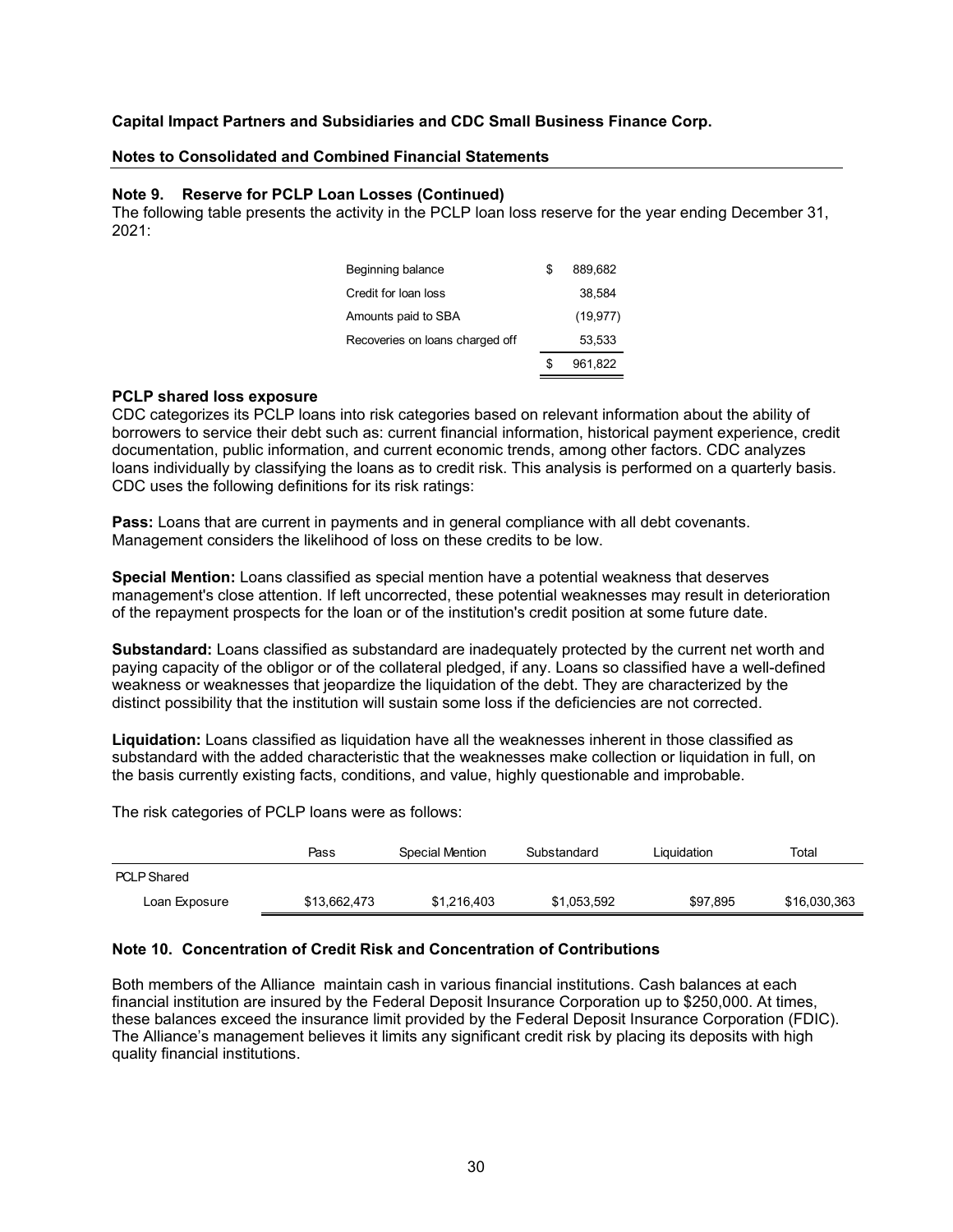#### **Notes to Consolidated and Combined Financial Statements**

## **Note 10. Concentration of Credit Risk and Concentration of Contributions (Continued)**

As indicated in Note 7, a substantial portion of the Capital Impact Partners' loan portfolio is represented by loans to affordable housing projects. Most affordable housing loans have reserves established to mitigate risk of borrower payment issues. In addition, a substantial portion of the Capital Impact Partners' loan portfolio is represented by loans to charter schools. The viability of the borrowers and their ability to honor their contracts is dependent upon their ability to retain their charters. Approximately 20% of the Capital Impact Partners' portfolio represents loans made to entities associated with the NMTC program at December 31, 2021, respectively. Approximately 25% and 90% of the Capital Impact Partners' and CDC portfolios, respectively, represents loans made in the state of California. Approximately 24% of Capital Impact Partners' portfolio represents loans made in the state of Michigan at December 31, 2021.

CDC receives the majority of its revenue in the form of processing and servicing fees on loans guaranteed by the SBA. As with any government-related program, there is a risk that funding could be reduced or discontinued.

During the year ended December 31, 2021, \$11,250,000 or approximately 37% of CIP's restricted grants and contributions was from one donor.

## **Note 11. Related Party Transactions**

**NCB and NCB Financial Savings Bank (NCB, FSB):** Capital Impact Partners and its subsidiaries maintain cash accounts with NCB, FSB. Balances totaled \$38,929,649 as of December 31, 2021.

In the normal course of business, Capital Impact Partners, NCB and NCB, FSB will sell and purchase loan participations from each other. Capital Impact Partners' balance was \$7,799,402 as of December 31, 2021.

**ROC USA, LLC:** ROC USA Capital is a wholly owned subsidiary of ROC USA, LLC. Capital Impact Partners has purchased loan participations from ROC USA Capital in the ordinary course of business. The balance for the purchased loan participation from ROC USA Capital as of December 31, 2021 was \$7,943,297. Capital Impact Partners services these loans; however, per an agreement between Capital Impact Partners and ROC USA, LLC, Capital Impact Partners does not earn a servicing fee.

**CSFP:** In December 2011, Capital Impact Partners purchased a \$500,000 participation in a \$3,500,000 investment made by the Charter School Financing Partnership, in which Capital Impact Partners is a 20% partner.

**Develop Detroit:** In 2018, Capital Impact Partners entered into an agreement to invest \$500,000 in Develop Detroit, a nonprofit developer in Detroit, Michigan. The balance recorded as of December 31, 2021 was \$392,518. A member of Capital Impact Partners executive management is a board member of the Housing Partnership Network, in which Develop Detroit is a lending affiliate within the Housing Partner Network.

**Workforce Affordable Housing Fund I, LLC:** In July 2019, Capital Impact Partners became a 96% noncontrolling member in the Investment in Workforce Affordable Housing Fund I, LLC. The NHP Foundation is the 4% controlling member. A member of Capital Impact Partners executive management team is a trustee of The NHP Foundation. The balance recorded as of December 31, 2021 was \$24,611,526.

**Prudent Lenders:** CDC advanced a line of credit to this affiliated company at a fixed six percent interest rate with a maturity date of December 21, 2024. The line was paid off on December 31, 2021. CDC also held an investment in Prudent Lenders which closed as of December 31, 2021.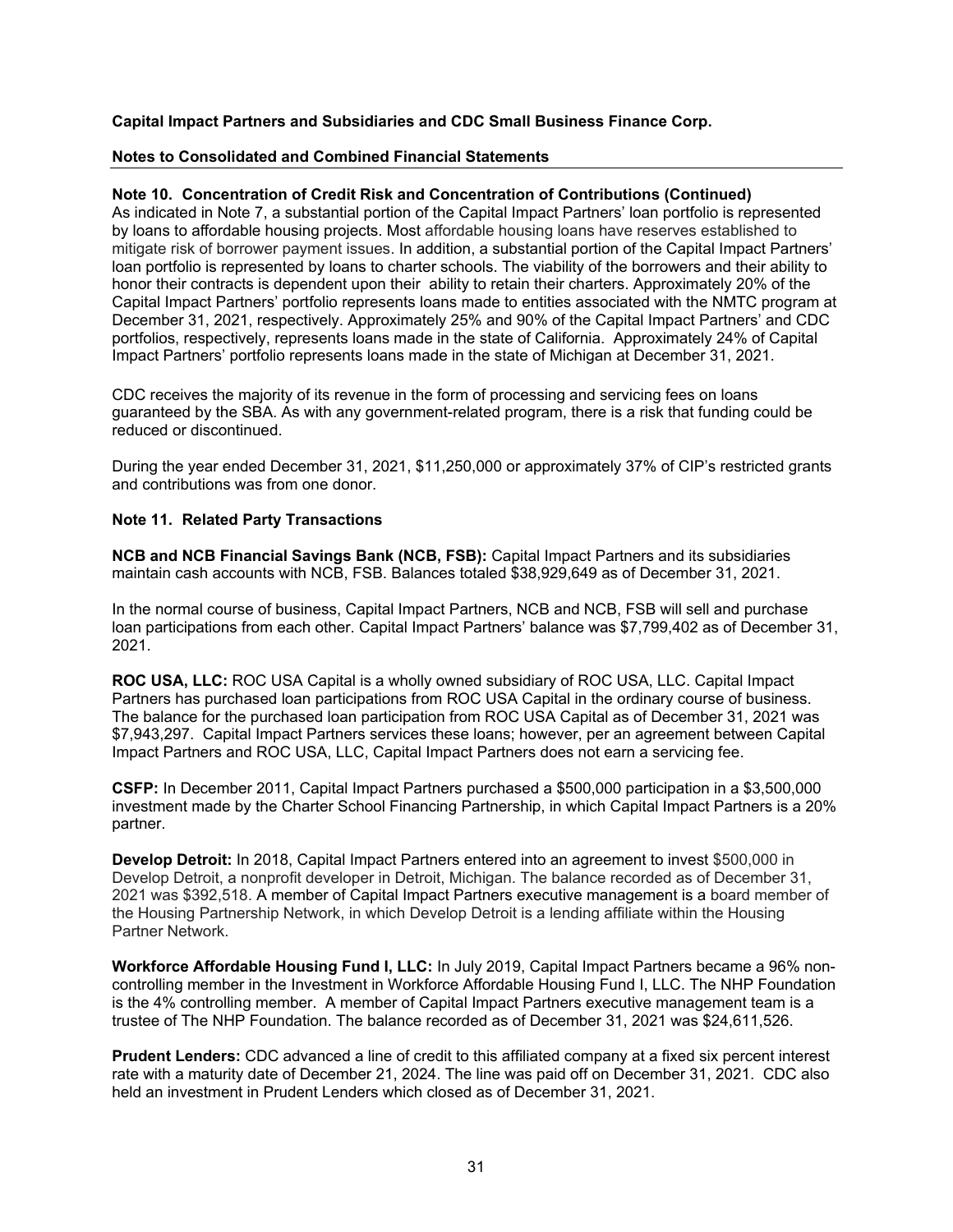#### **Notes to Consolidated and Combined Financial Statements**

#### **Note 11. Related Party Transactions (Continued)**

**Other:** In the normal course of business, members of the Board of Directors may be related to cooperatives or banks receiving or eligible to receive loans. The Alliance has conflict of interest policies, which require, among other things, that a board member be disassociated from decisions that pose a conflict of interest, or the appearance of a conflict of interest.

Loans to applicants who are affiliated with a member of Capital Impact Partners are subject to the same eligibility and credit criteria, as well as the same loan terms and conditions, as all other loan requests. Any new loan made to an organization related to a member of the Board is reported to the Finance, Audit and Risk Committee at the next regular meeting. An analysis of the activity during the year ended December 31, 2021, for the aggregate amount of these loans is as follows:

| Balance. December 31, 2020 | -SS | 18.252.693  |
|----------------------------|-----|-------------|
| Net changes                |     | (3,881,263) |
| Balance, December 31, 2021 |     | 14.371.430  |

#### **Note 12. Other Assets**

Included in other assets as of December 31, 2021, are the following:

|                                                                                                   |          | Capital Impact |     |            |   |            |
|---------------------------------------------------------------------------------------------------|----------|----------------|-----|------------|---|------------|
|                                                                                                   | Partners |                |     | <b>CDC</b> |   | Total      |
| Land, building, software development, furnitures and<br>fixtures, and leasehold improvements, net | \$       | 1,292,160      | -S  | 6,547,463  | S | 7,839,623  |
| <b>SBA Servicing Asset</b>                                                                        |          | -              |     | 245,924    |   | 245,924    |
| Deposits and prepaid expenses                                                                     |          | 1,335,974      |     | 413.785    |   | 1,749,759  |
| Other assets                                                                                      |          | 300,000        |     | 1,543,662  |   | 1,843,662  |
|                                                                                                   | \$.      | 2,928,134      | \$. | 8,750,834  |   | 11,678,968 |

#### **Note 13. Leases**

Capital Impact Partners and CDC have operating leases for six corporate offices. Leases have remaining lease terms of 1 year to 13 years, some of which include options to extend the leases for up to 5 years.

The components of lease expense were as follows:

|                                                                                                                       |     | Capital Impact         |    |            |    |                     |
|-----------------------------------------------------------------------------------------------------------------------|-----|------------------------|----|------------|----|---------------------|
|                                                                                                                       |     | Partners               |    | <b>CDC</b> |    | Total               |
| Operating lease cost - fixed<br>Operating lease cost - variable                                                       | \$  | 1,228,388 \$<br>76.583 |    | 559.646 \$ |    | 1,788,034<br>76,583 |
|                                                                                                                       |     | 1.304.971              | £. | 559.646    | -S | 1,864,617           |
| Cash paid for amounts included in the measurement of lease liabilities:<br>Operating cash flows from operating leases | \$. | 1,323,028 \$           |    | 464,157 \$ |    | 1,787,185           |
| Weighted average remaining lease term<br>Operating leases                                                             |     | 11 years               |    | 4 years    |    |                     |
| Weighted average discount rate<br>Operating leases                                                                    |     | 2.91%                  |    | 2.91%      |    |                     |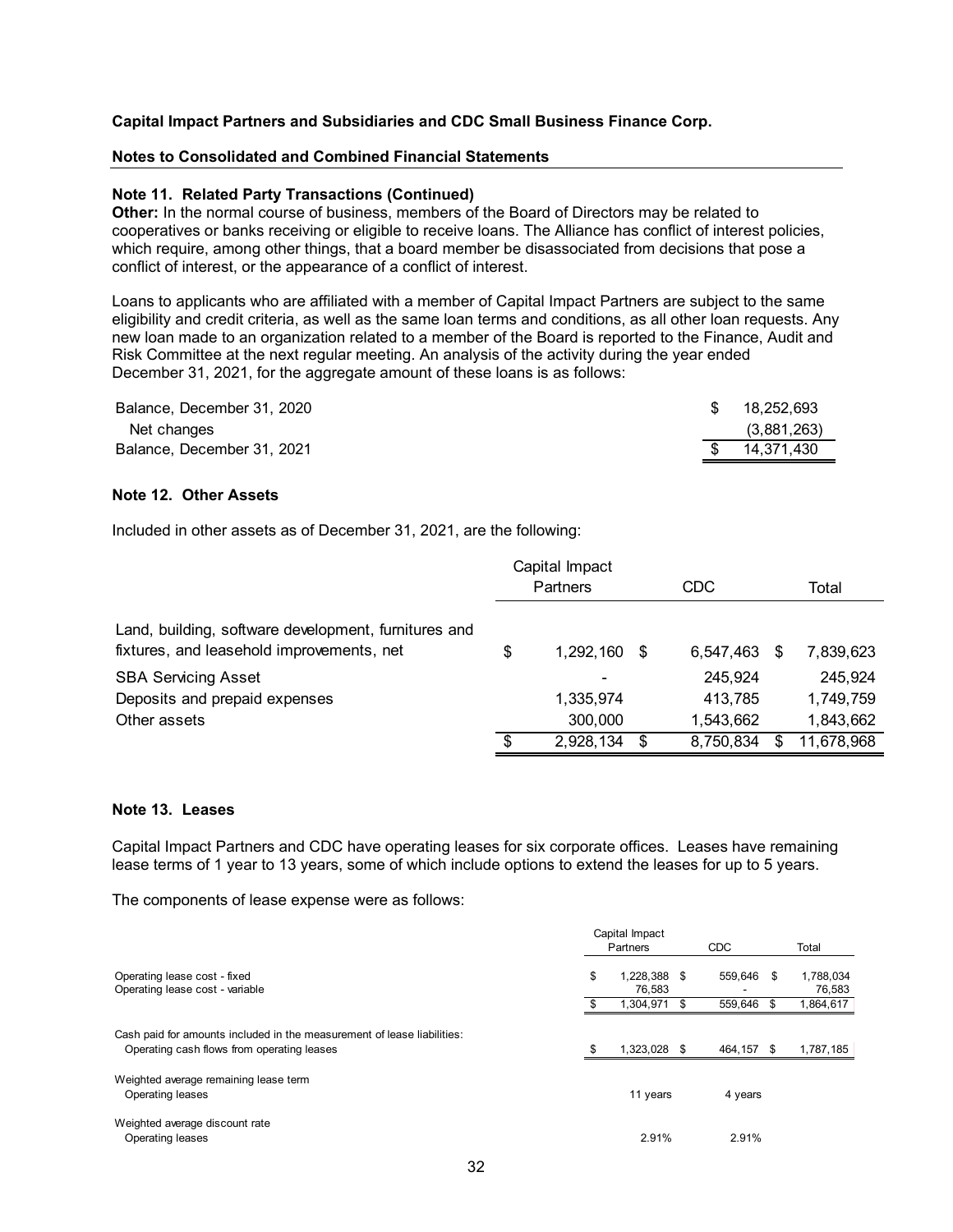#### **Notes to Consolidated and Combined Financial Statements**

#### **Note 13. Leases (Continued)**

Because we generally do not have access to the rate implicit in the lease, we utilize our incremental borrowing rate as the discount rate.

Maturities of lease liabilities were as follows:

|                           | Capital Impact |                  |              |               |
|---------------------------|----------------|------------------|--------------|---------------|
| Years ending December 31: |                | Partners         | <b>CDC</b>   | Total         |
| 2022                      | \$             | 1.234.715 \$     | 323,555<br>S | 1,558,270     |
| 2023                      |                | 1,239,077        | 277.910      | 1,516,987     |
| 2024                      |                | 1.220.844        | 219.945      | 1,440,789     |
| 2025                      |                | 1,248,504        | 176.867      | 1,425,371     |
| 2026                      |                | 1.278.167        | 142.974      | 1,421,141     |
| Thereafter                |                | 7.510.399        | 24.301       | 7,534,700     |
| Total lease payments      |                | 13.731.706       | l.165.552    | 14,897,258    |
| Less imputed interest     |                | (2,268,094)      | (25.562)     | (2, 293, 656) |
|                           |                | 11,463,612<br>-S | ,139,990     | 12,603,602    |

Lease incentives are amortized using the straight-line method over the respective lease term and are presented in consolidated and combined statement of activities and changes in net assets as part of lease expense.

#### **Note 14. Refundable Advance Liability**

CIP reports a refundable advance liability for funds received from conditional contributions from various grantors. These contributions remain classified as a refundable advance until the agreed upon conditions or barriers are met. The refundable advance liability balance was \$6,694,569 as of December 31, 2021.

## **Note 15. Notes and Bond Payable, Revolving Lines of Credit, Subordinated Debt, Investor Notes, and Other Borrowings**

Notes and bond payable, revolving lines of credit, Investor Notes, subordinated debt, and other borrowings as of December 31, 2021, consist of the following:

|                                  | Available<br>Commitment<br>Undrawn |   |             | Interest Rate Range |                |                   |                             |
|----------------------------------|------------------------------------|---|-------------|---------------------|----------------|-------------------|-----------------------------|
|                                  |                                    |   |             |                     | Balance        |                   | Maturity Date Range         |
|                                  |                                    |   |             |                     |                |                   |                             |
| Revolving lines of credit        | 105,000,000<br>S.                  | S | 105,000,000 | \$                  | $\blacksquare$ | 1.85% - 2.00%     | June 2022 - September 2025  |
| Unsecured - fixed rate           | 59,700,000                         |   |             |                     | 52,230,970     | $.88\% - 3.78\%$  | January 2022 - August 2030  |
| Investor Notes, net              | 185,583,000                        |   |             |                     | 185.583.000    | $.40\% - .410\%$  | January 2022 - October 2035 |
| Subordinated debt                | 2.500.000                          |   |             |                     | 2.500.000      | 2.00%             | December 2023               |
| Federal Home Loan Bank borrowing | 114,256,559                        |   | 66,985,255  |                     | 47,271,304     | 2.37%             | December 2029               |
| Bond payable                     | 95,000,000                         |   |             |                     | 58,849,113     | $2.10\% - 2.60\%$ | March 2044 - December 2045  |
| CDC notes payable - secured      | 68,301,181                         |   | 18,946,450  |                     | 49,354,731     | 0.35%-4.35%       | June 2022 - April 2030      |
| CDC notes payable - unsecured    | 1,736,241                          |   |             |                     | 1,736,241      |                   | <b>July 2029</b>            |
|                                  |                                    |   |             |                     | 397,525,359    |                   |                             |
| Investor Notes issuance cost     |                                    |   |             |                     | (2,385,421)    |                   |                             |
|                                  |                                    |   |             | S.                  | 395.139.938    |                   |                             |

Capital Impact Partners has certain debt agreements that contain both operational and financial covenants requiring Capital Impact Partners to maintain minimum cash and cash equivalents balances and certain financial ratios.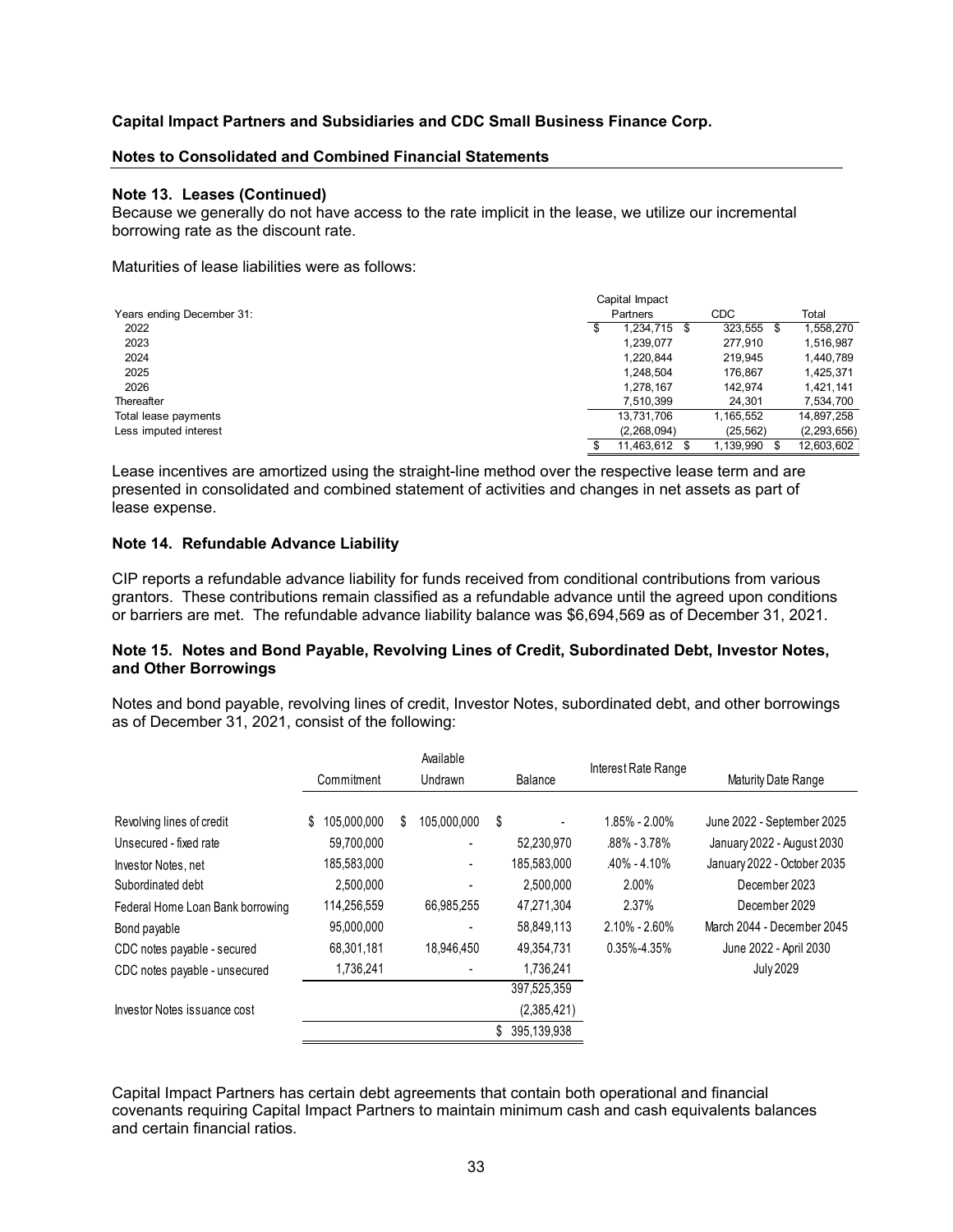#### **Notes to Consolidated and Combined Financial Statements**

#### **Note 15. Notes and Bond Payable, Revolving Lines of Credit, Subordinated Debt, Investor Notes, and Other Borrowings (Continued)**

**Investor Notes:** Capital Impact Partners issued Investor Notes in 2021, continuous from its 2020 offering, for up to \$150,000,000. The Notes are sold through the Depository Trust Company ("DTC"). The Lead Selling Agent agrees to sell these notes to other agents on Capital Impact Partners' behalf. The Notes were issued in increments of \$1,000 or more and pay interest at a various fixed interest rates. The terms for the Notes were one-year, three-year, five-year, seven-year and ten-year maturities.

US Bank has been designated as the indenture trustee to the indenture agreement and serves as paying agent for the Notes. The Notes are senior to the subordinated loans. At December 31, 2021, the Note holders held \$185,583,000 of the total Notes payable balance. Interest rates range between 0.40% and 4.10%. Aggregate annual maturities of Capital Impact Partners' Investor Notes over each of the next five years and thereafter, as of December 31, 2021, are as follows:

| Years ending December 31: |                   |
|---------------------------|-------------------|
| 2022                      | \$<br>46,557,000  |
| 2023                      | 15,441,000        |
| 2024                      | 17,638,000        |
| 2025                      | 12.903.000        |
| 2026                      | 13.183.000        |
| Thereafter                | 79,861,000        |
|                           | \$<br>185.583.000 |

**FHLB borrowing:** As a member bank, Capital Impact Partners may request advances from FHLBank Atlanta. As of December 31, 2021, the outstanding balance was \$47,271,304 secured by Mortgage Backed Securities in the amount of \$52,066,945.

**CDFI Bond Guarantee Program:** The CDFI Bond Guarantee Program was enacted through the Small Business Jobs Act of 2010. The bond provides fixed-rate long-term capital, which can be used to finance eligible community and economic development purposes, such as small businesses, charter schools, health care facilities and affordable housing.

On September 25, 2014, Capital Impact Partners was awarded a \$55,000,000 allocation in the \$200,000,000 issuance of the CDFI Fund Bond Guarantee Program to Community Reinvestment Fund, USA. Capital Impact Partners has committed 100% of its allocation and drew down on the bond by September 25, 2019 as required by the program. Under the program, bonds are purchased by the Federal Financing Bank and carry a 100% guarantee from the Secretary of the Treasury.

On July 15, 2016, Capital Impact Partners was awarded an additional \$40,000,000 allocation in the \$165,000,000 issuance of the CDFI Fund Bond Guarantee Program to Community Reinvestment Fund, USA. As a condition of the program, Capital Impact Partners must pledge eligible secondary borrower loans as collateral to draw on the loan. The loans bear interest at the applicable Federal Financing bank rate plus .375% liquidity premium at the time of each draw down. Capital Impact Partners, per the Bond Guarantee Program's requirements, had fully committed 100% of its allocation by July 15, 2018, and drew down on the bond by July 15, 2021 as required by the program.

Capital Impact Partners has drawn on the 2014 bond and advanced bond proceeds to end borrowers. As of December 31, 2021, the bonds payable balance was \$46,411,726 secured by pledged loans receivable of \$50,017,941.

Capital Impact Partners has drawn on the 2016 bond and advanced bond proceeds to end borrowers. As of December 31, 2021, the bonds payable balance was \$12,437,387, secured by pledged loans receivable of \$12,975,361.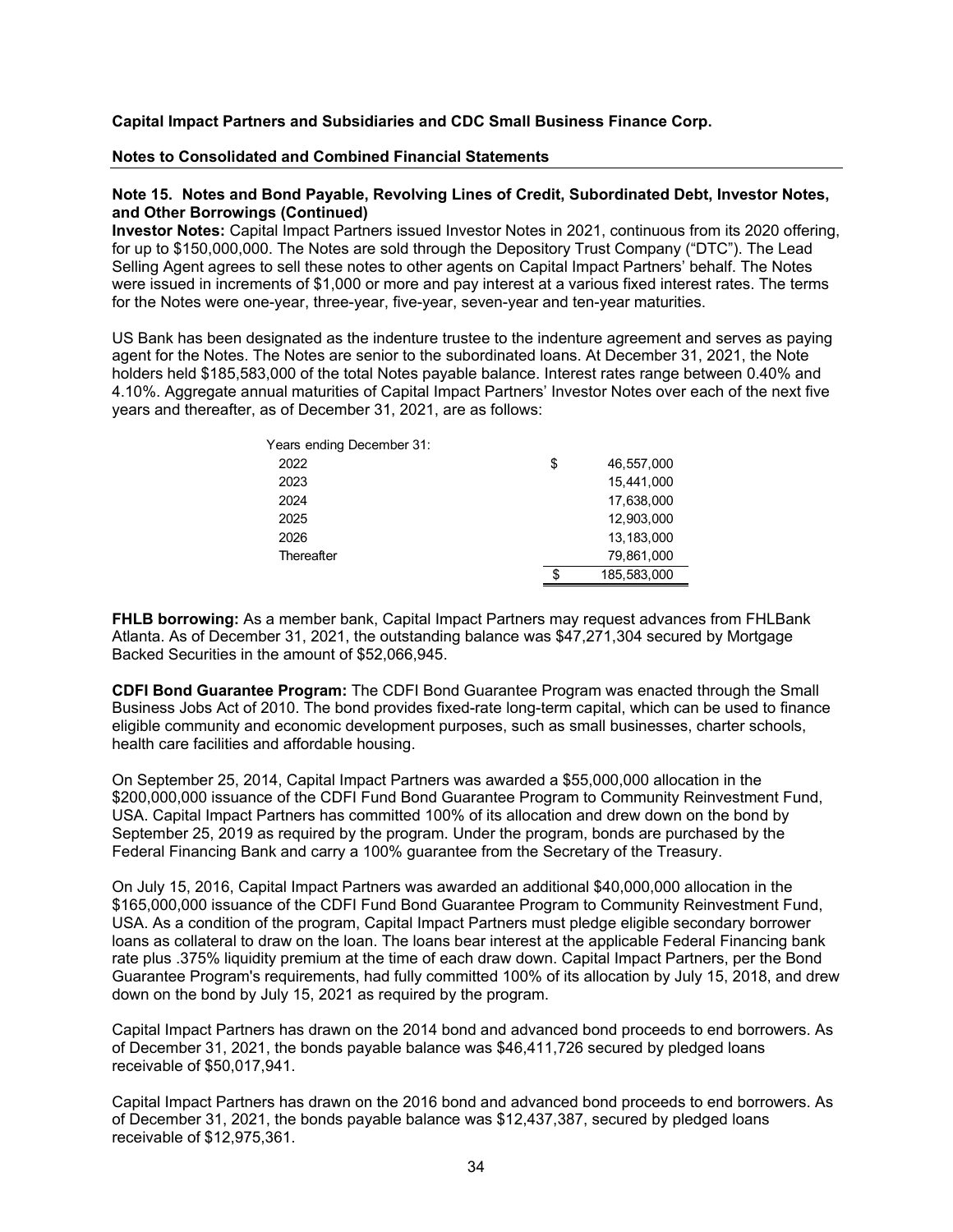#### **Notes to Consolidated and Combined Financial Statements**

#### **Note 15. Notes and Bond Payable, Revolving Lines of Credit, Subordinated Debt, Investor Notes, and Other Borrowings (Continued)**

Aggregate annual maturities of Capital Impact Partners' borrowings over each of the next five years and thereafter, as of December 31, 2021, are as follows:

| Years ending December 31: |                   |
|---------------------------|-------------------|
| 2022                      | \$<br>66,213,922  |
| 2023                      | 32.404.488        |
| 2024                      | 39.468.341        |
| 2025                      | 25.650.408        |
| 2026                      | 22.197.779        |
| Thereafter                | 160.499.450       |
|                           | \$<br>346,434,388 |

For the Kellogg Foundation, Capital Impact Partners recognized interest expense of \$3,131 for the year ended December 31, 2021.

For the Ford Foundation received in 2014, Capital Impact Partners recognized interest expense of \$48,980 for the year ended December 31, 2021.

Aggregate interest accretion over the next four years for Capital Impact Partners' loans with below-market interest rates as of December 31, 2021, is as follows:

|                           | Kellogg Foundation | <b>Ford Foundation</b> | Totals        |
|---------------------------|--------------------|------------------------|---------------|
| Years ending December 31: |                    |                        |               |
| $2022$ \$                 | 649                | 35,721<br>- \$         | 36,370<br>\$. |
| 2023                      | ۰                  | 19,396                 | 19,396        |
| 2024                      | $\blacksquare$     | 2.794                  | 2,794         |
|                           | 649                | 57.911<br>S            | 58,560<br>S   |

U.S. GAAP requires interest expense and contribution revenue to be reported in connection with loans of cash to not-for-profit organizations that are interest free or that have below-market interest rates. The contribution is recognized at the time the loan is made and amortized using the effective interest method. The accretion increases interest expense and notes payable.

CDC notes payable - secured consists of debt payable as follows:

| Lender                             |     | Total      |
|------------------------------------|-----|------------|
| <b>First Republic Bank</b>         | \$  | 2,659,761  |
| U.S. Small Business Administration |     | 3,332,715  |
| CIT                                |     | 2,000,000  |
| <b>Federal Reserve</b>             |     | 31,145,421 |
| Chase Bank                         |     | 553.550    |
| US Bank                            |     | 8,500,000  |
| Loan Pool 7                        |     | 50,567     |
| City of San Diego                  |     | 1,112,717  |
|                                    | \$. | 49,354,731 |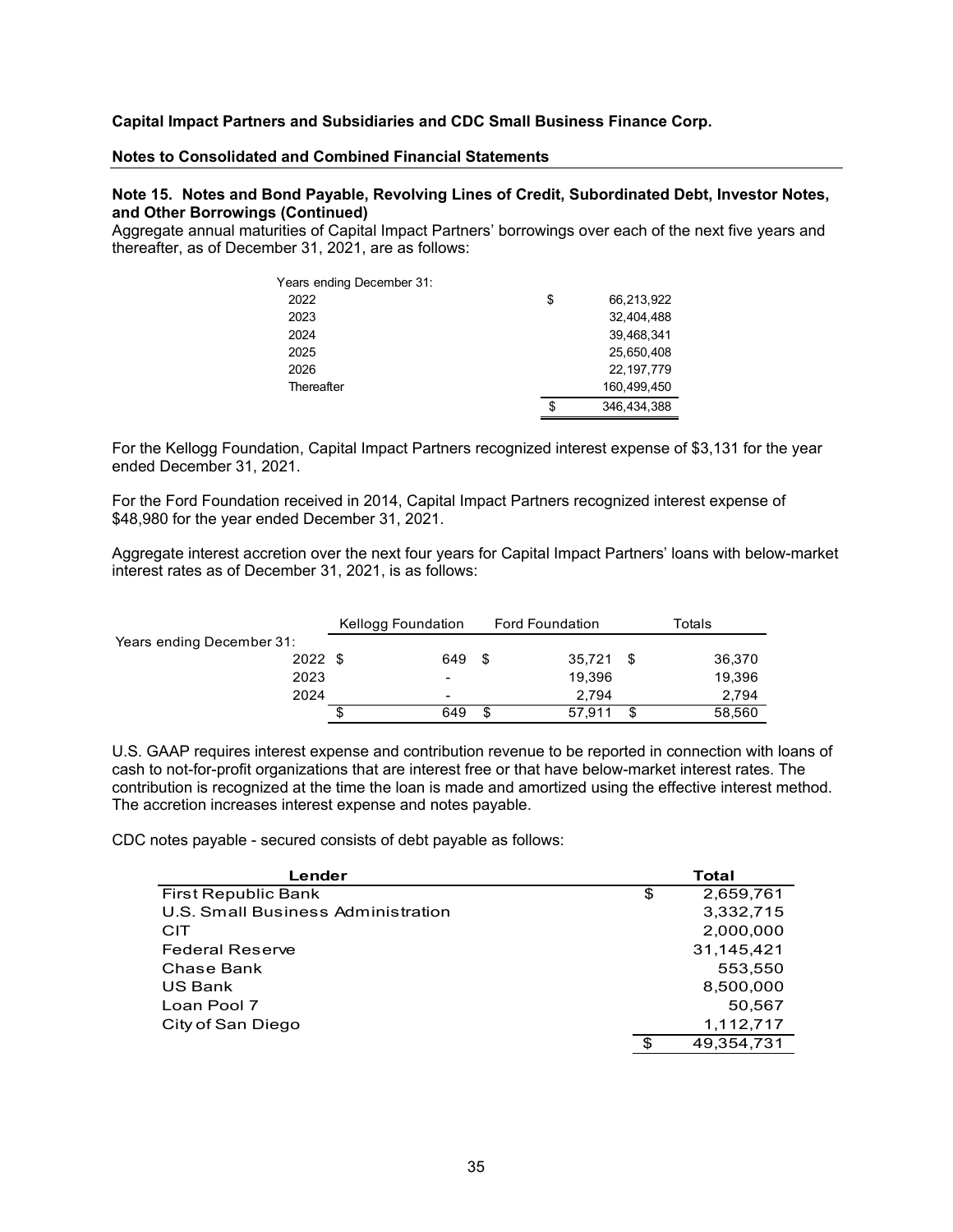#### **Notes to Consolidated and Combined Financial Statements**

#### **Note 15. Notes and Bond Payable, Revolving Lines of Credit, Subordinated Debt, Investor Notes, and Other Borrowings (Continued)**

Aggregate annual maturities of CDC's borrowings over each of the next five years and thereafter, as of December 31, 2021, are as follows:

| Years ending December 31: |                  |
|---------------------------|------------------|
| 2022                      | \$<br>10,964,522 |
| 2023                      | 882,246          |
| 2024                      | 2,797,609        |
| 2025                      | 1.814.114        |
| 2026                      | 31,773,771       |
| Thereafter                | 2,858,708        |
|                           | \$<br>51,090,970 |

#### **Note 16. Notes Payable – Subsidiaries**

The notes payable under DNF, LLC and FPIF, LLC are with sole recourse to DNF, LLC and FPIF, LLC and include no obligation for repayment on the part of Capital Impact Partners.

| Subsidiary | Lender                  | Commitment |                              |     | December 31.2021        | <b>Interest Rate</b> | <b>Final Maturity Date</b> | Payment Details                                                                           |
|------------|-------------------------|------------|------------------------------|-----|-------------------------|----------------------|----------------------------|-------------------------------------------------------------------------------------------|
| DNF, LLC   | JPMorgan Chase          |            | $\overline{\phantom{a}}$     | - S | 19.693.922              | 2.00%                | June 2029                  | Monthly interest, with consecutive quarterly principal<br>payments beginning in June 2024 |
| FPIF. LLC  | FPIF Feeder Facility LP |            | <br>$\overline{\phantom{a}}$ |     | 7,690,973<br>27,384,895 | 3.42%                | August 2031                | Monthly interest and principal                                                            |

Aggregate annual maturities of subsidiary borrowings over each of the next five years and thereafter, as of December 31, 2021, are as follows:

| Years ending December 31: |                 |
|---------------------------|-----------------|
| 2022                      | \$<br>3,190,974 |
| 2023                      |                 |
| 2024                      | 4,682,005       |
| 2025                      | 256,550         |
| 2026                      | 269.925         |
| Thereafter                | 18,985,441      |
|                           | 27,384,895      |
|                           |                 |

#### **Note 17. Other Borrowings**

As of December 31, 2021, other borrowings on the consolidated statements of financial position of \$917,610, consisted of the guaranteed portion of SBA loans sold in the secondary market that could not be accounted for as loan sales according to current accounting guidance. Consistent with this accounting treatment, the premium received for these transfers are recorded as a liability and amortized over the estimated life of the loan into interest income. The premium on these loans as of December 31, 2021 is \$3,915 and is included in the accounts payable and accrued expenses account on the consolidated statements of financial condition.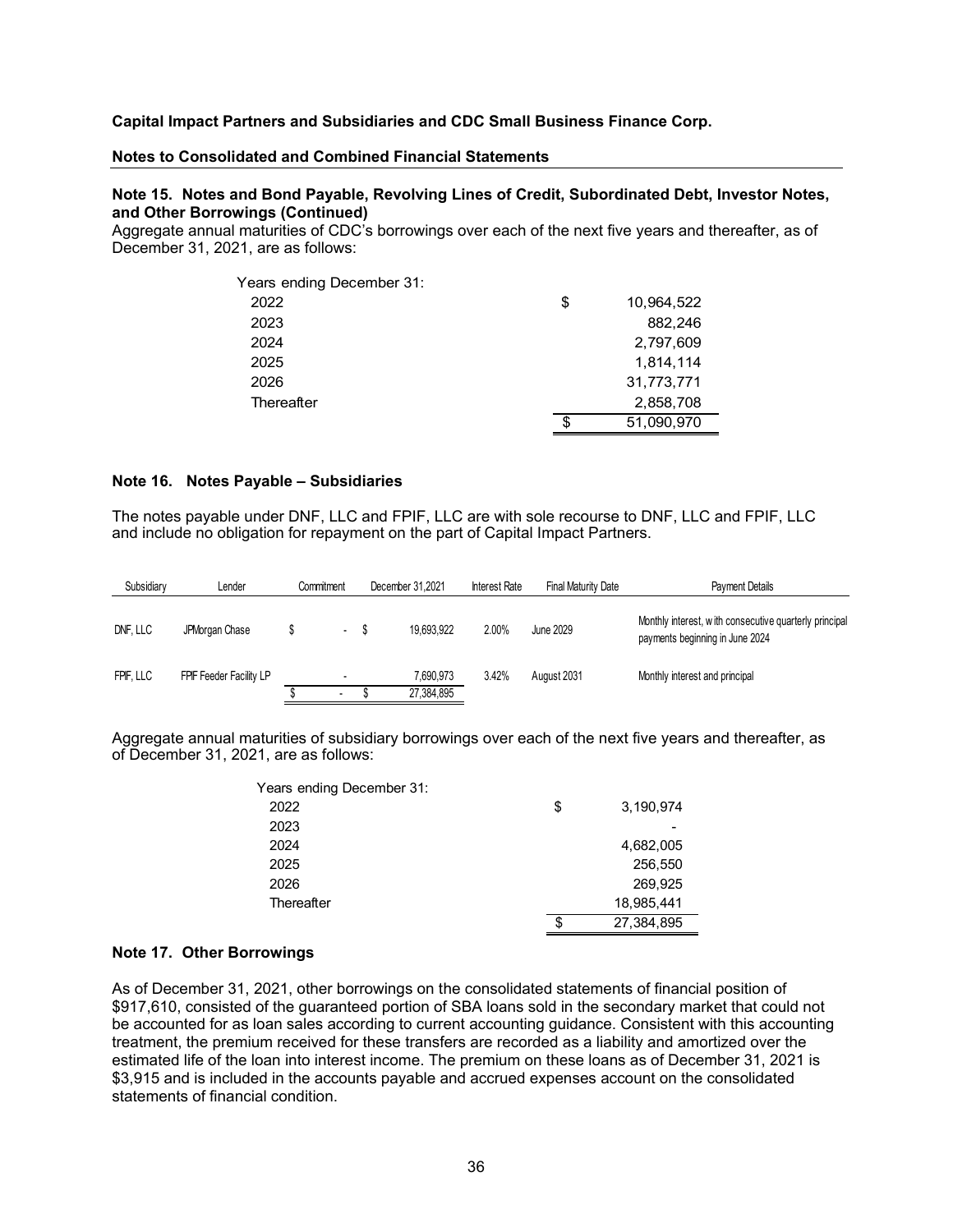#### **Notes to Consolidated and Combined Financial Statements**

#### **Note 18. Net Assets with Donor Restrictions**

At December 31, 2021, net assets with donor restrictions consisted of the following:

| Capital Impact Partners:                           |     |            |
|----------------------------------------------------|-----|------------|
| <b>Charter School Program</b>                      | \$  | 16,543,554 |
| Revolving loan fund - Affordable Housing Financing |     | 8,124,438  |
| Affordable Housing Financing                       |     | 4,206,007  |
| Equity and Inclusion                               |     | 5,842,463  |
| DC Entrepreneurs of Color Fund                     |     | 1,437,561  |
| National Equitable Developer                       |     | 10,578,450 |
| Detroit Corridor Initiative                        |     | 517,775    |
| Aging Initiative                                   |     | 156,273    |
| Racial and Health Equity                           |     | 9,045      |
| Various                                            |     | 558,629    |
| <b>Total Capital Impact Partners</b>               | \$. | 47,974,195 |
|                                                    |     |            |
| CDC Small Business Finance Corp:                   |     |            |
| Loan Loss Reserve                                  | \$  | 5,285,395  |
| <b>Grant Assistance</b>                            |     | 233,754    |
| Total CDC Small Business Finance Corp.             | \$  | 5,519,149  |
|                                                    |     |            |
| Total                                              | \$  | 53,493,344 |

Contributions receivable of \$250,000, as of December 31, 2021, were both time restricted and purpose restricted and are included in the above amounts.

#### **Note 19. Fees**

Material revenue streams are reported separately on the consolidated and combined statement of activities and changes in net assets. Revenue is either recognized at a point in time or over a period of time.

| Fees – recognized at point in time    |                 |
|---------------------------------------|-----------------|
| NMTC suballocation fees               | \$<br>618,750   |
| NMTC success fees                     | 53,125          |
| Fund underwriting fee                 | 3,496           |
| CDC - Management fee                  | 892,494         |
|                                       | 1,567,865       |
| Fees – recognized over time           |                 |
| Asset management fees                 | 288,870         |
| Fund management fees                  | 53,366          |
| Credit enhancement fees               | 3,568           |
| <b>Guarantee Fees</b>                 | 2,194           |
|                                       | 347,998         |
|                                       | 1,915,863       |
| Elimination for intercompany activity | (885, 721)      |
| Total                                 | \$<br>1,030,142 |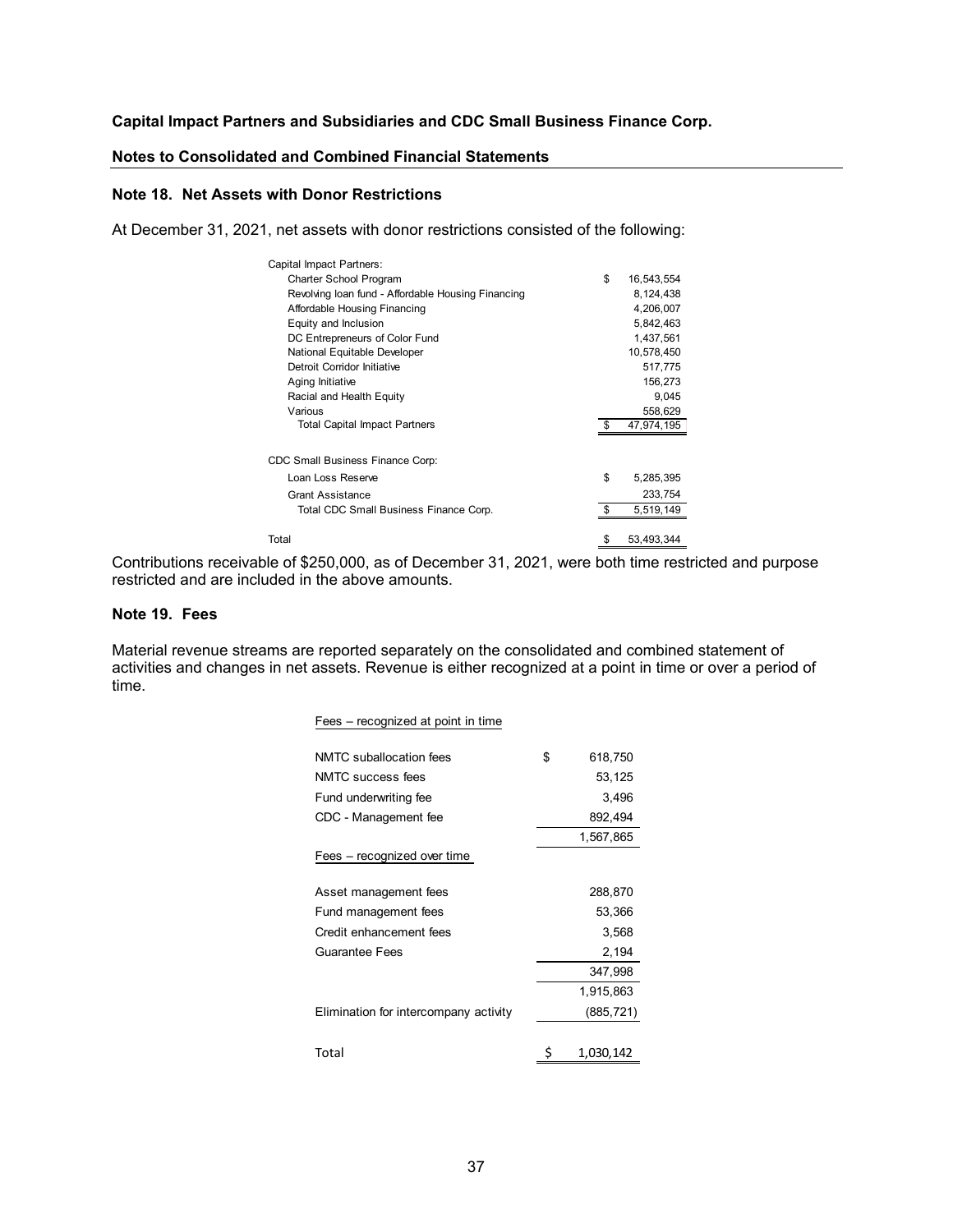#### **Notes to Consolidated and Combined Financial Statements**

#### **Note 20. New Markets Tax Credit Program ("NMTC")**

During 2005, Capital Impact Partners implemented its NMTC program and has 25 Limited Liability Companies ("LLCs") that are CDEs, through December 31, 2021.

The LLCs were formed to obtain qualified equity investments from investors and make qualified investments in Qualified Active Low-Income Community Businesses ("QALICB") in accordance with the terms of the NMTC program pursuant to Section 45D of the Internal Revenue Code. Investors made capital contributions of approximately \$16,500,000 to these LLCs during 2021, in anticipation of receiving new markets tax credits of approximately \$6,435,000 in 2021. Capital Impact Partners serves as the managing member of these LLCs, contributed nominal capital and has financial interests in the NMTC entities noted below.

During 2021, five of the NMTC entities reached their seven-year transaction period and were completely dissolved. In connection with the dissolution of these entities, Capital Impact Partners incurred a gain of \$23,600, which is reflected in the consolidated and combined statement of activities and changes in net assets for the year ended December 31, 2021.

Capital Impact Partners serves as the managing member of the following deals which includes deals with Chase NMTC entities below:

| Impact CDE 50 LLC | Impact CDE 63 LLC |
|-------------------|-------------------|
| Impact CDE 51 LLC | Impact CDE 64 LLC |
| Impact CDE 52 LLC | Impact CDE 65 LLC |
| Impact CDE 53 LLC | Impact CDE 66 LLC |
| Impact CDE 54 LLC | Impact CDE 67 LLC |
| Impact CDE 55 LLC | Impact CDE 68 LLC |
| Impact CDE 56 LLC | Impact CDE 69 LLC |
| Impact CDE 57 LLC | Impact CDE 70 LLC |
| Impact CDE 58 LLC | Impact CDE 71 LLC |
| Impact CDE 59 LLC | Impact CDE 72 LLC |
| Impact CDE 60 LLC | Impact CDE 73 LLC |
| Impact CDE 61 LLC | Impact CDE 74 LLC |
| Impact CDE 62 LLC |                   |

At December 31, 2021, Capital Impact Partners had a .01% interest in each of the above entities.

The total amount of the investment is \$39,680.

The following is a summary of the audited financial information of these companies as of and for the years ended December 31, 2021:

| Total assets             | S | 175,226,055 |
|--------------------------|---|-------------|
| <b>Total liabilities</b> |   | 186.361     |
| Members' capital         |   | 175,039,694 |
| Total revenue            |   | 3.328.507   |
| Total expenses           |   | 2,791,013   |
| Net income               | S | 537.494     |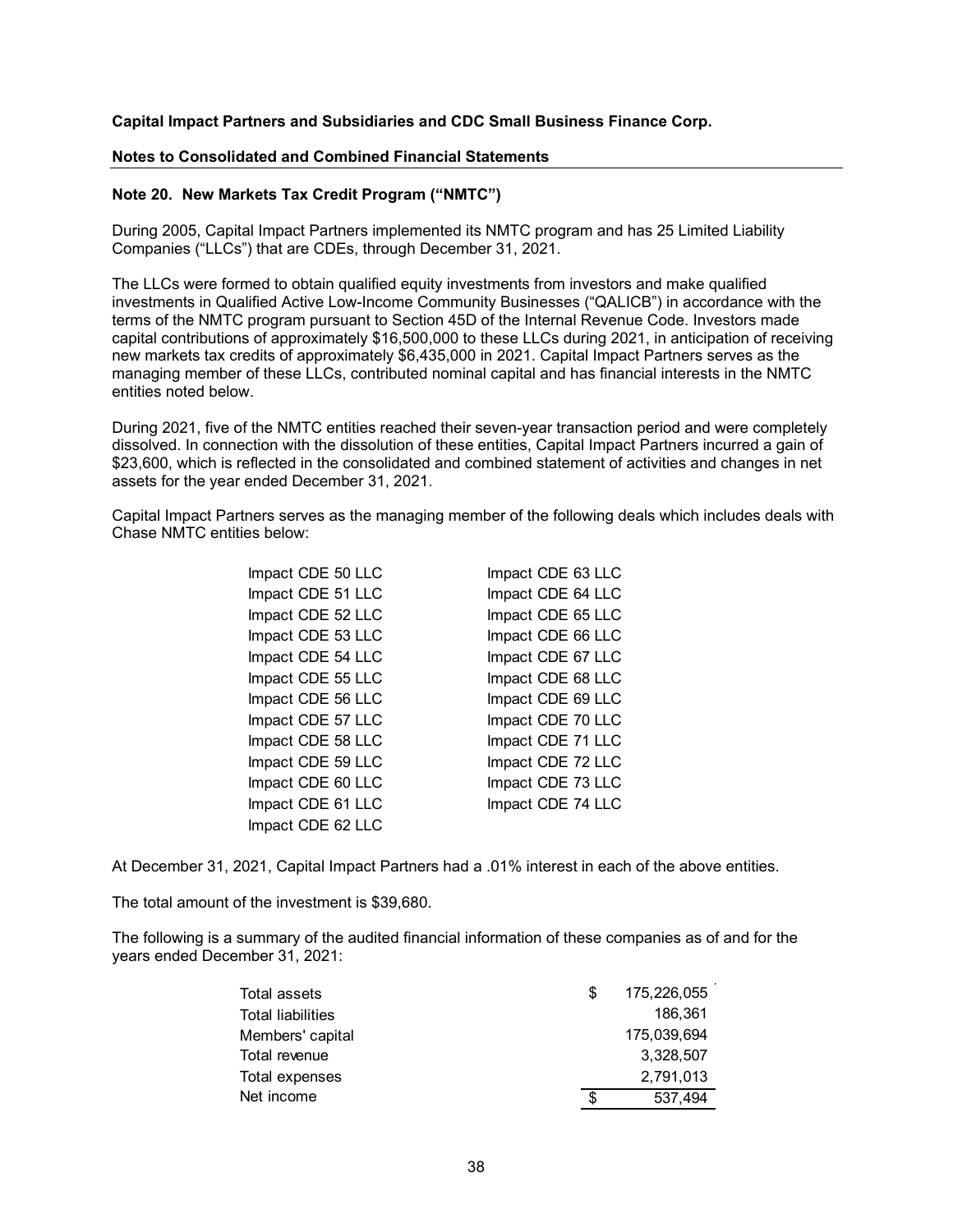#### **Notes to Consolidated and Combined Financial Statements**

#### **Note 20. New Markets Tax Credit Program ("NMTC") (Continued)**

Under the agreements with the LLCs, Capital Impact Partners earns fees for its initial services including investor syndication, LLC organization, loan origination, NMTC sub-allocation, etc.

Capital Impact Partners also earns continuing fees for loan servicing. As explained in Note 19 material revenue streams recognized at a point in time or recognized over time are reported separately on the consolidated and combined statement of activities and changes in net assets. During the year ended December 31, 2021, Capital Impact Partners earned \$889,453 of servicing fees from these LLCs.

In most of the agreements with the LLCs, Capital Impact Partners could be responsible for reimbursing the LLCs in the event of recapture and/or loss of the tax credits for failure to comply with Section 45D of the Internal Revenue Code as a result of errors made by Capital Impact Partners in its role as Managing Member. In most cases, the amount of reimbursement is limited to fees received or a multiple thereof. Capital Impact Partners has retained qualified consultants and implemented control systems to minimize the potential of any such recapture. Management believes the likelihood of recapture is remote and no liabilities have been recorded as of December 31, 2021.

To date, Capital Impact Partners has been awarded eight NMTC allocations, totaling \$687,000,000.

#### **Note 21. Commitments and Contingencies**

Capital Impact Partners is a party to financial instruments with off-balance sheet risk in the normal course of business to meet the financing needs of its customers or business partners. These financial instruments include commitments to extend credit and standby letters of credit. These instruments involve, to varying degrees, elements of credit risk in excess of the amount recognized in the balance sheet. The contract or notional amounts of these instruments reflect the extent of Capital Impact Partners' involvement in these particular classes of financial instruments. Capital Impact Partners' exposure to credit loss, in the event of nonperformance by the other party, is represented by the contractual or notional amount of those instruments. Capital Impact Partners uses the same credit policies in making commitments and conditional obligations as they do for on-balance sheet instruments.

In the normal course of business, Capital Impact Partners makes commitments to extend term loans, BPAs and lines of credit, which are not reflected in the accompanying financial statements. The commitments to extend credit are agreements to lend to a customer as long as there is no violation of any condition established in the contract. Commitments generally have fixed expiration dates or other termination clauses and may require payment of a fee. Since many of the commitments are expected to expire without being completely drawn upon, the total commitment amounts do not necessarily represent future cash requirements. Capital Impact Partners evaluates each customer's creditworthiness on a caseby-case basis. The amount of collateral obtained, if deemed necessary by Capital Impact Partners upon extension of credit, is based on management's credit evaluation of the borrower. At December 31, 2021, these outstanding commitments totaled \$59,197,655.

The California Primary Care Association established the CPCA COVID Response Loan Fund ("Fund") to assist California community healthcare centers in December 2020. The \$25 million loan fund is comprised of numerous lenders who will make secured loans to the Fund. This debt capital is utilized to finance loans to be made by the Fund to California community health centers. Capital Impact Partners serves as both the Program Administrator and Servicer of loans originated by this fund and earns a monthly servicing fee of 50 basis points and a 1% underwriting fee per loan. In addition, Capital Impact Partners has committed to guarantee payments on defaulted loans for up to 5% of the total amount disbursed, not to exceed \$1.5 million. The Fund documents outline the specific triggers for accessing the guarantee. The total amount of borrower loans disbursed by the Fund as of December 31, 2021 was \$6,250,000. As loans are originated, the underwriting fee is allocated between the contingent liability and underwriting fee income. As of December 31, 2021, Capital Impact Partners recorded \$9,375 of contingent liability, which represents the fair value of the guarantee. For the years ended December 31, 2021, Capital Impact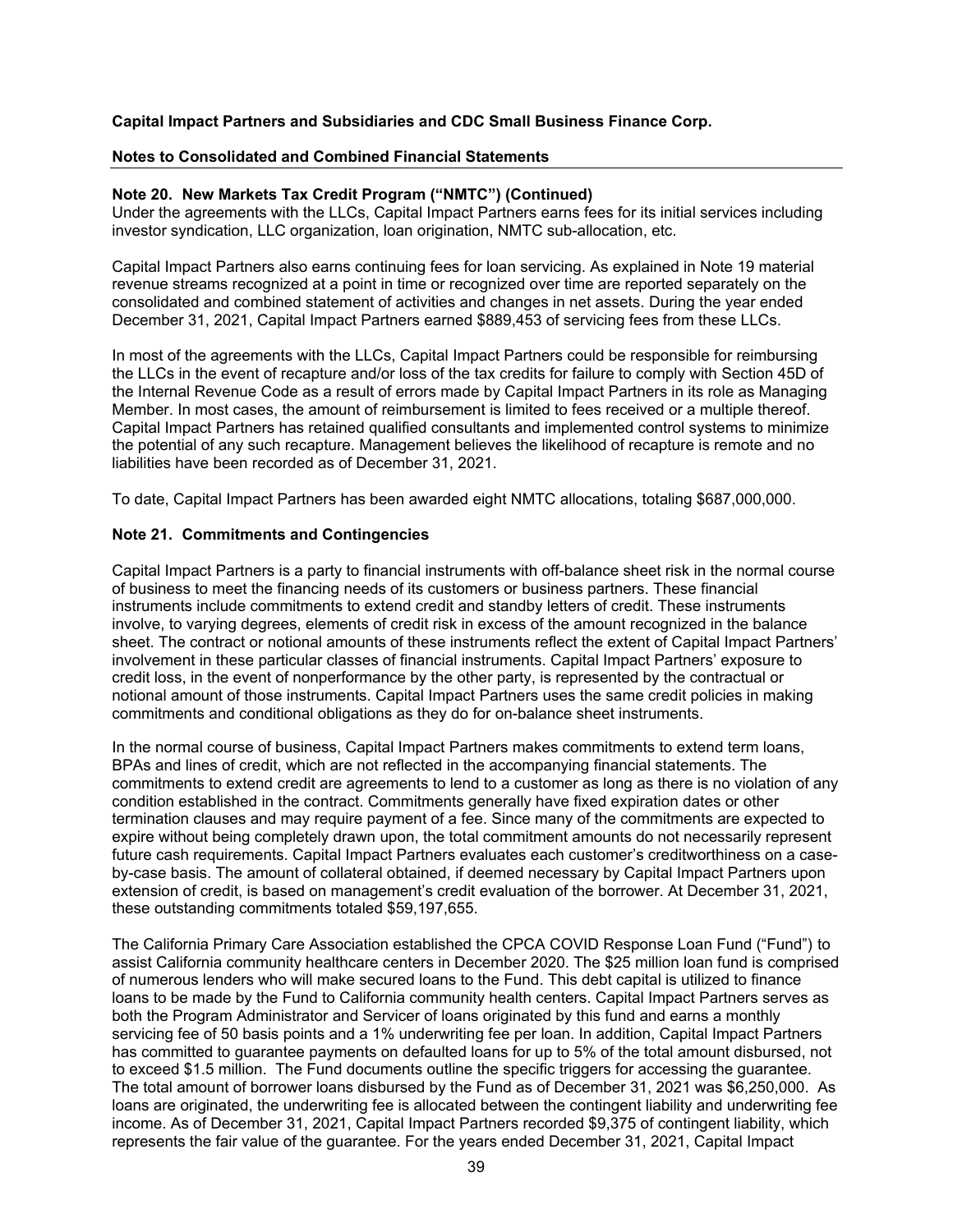## **Notes to Consolidated and Combined Financial Statements**

## **Note 21. Commitments and Contingencies (Continued)**

Partners recorded \$53,125 in net underwriting fee income. This amount is included with fees revenue in the consolidated and combined statement of activities and changes in net assets.

Capital Impact Partners is committed to initiate the \$12.5 million Diversity in Development - Detroit Loan Fund. In May 2020, the Diversity in Development fund was launched to deploy low-cost and flexible construction financing to minority developers who live in and around Detroit, Michigan. The response to the loan fund led to successfully closing approximately \$4.3 million in loans through December 31, 2021. Capital Impact Partners expects to close the remaining \$3.2 million before December 31, 2022.

Capital Impact Partners is committed to initiate a \$20 million Diversity in Development DMV (Washington DC, Maryland, and Virginia) Loan Fund over 3 years, successfully closing \$9.6 million in loans in 2021. The fund will provide acquisition and pre-development loans to enable minority developers to acquire and develop affordable housing and other community facilities in the Washington D.C., Maryland and Virginia area. Capital Impact Partners expects to close the remaining \$10.4 million before December 31, 2023.

On March 11, 2020, the President of the United States declared that the coronavirus outbreak constituted a national emergency. The health pandemic led to volatility and disruption in the global financial markets and impacted many businesses, including government offices and private foundations. Although the pandemic continued through 2021, the Alliance pivoted by permitting employees to work remotely throughout the national emergency and leveraged its financial strength, flexibility and resources to withstand any disruptions in loan payments.

## **Note 22. Employee Benefits**

Capital Impact Partners' employees participate in the non-contributory defined contribution retirement plan and the 401(k) plan. Under the non-contributory defined contribution retirement plan, Capital Impact Partners contributes 6% of a participant's annual salary into the plan. Total expenses for the retirement plans for the year ended December 31, 2021 were \$656,387. The employee thrift plan is organized under IRS Code Section 401(k) and Capital Impact Partners contributes up to 6% of each participant's annual salary. Contributions and expenses were \$707,079 for 2021. Total retirement plans forfeited for the year ended December 31, 2021, were \$251,662.

CDC adopted a 401(k) Plan effective January 1, 1997 that allows participating employees to contribute from one percent of their pretax annual compensation to the maximum amount permitted under law to the Plan. The Plan covers all employees who have at least six months of service. CDC's matching contributions for the year ended December 31, 2021 was \$1,794,601. CDC has accrued discretionary contributions of \$819,000 for the year ended December 31, 2021.

## **Note 23. Functional Allocation of Expenses**

The costs of providing the programs and other activities have been summarized on a functional basis in the consolidated and combined statement of activities and changes in net assets. Accordingly, certain costs have been allocated among the programs and supporting services benefited.

The consolidated financial statements report expenses that are attributed to more than one program or supporting function. Therefore, expenses require allocation on a reasonable basis that is consistently applied. All expenses, excluding depreciation, are allocated on the basis of estimates of headcount, time and effort.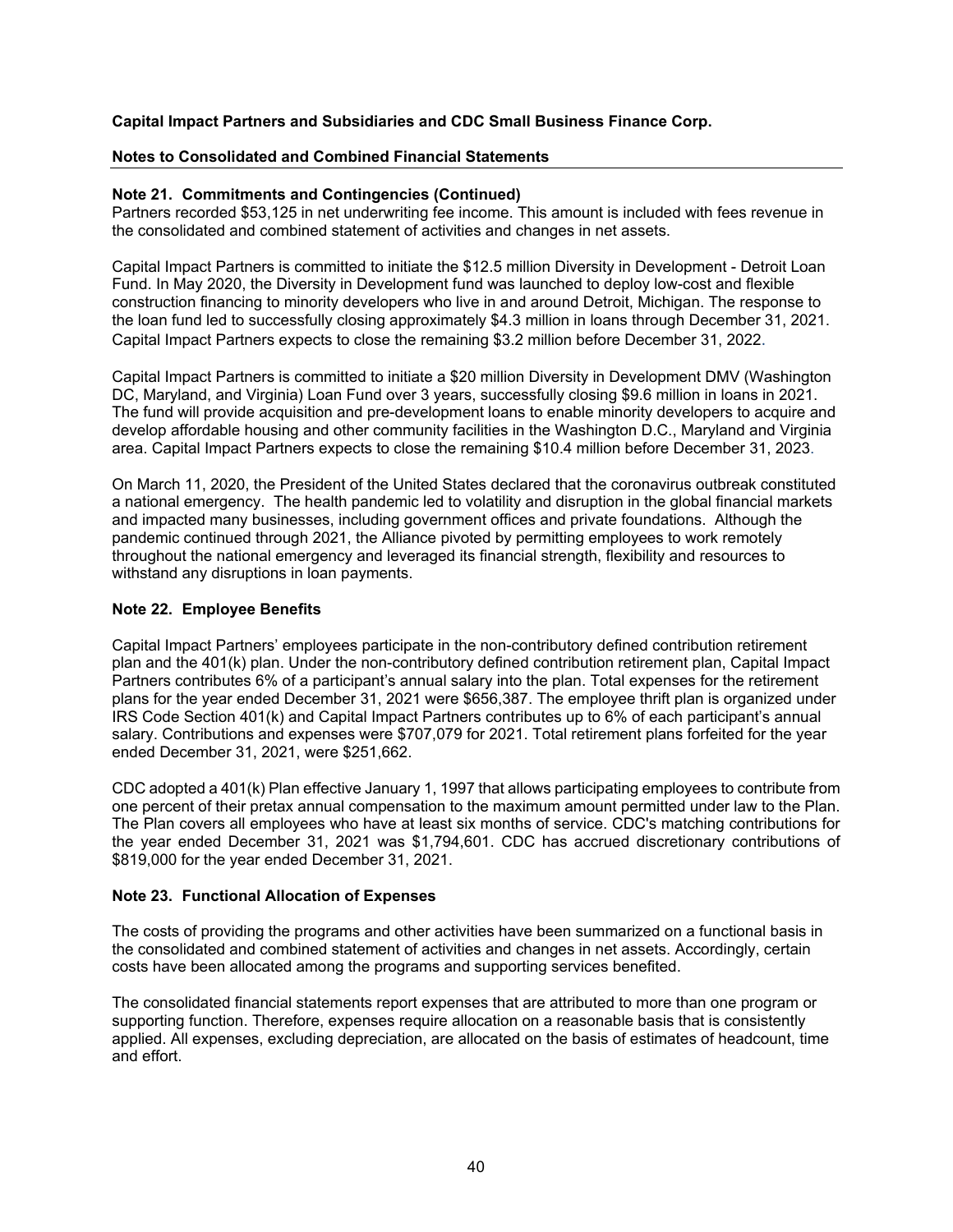#### **Notes to Consolidated and Combined Financial Statements**

#### **Note 23. Functional Allocation of Expenses (Continued)**

The following schedule presents expenses by function as of December 31, 2021:

|                                |                        | <b>Program Expenses</b> | <b>Support Expenses</b> |                    |    |            |
|--------------------------------|------------------------|-------------------------|-------------------------|--------------------|----|------------|
|                                |                        | <b>Innovative</b>       |                         |                    |    |            |
|                                |                        | <b>Community</b>        | <b>Management</b>       |                    |    |            |
|                                | <b>Lending Program</b> |                         | and General             | <b>Fundraising</b> |    | Total      |
| <b>Capital Impact Partners</b> |                        |                         |                         |                    |    |            |
| Interest expense               | \$                     | 10,312,851              | \$                      | \$                 | \$ | 10,312,851 |
| Provision for loan loss        |                        | 13,875                  |                         |                    |    | 13,875     |
| Salaries and benefits          |                        | 11,150,269              | 5,864,502               | 730,667            |    | 17,745,438 |
| Professional fees              |                        | 121,096                 | 1,044,086               | 154,045            |    | 1,319,227  |
| Contractual services           |                        | 762,409                 | 2,707,321               | 399,441            |    | 3,869,171  |
| Corporate development          |                        | 56,399                  | 420,029                 | 61,971             |    | 538,399    |
| Lease expense                  |                        | 614,933                 | 601,319                 | 88,719             |    | 1,304,971  |
| Insurance                      |                        |                         | 256,555                 | 37,852             |    | 294,407    |
| Travel and entertainment       |                        | 36,429                  | 35,282                  | 5,206              |    | 76,917     |
| Training and tuition           |                        | 6,728                   | 58,382                  | 8,614              |    | 73,724     |
| Grant expense                  |                        | 3,231,401               |                         |                    |    | 3,231,401  |
| Depreciation                   |                        | 85,188                  | 192,033                 |                    |    | 277,221    |
| Other                          |                        | 499,781                 | 797,822                 | 117,711            |    | 1,415,314  |
|                                | \$                     | 26,891,359              | \$<br>11,977,331        | \$<br>1,604,226    | S  | 40,472,916 |

|                                   | Community        | Loan processing |   | <b>Technical</b> |   |                           | <b>Management</b> |               |  |             |      |            |
|-----------------------------------|------------------|-----------------|---|------------------|---|---------------------------|-------------------|---------------|--|-------------|------|------------|
|                                   | Loan Program     | & Servicing     |   | Software         |   | <b>Assistance Program</b> |                   | Total         |  | and General |      | Total      |
| <b>CDC Small Business Finance</b> |                  |                 |   |                  |   |                           |                   |               |  |             |      |            |
| Labor costs                       | \$<br>14.940.181 | \$<br>3.439.166 | S | 1.339.131        | S | 3,350                     | S                 | 19.721.828 \$ |  | 2,365,455   | - \$ | 22,087,283 |
| Technology                        | 521.721          | 560.109         |   | 155.437          |   |                           |                   | 1.237.267     |  | 98,072      |      | 1,335,339  |
| Marketing                         |                  | 62.810          |   | 911              |   | $\blacksquare$            |                   | 63.721        |  | 524.992     |      | 588.713    |
| Lending costs                     | 332.354          | 544.715         |   | 19.643           |   | 103,564                   |                   | 1,000,276     |  | 417.760     |      | 1,418,036  |
| Occupancy                         | 502.457          | 130.242         |   | 41.864           |   | 669                       |                   | 675.232       |  | 311.662     |      | 986.894    |
| Depreciation                      | 14.388           |                 |   |                  |   |                           |                   | 14.388        |  | 436.701     |      | 451.089    |
| Legal, professional, insurance    | 1.021.784        | 175.111         |   | 104.320          |   | 4,237                     |                   | 1.305.452     |  | 919.468     |      | 2.224.920  |
| Miscellaneous expenses            | 179.873          | 126.834         |   | 64,084           |   | $\blacksquare$            |                   | 370.791       |  | 325.895     |      | 696.686    |
| Interest expense                  | ٠                | 1.163.089       |   |                  |   | $\blacksquare$            |                   | 1.163.089     |  | 126,872     |      | 1.289.961  |
| Provision for loan losses         |                  | (182,378)       |   |                  |   |                           |                   | (182,378)     |  |             |      | (182,378)  |
|                                   | 17.512.758       | 6.019.698       |   | .725.390         |   | 111.820                   |                   | 25.369.666    |  | 5.526.877   |      | 30.896.543 |

## **Note 24. Fair Value**

**Fair value measurements:** Capital Impact Partners uses fair value measurements to record fair value adjustments to certain assets and liabilities and to determine fair value disclosures. In accordance with accounting guidance, the fair value of a financial instrument is the price that would be received to sell an asset or paid to transfer a liability in an orderly transaction between market participants at the measurement date. Fair value is best determined based upon quoted market prices. However, in many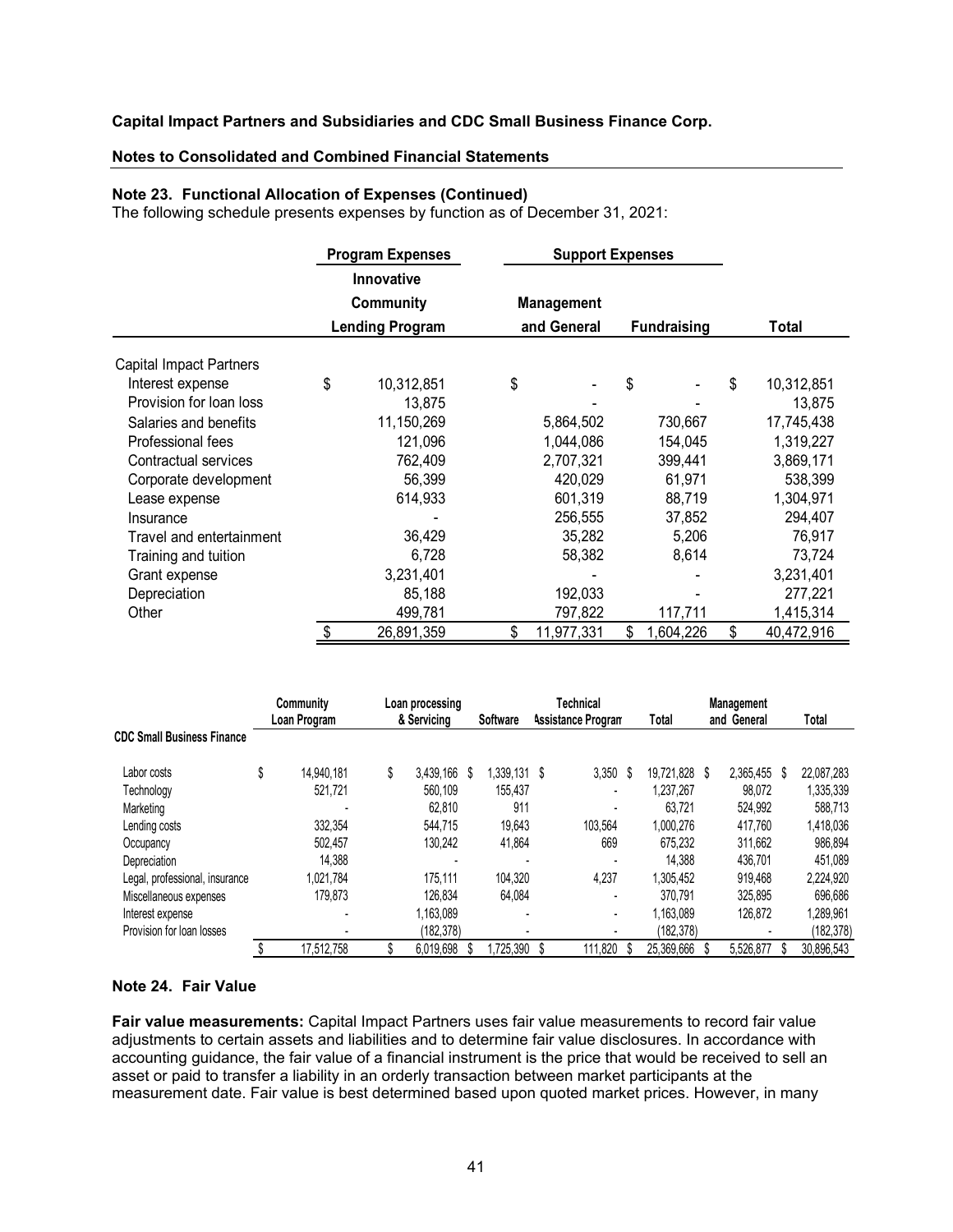#### **Notes to Consolidated and Combined Financial Statements**

#### **Note 24. Fair Value (Continued)**

instances, there are no quoted market prices for Capital Impact Partners' various financial instruments. In cases where quoted market prices are not available, fair values are based on estimates using present value or other valuation techniques. Those techniques are significantly affected by the assumptions used, including the discount rate and estimates of future cash flows. Accordingly, the fair value estimates may not be realized in an immediate settlement of the instrument.

If there has been a significant decrease in the volume and the level of activity for the asset or liability, a change in valuation technique or the use of multiple valuation techniques may be appropriate. In such instances, determining the price at which willing market participants would transact at the measurement date under current market conditions depends on the facts and circumstances and requires the use of significant judgment. The fair value is a reasonable point within the range that is most representative of fair value under current market conditions. A three-level hierarchy exists for fair value measurements based upon the inputs to the valuation of an asset or liability. The classification within the hierarchy is determined based on the lowest level input that is significant to the fair value measurement.

- **Level 1:** Valuation is based on quoted prices in active markets for identical assets or liabilities
- **Level 2:** Valuation is determined from observable inputs other than Level 1 prices such as quoted prices for similar assets or liabilities in active markets; quoted prices for identical or similar assets or liabilities in markets that are not active; or inputs that are observable for the asset or liability, either directly or indirectly through market corroboration, for substantially the full term of the financial instrument
- **Level 3:** Valuation is derived from model-based and other techniques in which one significant input is unobservable in the market and which may be based on Capital Impact Partners' own estimates about assumptions that a market participant would use to value the asset or liability

**Fair value on a recurring basis:** The table below presents the financial assets and liabilities measured at fair value on a recurring basis:

|                              | Total         | Level 1 |         |   | Level 2    | Level 3 |           |  |
|------------------------------|---------------|---------|---------|---|------------|---------|-----------|--|
| Assets (liabilities):        |               |         |         |   |            |         |           |  |
| Marketable equity securities | \$<br>428.882 | \$      | 428.882 | S |            | S       |           |  |
| Real estate investment trust | 1,602,086     |         |         |   |            |         | 1,602,086 |  |
| Other investments            | 286.673       |         |         |   |            |         | 286.673   |  |
| Mortgage Backed Securities   | 59,429,070    |         |         |   | 59.429.070 |         |           |  |
| Guarantee liability          | (9,375)       |         |         |   |            |         | (9,375)   |  |
|                              | 61,737,336    |         | 428.882 |   | 59.429.070 |         | 1,879,384 |  |

The following is a description of the valuation methodologies used for instruments measured at fair value. These valuation methodologies were applied to all of Capital Impact Partners' financial assets and liabilities that are carried at fair value on a recurring basis.

**Marketable equity securities:** The fair value of these securities is the market value based on quoted market prices, or market prices provided by recognized broker dealers. Therefore, these assets are classified as Level 1.

**Real estate investment trust ("REIT"):** The fair value of the REIT is based upon a dividend yield capitalization method of establishing fair value developed by the REIT and communicated to its investors. It reflects the nature of the REIT's business, and measures the REIT's ability to produce cash flow to pay dividends. Under the dividend yield capitalization methodology, the expected dividends for the upcoming 12 months are projected, imputing a dividend payout ratio of 90%. This imputed forward-looking dividend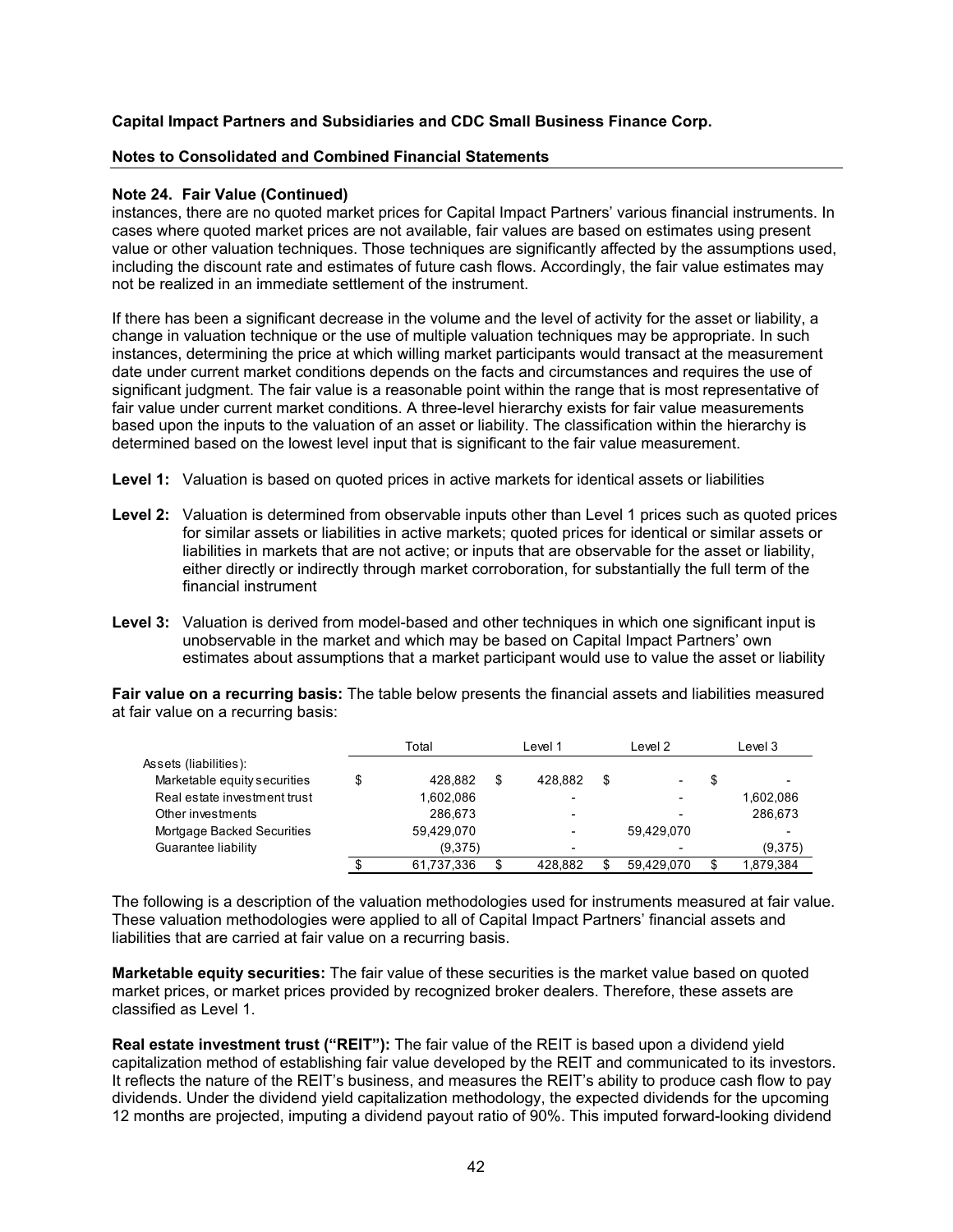#### **Notes to Consolidated and Combined Financial Statements**

#### **Note 24. Fair Value (Continued)**

is then capitalized at the Dow Jones Corporate Financials Index yield – a composite of 32, long-term bond issuances from established, creditworthy financial institutions. Fair value is derived by capitalizing the projected dividend per share at this market yield and is also supported by the REIT's net asset valuation ("NAV") under the rational that, the REIT is, at a minimum, worth the liquidation value of its assets. Therefore, these assets are classified as Level 3 and use Level 3 inputs to fair value.

**Mortgage Backed Securities:** These securities receive interest income based on their stated interest rates and are classified as Level 2 instruments, as there are no quoted market prices in active markets for identical assets. The fair value is determined using models and other valuation methodologies, which are corroborated by market data.

**Other investments:** The fair value of other investments is generally based upon the ending capital value evidenced by the issuers' K-1 or audited financial statements. In some instances, equity method is used as most closely approximating fair value. Therefore, these assets are classified as Level 3.

**Guarantee liability:** The fair value of a guarantee liability is based the present value of the difference between the net contractual cash flows required under a debt instrument, and the net contractual cash flows that would have been required without the guarantee.

There was no change in the valuation techniques used to measure fair value of investments in the year ended December 31, 2021.

There were no transfers into or out of Level 3 during the year ended December 31, 2021.

Changes in Level 3 assets and liabilities measured at fair value on a recurring basis are summarized as follows:

| Beginning balance at January 1       | SS. | 1.717.042 |
|--------------------------------------|-----|-----------|
| Total net gains (losses) included in |     |           |
| change in net assets                 |     | 171.717   |
| Purchases                            |     | (9,375)   |
| Ending balance at December 31        |     | 1.879.384 |

**Fair value on a nonrecurring basis:** Certain financial instruments and liabilities are not measured at fair value on an ongoing basis but are subject to fair value adjustments in certain circumstances (for example, when there is evidence of impairment). The table below presents the assets measured at fair value on a nonrecurring basis.

| Capital Impact Partners           |       | Total     | Level 1 |  |    | Level 2                  | Level 3 |           |  |
|-----------------------------------|-------|-----------|---------|--|----|--------------------------|---------|-----------|--|
| Assets:<br>Impaired loans, net of |       |           |         |  |    |                          |         |           |  |
| specific reserves                 | \$    | 4,729,500 | \$      |  | \$ | $\overline{\phantom{a}}$ | S       | 4,729,500 |  |
| CDC                               | Total |           | Level 1 |  |    | Level 2                  | Level 3 |           |  |
| Assets:<br>Impaired loans, net of |       |           |         |  |    |                          |         |           |  |
| specific reserves                 | c     | 863,518   | \$      |  | \$ | $\overline{\phantom{0}}$ | \$      | 863,518   |  |

*Impaired Loans Net of Specific Reserves,* which are measured for impairment using the loan's observable market price or the fair value of the collateral for collateral-dependent loans. Appraised and reported values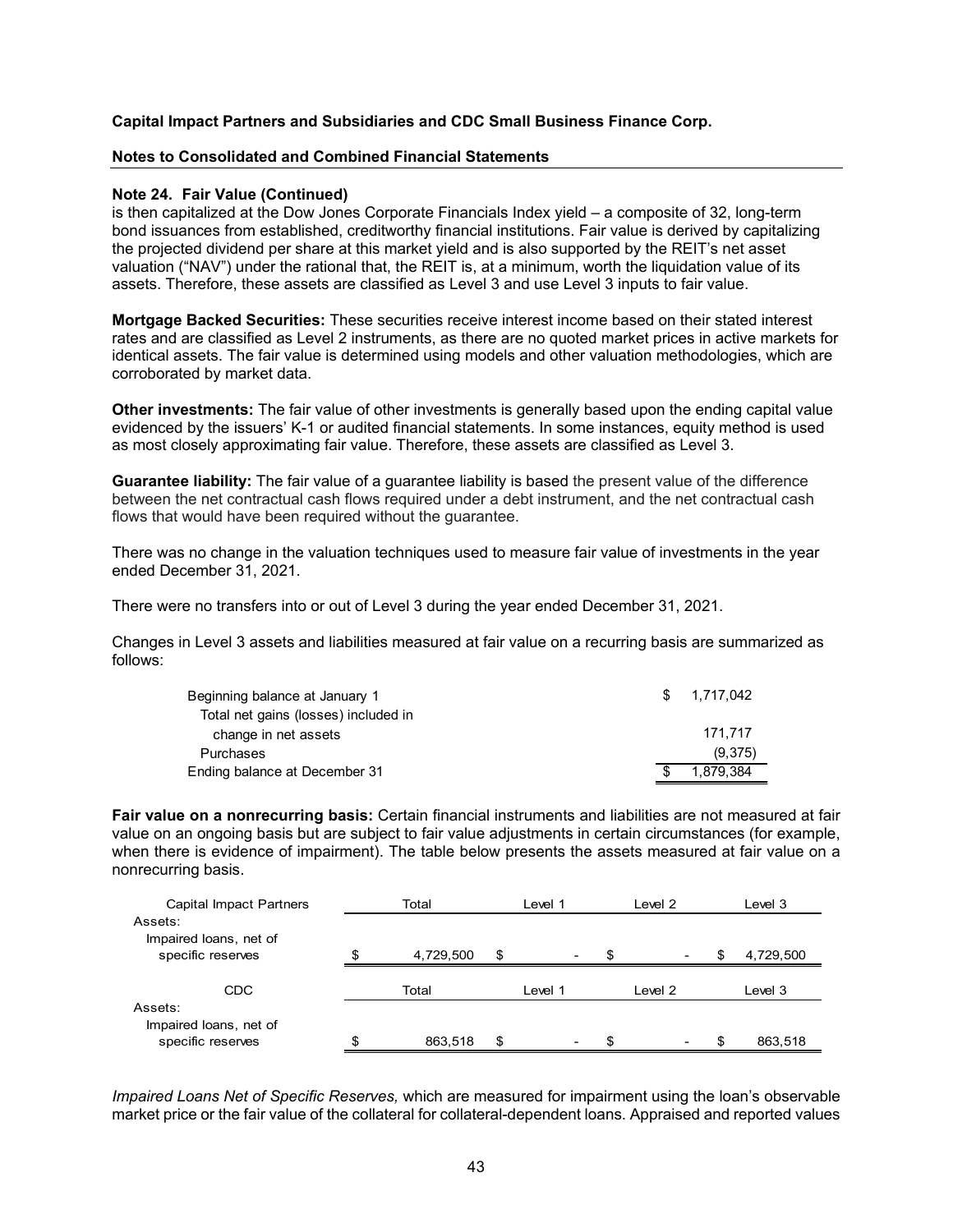## **Notes to Consolidated and Combined Financial Statements**

## **Note 24. Fair Value (Continued)**

may be discounted based on management's historical knowledge, changes in market conditions from the time of valuation, and/or management's expertise and knowledge of the client and client's business. Based on this information, impaired loans, net of specific reserves, are valued using Level 3 inputs. The valuation allowance for impaired loans is included in the allowance for loan losses in the statements of financial position.

## **Note 25. Noncontrolling Interest in Consolidated Subsidiaries**

Capital Impact Partners presents the noncontrolling interest in CIIF, its consolidated subsidiary, as a separate line item within net assets in the statement of financial position as of December 31, 2021.

A summary of the 2021 activity follows:

|                            | CIP       | Annaly        | Total |               |  |
|----------------------------|-----------|---------------|-------|---------------|--|
|                            |           |               |       |               |  |
| Balance, December 31, 2020 | 8.933.582 | 20,572,345 \$ |       | 29,505,927    |  |
| Net income                 | 462.218   | 980.200       |       | 1.442.418     |  |
| <b>Distributions</b>       | (447.278) | (980, 200)    |       | (1, 427, 478) |  |
| Balance, December 31, 2021 | 8.948.522 | 20,572,345    |       | 29,520,867    |  |

Distributions of \$239,436 were payable from CIIF to Annaly as of December 31, 2021.

#### **Note 26. Subsequent Events**

Capital Impact Partners and CDC have evaluated its subsequent events (events occurring after December 31, 2021) through March 23, 2022, which represents the date the financial statements.

On December 10, 2021, Alliance Securities Manager LLC, a Delaware limited liability company and wholly-owned subsidiary of Capital Impact Partners ("ASM"), entered into a Membership Interest Purchase Agreement ("Purchase Agreement") with ROX Financial Inc., a Delaware corporation ("ROX"), to purchase all of ROX's rights, title and interest in RPS Securities LLC, a Texas limited liability company ("RPS") and a member broker dealer of the Financial Industry Regulatory Authority ("FINRA"). In December 2021, a continuing membership application was submitted by RPS to FINRA as a change in ownership and is subject to FINRA approval.

RPS is a limited liability company organized under the laws of the state of Texas on January 15, 2020. On November 9, 2020, RPS received approval to become a broker-dealer and as such is registered as a broker-dealer with the Securities and Exchange Commission ("SEC") and is a member of FINRA. RPS is approved to engage in investment advisory services, including merger and acquisition advisory services, which may result in securities offerings.

On February 11, 2022, RPS' continuing membership application was approved by FINRA and shortly after, on February 17, 2022, ASM acquired all of the interests in RPS pursuant to the Purchase Agreement and renamed RPS as Alliance Securities LLC effective February 17, 2022.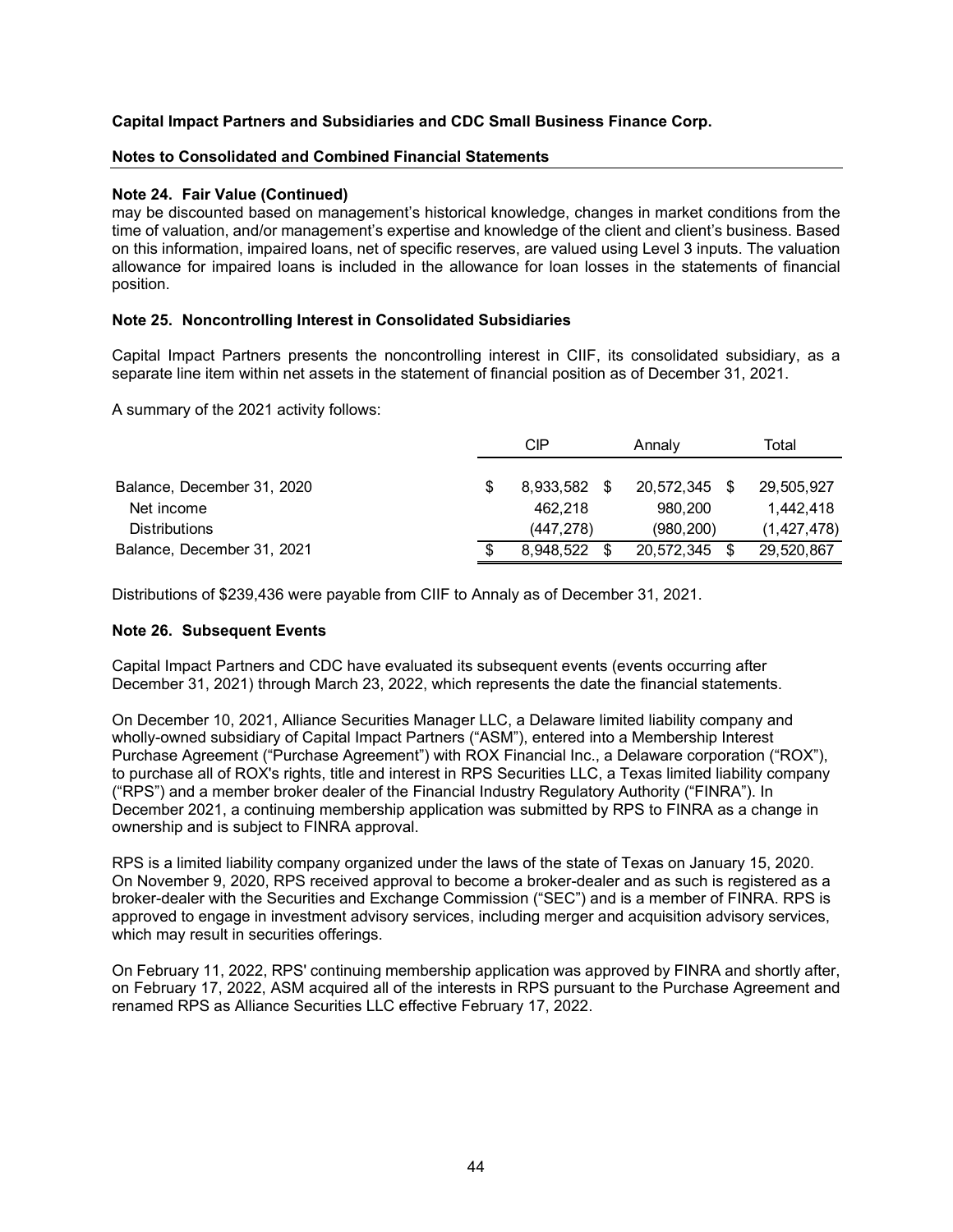### **Combining Statement of Financial Position December 31, 2021**

|                                                      | <b>Capital Impact</b><br><b>Partners</b> | <b>CDC Small</b><br><b>Business Finance</b> | <b>Eliminations</b>      | Total          |
|------------------------------------------------------|------------------------------------------|---------------------------------------------|--------------------------|----------------|
| <b>Assets</b>                                        |                                          |                                             |                          |                |
| Cash and cash equivalents - unrestricted             | \$73,212,984                             | 31,527,758<br>\$                            | \$                       | \$104,740,742  |
| Cash and cash equivalents - restricted               | 25,053,259                               | 7,547,512                                   |                          | 32,600,771     |
| Accounts and interest receivable, net                | 2,831,834                                | 5,791,733                                   | (224, 956)               | 8,398,611      |
| Contributions receivable                             | 250,000                                  |                                             |                          | 250,000        |
| Investments                                          | 33,922,261                               | 466,577                                     |                          | 34,388,838     |
| Mortgage Backed Securities                           | 59,429,070                               |                                             |                          | 59,429,070     |
| Loans receivable                                     | 364,076,525                              | 73,567,124                                  |                          | 437,643,649    |
| Less: allowance for loan losses                      | (13, 355, 265)                           | (3,856,384)                                 |                          | (17, 211, 649) |
| Loans receivable, net                                | 350,721,260                              | 69,710,740                                  |                          | 420,432,000    |
| Loans receivable - subsidiaries                      | 27,105,392                               |                                             |                          | 27, 105, 392   |
| Loans available for sale                             |                                          | 2,533,980                                   |                          | 2,533,980      |
| Other assets                                         | 2,928,134                                | 8,750,834                                   |                          | 11,678,968     |
| Right of use assets                                  | 8,637,426                                | 1,095,105                                   |                          | 9,732,531      |
| <b>Total assets</b>                                  | \$584,091,620                            | \$127,424,239                               | \$<br>(224, 956)         | \$711,290,903  |
| <b>Liabilities and Net Assets</b>                    |                                          |                                             |                          |                |
| Liabilities:                                         |                                          |                                             |                          |                |
| Accounts payable and accrued expenses                | \$<br>5,033,519                          | \$<br>7,606,448                             | \$<br>(224, 956)         | \$12,415,011   |
| Refundable advance liability                         | 6,694,569                                |                                             |                          | 6,694,569      |
| Loan loss reserve for PCLP program                   |                                          | 961,822                                     |                          | 961,822        |
| Due to Small Business Administration                 |                                          | 129,182                                     |                          | 129,182        |
| Deposits                                             |                                          | 1,456,549                                   |                          | 1,456,549      |
| Notes payable                                        | 52,230,970                               | 51,090,970                                  |                          | 103,321,940    |
| Investor Notes, net                                  | 183, 197, 579                            |                                             |                          | 183, 197, 579  |
| Subordinated debt                                    | 2,500,000                                |                                             |                          | 2,500,000      |
| Federal Home Loan Bank borrowing                     | 47,271,304                               |                                             |                          | 47,271,304     |
| Bond loan payable                                    | 58,849,113                               |                                             |                          | 58,849,113     |
| Notes payable - subsidiaries                         | 27,384,895                               |                                             |                          | 27,384,895     |
| Other borrowings                                     |                                          | 917,610                                     |                          | 917,610        |
| Lease liabilities                                    | 11,463,612                               | 1,139,990                                   |                          | 12,603,602     |
| <b>Total liabilities</b>                             | 394,625,561                              | 63,302,571                                  | (224, 956)               | 457,703,176    |
| Net assets:                                          |                                          |                                             |                          |                |
| Without donor restrictions                           | 120,919,519                              | 58,602,519                                  |                          | 179,522,038    |
| Noncontrolling interest in consolidated subsidiaries | 20,572,345                               | $\overline{\phantom{a}}$                    |                          | 20,572,345     |
| <b>Total without donor restrictions</b>              | 141,491,864                              | 58,602,519                                  | $\overline{\phantom{0}}$ | 200,094,383    |
| With donor restrictions                              | 47,974,195                               | 5,519,149                                   |                          | 53,493,344     |
| <b>Total net assets</b>                              | 189,466,059                              | 64,121,668                                  | $\overline{a}$           | 253,587,727    |
| Total liabilities and net assets                     | \$584,091,620                            | \$127,424,239                               | (224, 956)<br>\$         | \$711,290,903  |
|                                                      |                                          |                                             |                          |                |

See Independent Auditor's Report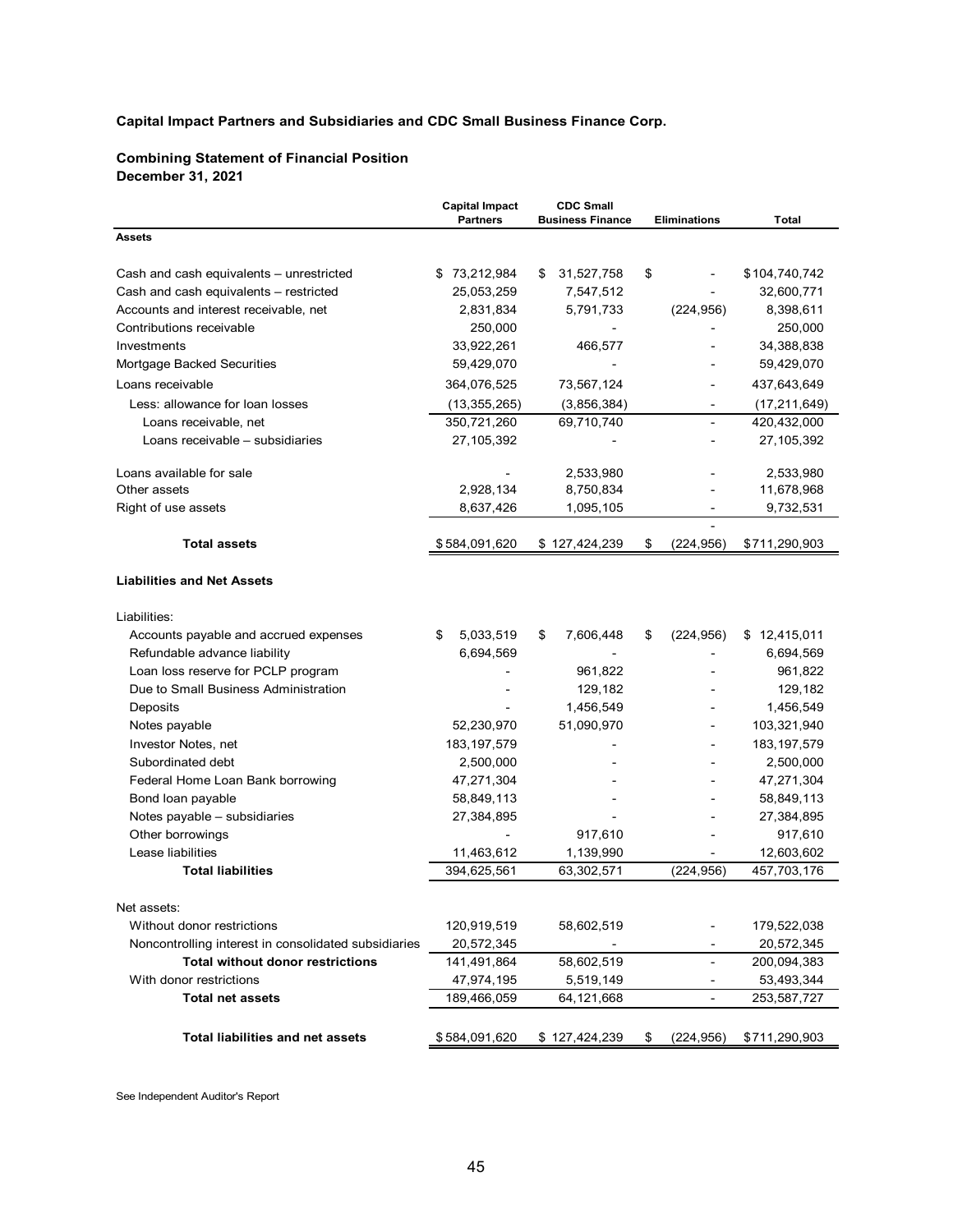#### **Combining Statement of Activities and Changes in Net Assets Year Ended December 31, 2021**

|                                                              |                                | <b>CDC Small Business</b> |                     |                        |
|--------------------------------------------------------------|--------------------------------|---------------------------|---------------------|------------------------|
|                                                              | <b>Capital Impact Partners</b> | <b>Finance</b>            | <b>Eliminations</b> | Total                  |
| Changes in net assets without donor restrictions:            |                                |                           |                     |                        |
| Financial activity:                                          |                                |                           |                     |                        |
| Financial income:                                            |                                |                           |                     |                        |
| Interest income on loans                                     | \$<br>21,999,678 \$            | 4,685,577 \$              |                     | 26,685,255<br>\$       |
| Loan fees                                                    | 751,999                        |                           |                     | 751,999                |
| Investments income, net<br>Gain on equity method investments | (399, 959)<br>110,112          | 12,945                    |                     | (387, 014)<br>110,112  |
| Loss on NMTC unwind                                          | 23,600                         |                           |                     | 23,600                 |
| <b>Total financial income</b>                                | 22,485,430                     | 4,698,522                 |                     | 27,183,952             |
|                                                              |                                |                           |                     |                        |
| Financial expense:<br>Interest expense                       |                                |                           |                     | 11.602.812             |
| Provision for (recovery of) loan losses                      | 10,312,851<br>13,875           | 1,289,961<br>(182, 378)   |                     | (168, 503)             |
|                                                              |                                |                           |                     |                        |
| <b>Total financial expense</b>                               | 10,326,726                     | 1,107,583                 | $\blacksquare$      | 11,434,309             |
| Net financial income                                         | 12,158,704                     | 3,590,939                 | $\blacksquare$      | 15,749,643             |
| Revenue and support:                                         |                                |                           |                     |                        |
| Net processing and servicing fees                            | 1,103,502                      | 26,168,158                |                     | 27,271,660             |
| Fees                                                         | 1,023,369                      | 892,494                   | (885, 721)          | 1,030,142              |
| Contract revenue                                             | 57,648                         |                           |                     | 57,648                 |
| Contribution                                                 | 2,000,000                      | 833,333                   |                     | 2,833,333              |
| Gain on sale of 7a loans<br>Software liscensing and support  |                                | 1,639,593                 |                     | 1,639,593              |
| Other income                                                 | 122,469                        | 2,893,805<br>1,524,446    |                     | 2,893,805<br>1,646,915 |
| Net assets released from donor restrictions                  | 14,110,281                     | 2,447,443                 |                     | 16,557,724             |
| Total revenue and support                                    | 18,417,269                     | 36,399,272                | (885, 721)          | 53,930,820             |
| Non-financial Expenses:                                      |                                |                           |                     |                        |
| Innovative community lending program                         | 16,564,633                     | 24,388,955                | (1, 117, 176)       | 39,836,412             |
| Total non-financial program expenses                         | 16,564,633                     | 24,388,955                | (1, 117, 176)       | 39,836,412             |
|                                                              |                                |                           |                     |                        |
| Support expenses:<br>Management and general                  | 11,977,331                     | 5,400,008                 |                     | 17,377,339             |
| Fundraising                                                  | 1,604,226                      |                           |                     | 1,604,226              |
| <b>Total non-financial expenses</b>                          | 30,146,190                     | 29,788,963                | (1, 117, 176)       | 58,817,977             |
|                                                              |                                |                           |                     |                        |
| Change in net assets without donor restrictions              |                                |                           |                     |                        |
| before noncontrolling interest activities                    | 429,783                        | 10,201,248                | 231,455             | 10,862,486             |
| Noncontrolling interest - distributions                      | (980, 200)                     |                           |                     | (980, 200)             |
| Change in net assets without                                 |                                |                           |                     |                        |
| donor restrictions                                           | (550, 417)                     | 10,201,248                | 231,455             | 9,882,286              |
| Change in net assets with donor restrictions:                |                                |                           |                     |                        |
| Investment income, net                                       | 30,639                         |                           |                     | 30,639                 |
| Grant revenue                                                | 28,485,802                     | 1,630,138                 | (231, 455)          | 29,884,485             |
| Net assets released from donor restrictions                  | (14,110,281)                   | (2,447,443)               |                     | (16,557,724)           |
| Change in net assets with donor                              |                                |                           |                     |                        |
| restrictions                                                 | 14,406,160                     | (817, 305)                | (231, 455)          | 13,357,400             |
| Change in net assets                                         | 13,855,743                     | 9,383,943                 |                     | 23,239,686             |
| Net assets, beginning                                        | 175,610,316                    | 54,737,725                |                     | 230,348,041            |
| Net assets, ending                                           | \$<br>189,466,059 \$           | 64,121,668 \$             | - \$                | 253,587,727            |

See Independent Auditor's Report